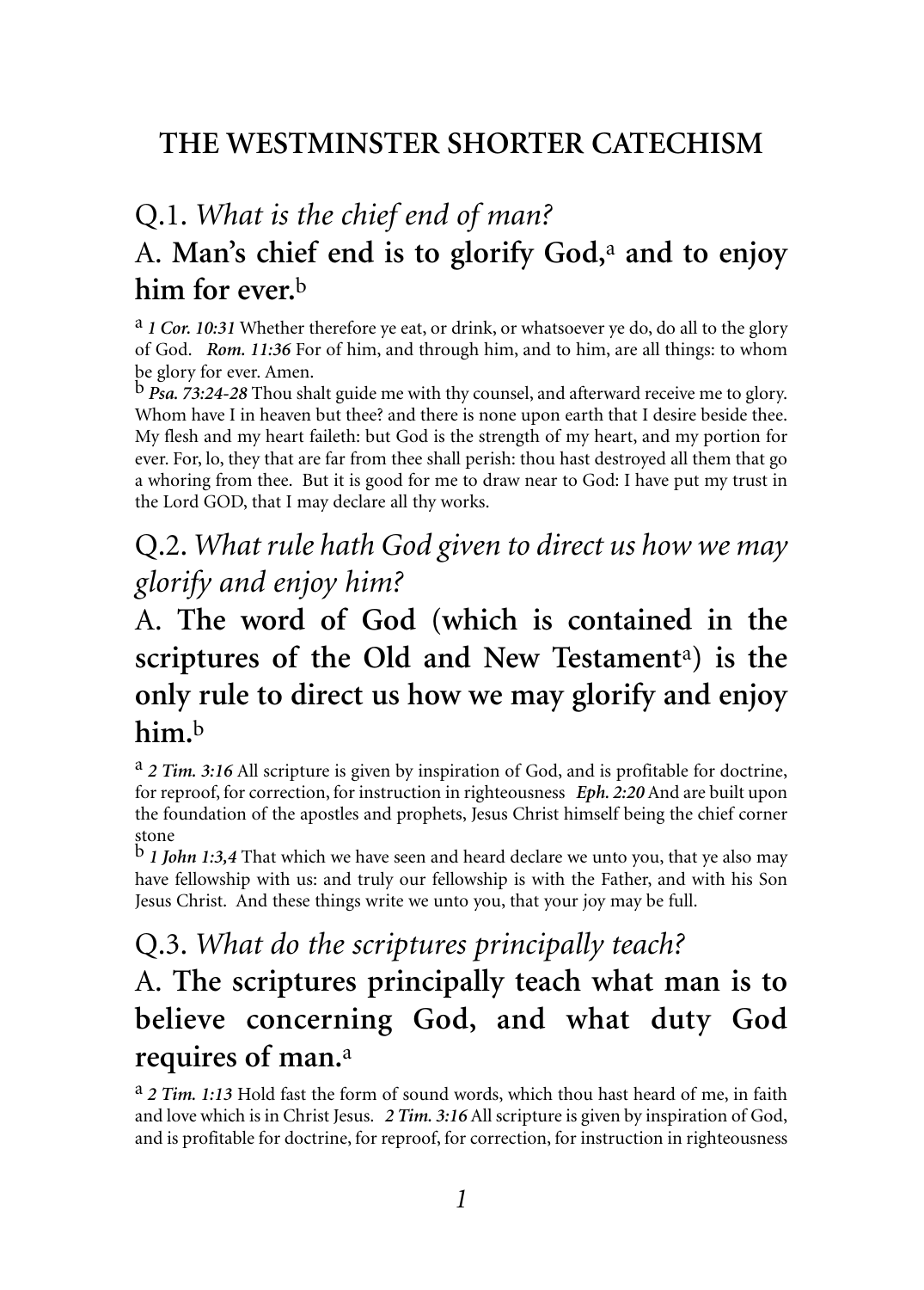#### Q.4. *What is God?*

# A. **God is a Spirit,**<sup>a</sup> **infinite,**<sup>b</sup> **eternal,**<sup>c</sup> **and unchangeable,**<sup>d</sup> **in his being,**<sup>e</sup> **wisdom,**<sup>f</sup> **power,**<sup>g</sup> **holiness,**<sup>h</sup> **justice, goodness, and truth.**<sup>i</sup>

a *John 4:24* God is a Spirit: and they that worship him must worship him in spirit and in truth.

b *Job 11:7-9* Canst thou by searching find out God? canst thou find out the Almighty unto perfection? It is as high as heaven; what canst thou do? deeper than hell; what canst thou know? The measure thereof is longer than the earth, and broader than the sea.

c *Psa. 90:2* Before the mountains were brought forth, or ever thou hadst formed the earth and the world, even from everlasting to everlasting, thou art God.

d *Jam. 1:17* Every good gift and every perfect gift is from above, and cometh down from the Father of lights, with whom is no variableness, neither shadow of turning.

e *Exod. 3:14* And God said unto Moses, I AM THAT I AM: and he said, Thus shalt thou say unto the children of Israel, I AM hath sent me unto you.<br> $f_{\text{Psa. 147:5 Great is our Lord, and of great power: his understanding is infinite.}$ 

 $$$  *Rev.* 4:8 And the four beasts had each of them six wings about him; and they were full of eyes within: and they rest not day and night, saying, Holy, holy, holy, Lord God Almighty, which was, and is, and is to come.

h *Rev. 15:4* Who shall not fear thee, O Lord, and glorify thy name? for thou only art holy: for all nations shall come and worship before thee; for thy judgments are made manifest. <sup>1</sup> *Exod.* 34:6,7 And the LORD passed by before him, and proclaimed, The LORD, The LORD God, merciful and gracious, longsuffering, and abundant in goodness and truth, Keeping mercy for thousands, forgiving iniquity and transgression and sin, and that will by no means clear the guilty; visiting the iniquity of the fathers upon the children, and upon the children's children, unto the third and to the fourth generation.

### Q.5. *Are there more Gods than one?*  A. **There is but one only, the living and true God.**<sup>a</sup>

a *Deut. 6:4* Hear, O Israel: The LORD our God is one LORD *Jer. 10:10* But the LORD is the true God, he is the living God, and an everlasting king: at his wrath the earth shall tremble, and the nations shall not be able to abide his indignation.

#### Q.6. *How many persons are there in the Godhead?*

A. **There are three persons in the Godhead, the Father, the Son, and the Holy Ghost; and these three are one God, the same in substance, equal in power and glory.**<sup>a</sup>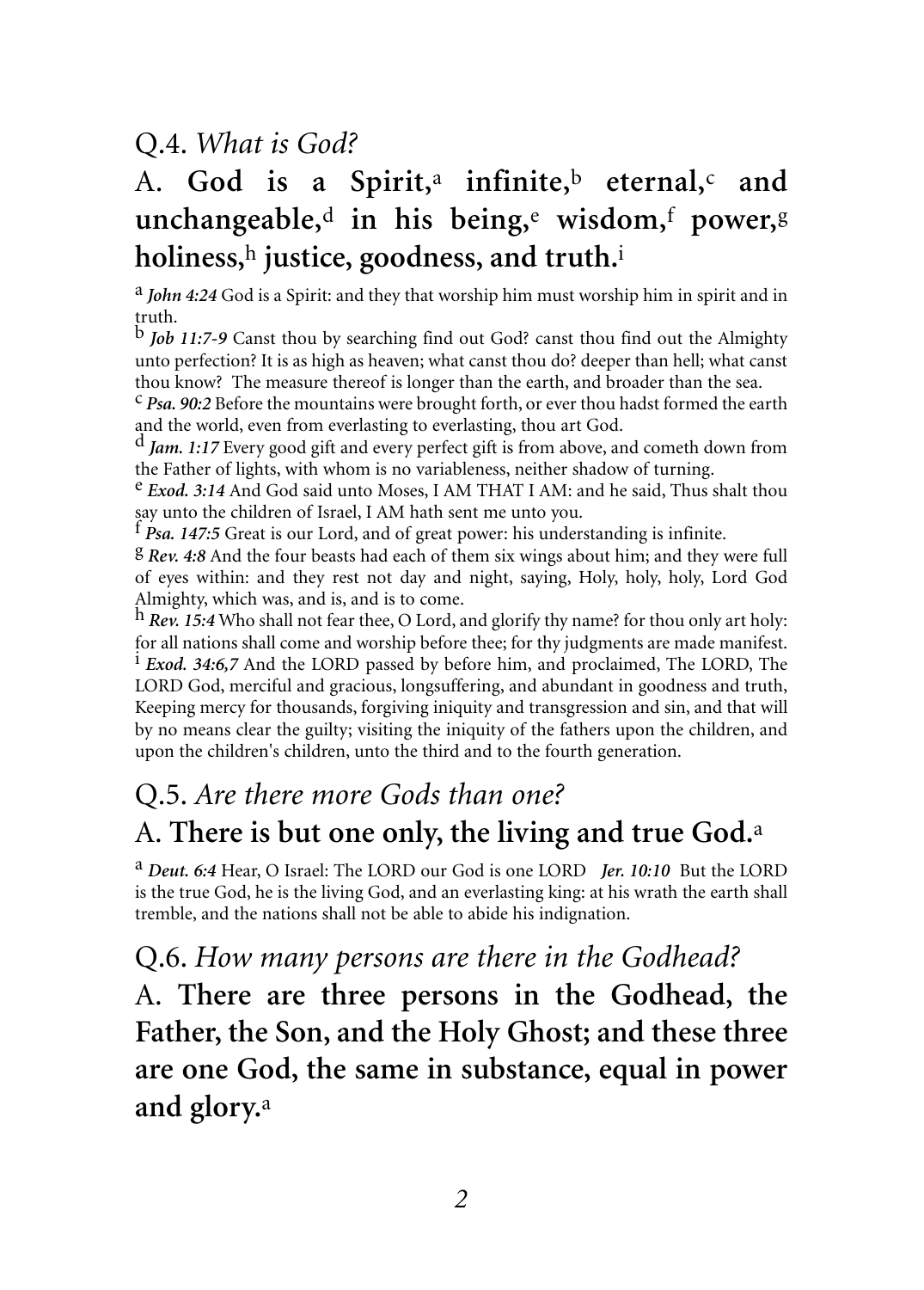a *1 John 5:7* For there are three that bear record in heaven, the Father, the Word, and the Holy Ghost: and these three are one. *Matt. 28:19* Go ye therefore, and teach all nations, baptizing them in the name of the Father, and of the Son, and of the Holy Ghost

# Q.7. *What are the decrees of God?*  A. **The decrees of God are, his eternal purpose according to the counsel of his will, whereby for his own glory, he hath foreordained whatsoever comes to pass.**<sup>a</sup>

a *Eph. 1:4* According as he hath chosen us in him before the foundation of the world, that we should be holy and without blame before him in love *Eph. 1:11* In whom also we have obtained an inheritance, being predestinated according to the purpose of him who worketh all things after the counsel of his own will *Rom. 9:22,23* What if God, willing to shew his wrath, and to make his power known, endured with much longsuffering the vessels of wrath fitted to destruction: and that he might make known the riches of his glory on the vessels of mercy, which he had afore prepared unto glory

# Q.8. *How doth God execute his decrees?*  A. **God executeth his decrees in the works of creation and providence.**

#### Q.9. *What is the work of creation?*

## A. **The work of creation is God's making all things of nothing, by the word of his power, in the space of six days, and all very good.**<sup>a</sup>

a *Gen. 1. Heb. 11:3* Through faith we understand that the worlds were framed by the word of God, so that things which are seen were not made of things which do appear.

#### Q.10. *How did God create man?*

# A. **God created man male and female, after his own image, in knowledge, righteousness, and holiness, with dominion over the creatures.**<sup>a</sup>

a *Gen. 1:26-28* And God said, Let us make man in our image, after our likeness: and let them have dominion over the fish of the sea, and over the fowl of the air, and over the cattle, and over all the earth, and over every creeping thing that creepeth upon the earth. So God created man in his own image, in the image of God created he him; male and female created he them. And God blessed them, and God said unto them, Be fruitful, and multiply, and replenish the earth, and subdue it: and have dominion over the fish of the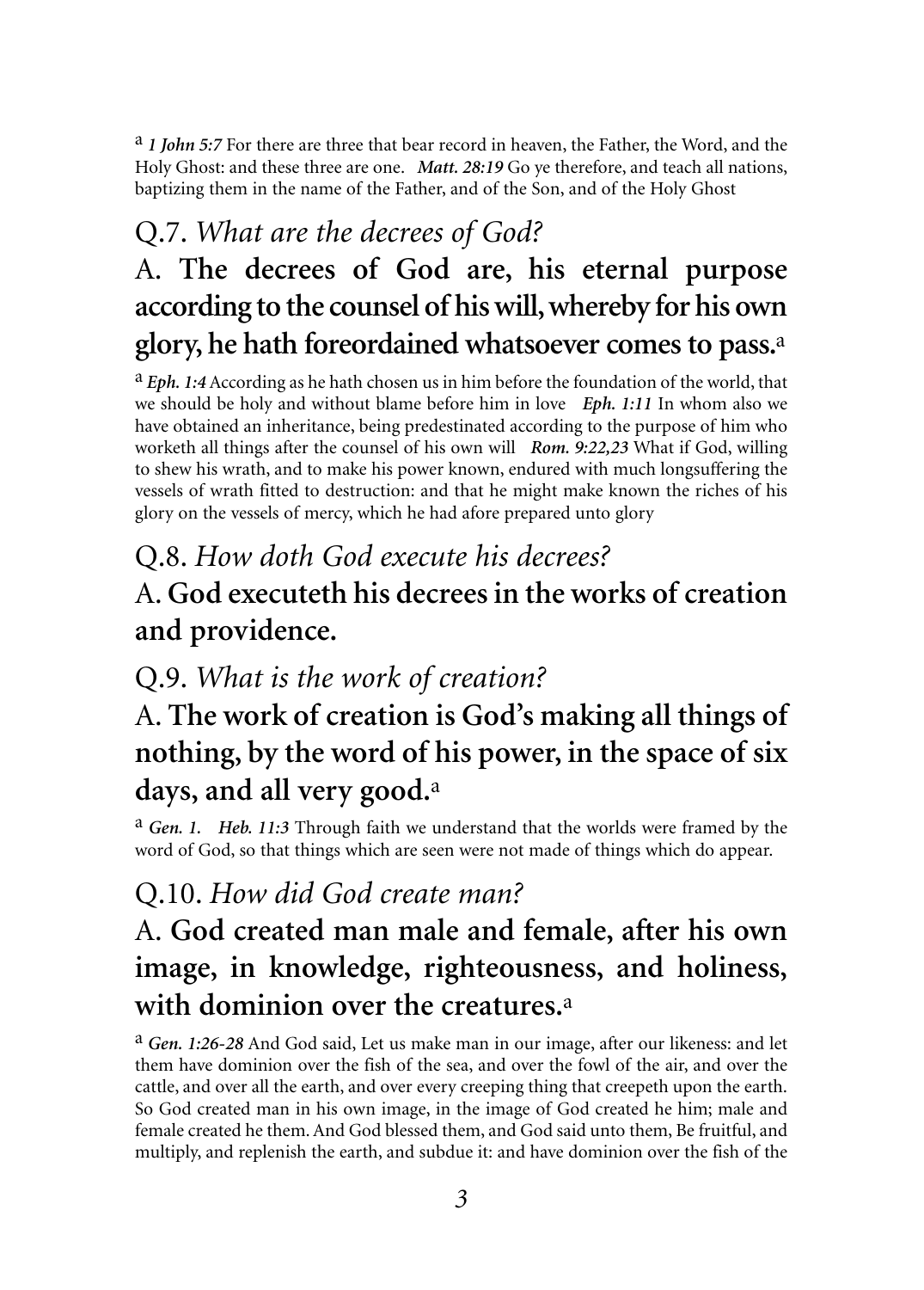sea, and over the fowl of the air, and over every living thing that moveth upon the earth. *Col. 3:10* And have put on the new man, which is renewed in knowledge after the image of him that created him *Eph. 4:24* And that ye put on the new man, which after God is created in righteousness and true holiness.

# Q.11. *What are God's works of providence?*  A. **God's works of providence are his most holy,**<sup>a</sup> **wise,**<sup>b</sup> **and powerful preserving**<sup>c</sup> **and governing all his creatures, and all their actions.**<sup>d</sup>

<sup>a</sup> *Psa. 145:17* The LORD is righteous in all his ways, and holy in all his works. <sup>b</sup> *Psa. 104:24* O LORD, how manifold are thy works! in wisdom hast thou made them all:

the earth is full of thy riches. *Isa. 28:29* This also cometh forth from the LORD of hosts, which is wonderful in counsel, and excellent in working.

c *Heb. 1:3* Who being the brightness of his glory, and the express image of his person, and upholding all things by the word of his power, when he had by himself purged our sins, sat down on the right hand of the Majesty on high

d *Psa. 103:19* The LORD hath prepared his throne in the heavens; and his kingdom ruleth over all. *Matt. 10:29-31* Are not two sparrows sold for a farthing? and one of them shall not fall on the ground without your Father. But the very hairs of your head are all numbered. Fear ye not therefore, ye are of more value than many sparrows.

### Q.12. *What special act of providence did God exercise toward man in the estate wherein he was created?*

# A. **When God had created man, he entered into a covenant of life with him, upon condition of perfect obedience: forbidding him to eat of the tree of the knowledge of good and evil, upon pain of death.**<sup>a</sup>

a *Gal. 3:12* And the law is not of faith: but, The man that doeth them shall live in them. *Gen. 2:17* But of the tree of the knowledge of good and evil, thou shalt not eat of it: for in the day that thou eatest thereof thou shalt surely die.

#### Q.13. *Did our first parents continue in the estate wherein they were created?*

A. **Our first parents, being left to the freedom of their own will, fell from the estate wherein they were created, by sinning against God.**<sup>a</sup>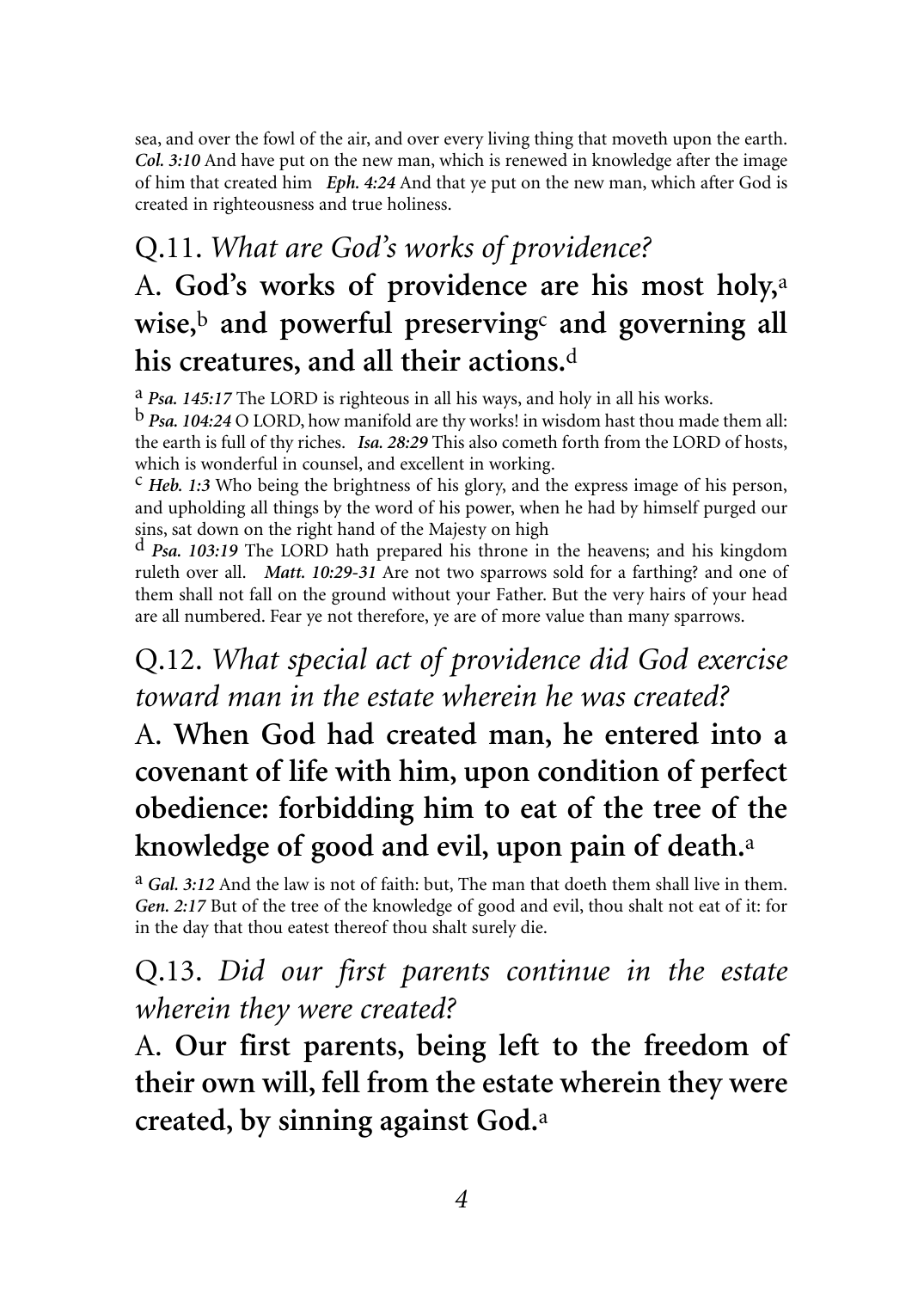a *Gen. 3:6-8* And when the woman saw that the tree was good for food, and that it was pleasant to the eyes, and a tree to be desired to make one wise, she took of the fruit thereof, and did eat, and gave also unto her husband with her; and he did eat. And the eyes of them both were opened, and they knew that they were naked; and they sewed fig leaves together, and made themselves aprons. And they heard the voice of the LORD God walking in the garden in the cool of the day: and Adam and his wife hid themselves from the presence of the LORD God amongst the trees of the garden. *Gen. 3:13* And the LORD God said unto the woman, What is this that thou hast done? And the woman said, The serpent beguiled me, and I did eat. *Eccl. 7:29* Lo, this only have I found, that God hath made man upright; but they have sought out many inventions.

#### Q.14. *What is sin?*

#### A. **Sin is any want of conformity unto, or transgression of the law of God.**<sup>a</sup>

a *1 John 3:4* Whosoever committeth sin transgresseth also the law: for sin is the transgression of the law.

Q.15. *What was the sin whereby our first parents fell from the estate wherein they were created?*

### A. **The sin whereby our first parents fell from the estate wherein they were created, was their eating the forbidden fruit.**<sup>a</sup>

a *Gen. 3:6* And when the woman saw that the tree was good for food, and that it was pleasant to the eyes, and a tree to be desired to make one wise, she took of the fruit thereof, and did eat, and gave also unto her husband with her; and he did eat. *Gen 3:12* And the man said, The woman whom thou gavest to be with me, she gave me of the tree, and I did eat.

#### Q.16. *Did all mankind fall in Adam's first transgression?*

A. **The covenant being made with Adam, not only for himself, but for his posterity; all mankind, descending from him by ordinary generation, sinned in him, and fell with him in his first transgression.**<sup>a</sup>

a *Gen. 2:16,17* And the LORD God commanded the man, saying, Of every tree of the garden thou mayest freely eat: But of the tree of the knowledge of good and evil, thou shalt not eat of it: for in the day that thou eatest thereof thou shalt surely die.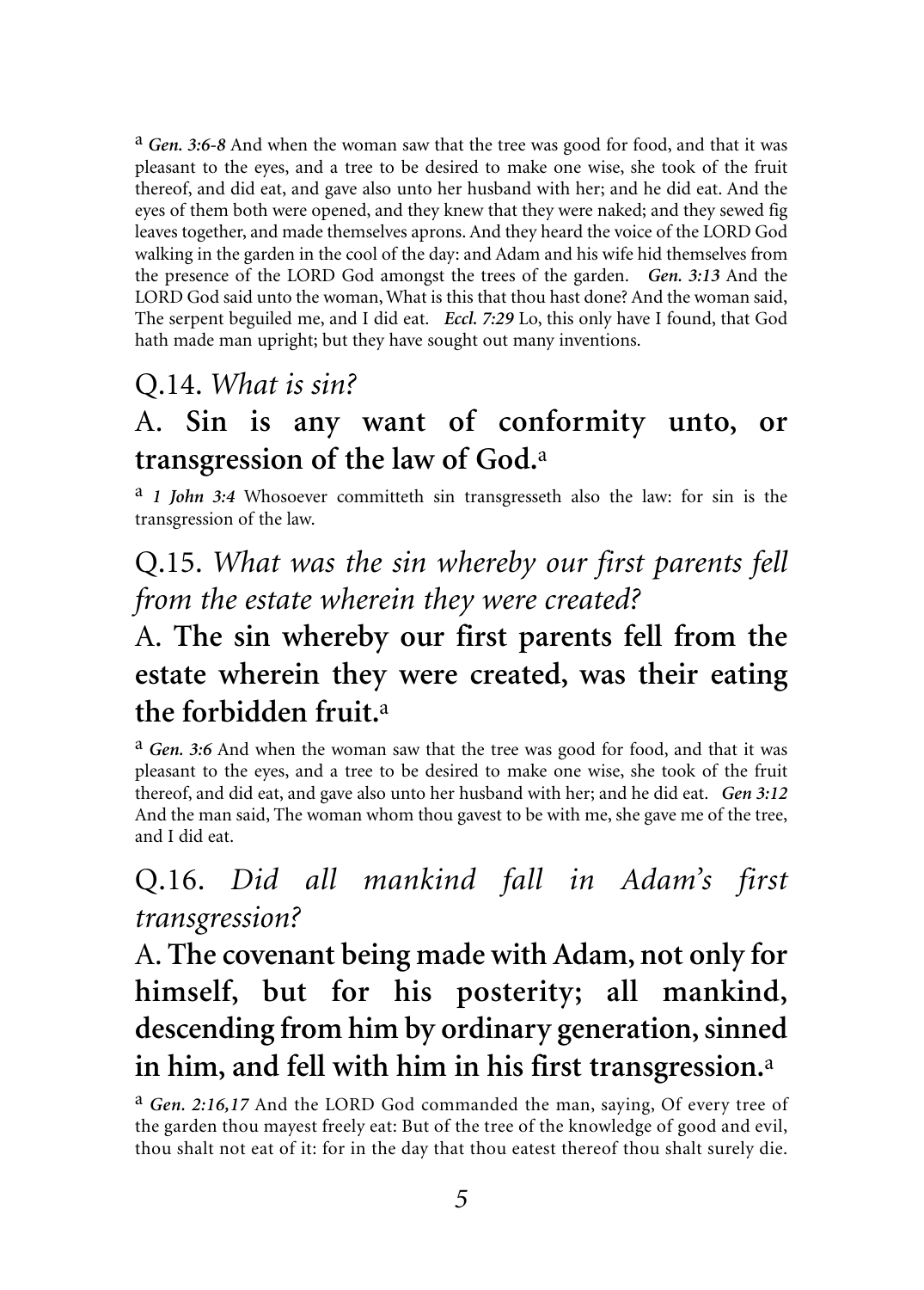*Rom. 5:12* Wherefore, as by one man sin entered into the world, and death by sin; and so death passed upon all men, for that all have sinned *1 Cor. 15:21,22* For since by man came death, by man came also the resurrection of the dead. For as in Adam all die, even so in Christ shall all be made alive.

## Q.17. *Into what estate did the fall bring mankind?*  A. **The fall brought mankind into an estate of sin and misery.**<sup>a</sup>

a *Rom. 5:12* Wherefore, as by one man sin entered into the world, and death by sin; and so death passed upon all men, for that all have sinned

#### Q.18. *Wherein consists the sinfulness of that estate whereinto man fell?*

A. **The sinfulness of that estate whereinto man fell, consists in the guilt of Adam's first sin, the want of original righteousness, and the corruption of his whole nature, which is commonly called Original Sin; together with all actual transgressions which proceed from it.**<sup>a</sup>

a *Rom. 5:12* Wherefore, as by one man sin entered into the world, and death by sin; and so death passed upon all men, for that all have sinned *Rom. 5:19* For as by one man's disobedience many were made sinners, so by the obedience of one shall many be made righteous. *Rom. 5:10-20*. *Eph. 2:1-3* And you hath he quickened, who were dead in trespasses and sins; Wherein in time past ye walked according to the course of this world, according to the prince of the power of the air, the spirit that now worketh in the children of disobedience: among whom also we all had our conversation in times past in the lusts of our flesh, fulfilling the desires of the flesh and of the mind; and were by nature the children of wrath, even as others. *Jam. 1:14,15* But every man is tempted, when he is drawn away of his own lust, and enticed. Then when lust hath conceived, it bringeth forth sin: and sin, when it is finished, bringeth forth death. *Matt. 15:19* For out of the heart proceed evil thoughts, murders, adulteries, fornications, thefts, false witness, blasphemies

Q.19. *What is the misery of that estate whereinto man fell?*  A. **All mankind by their fall lost communion with God,**<sup>a</sup> **are under his wrath and curse,**<sup>b</sup> **and so made liable to all miseries in this life, to death itself, and to the pains of hell for ever.**<sup>c</sup>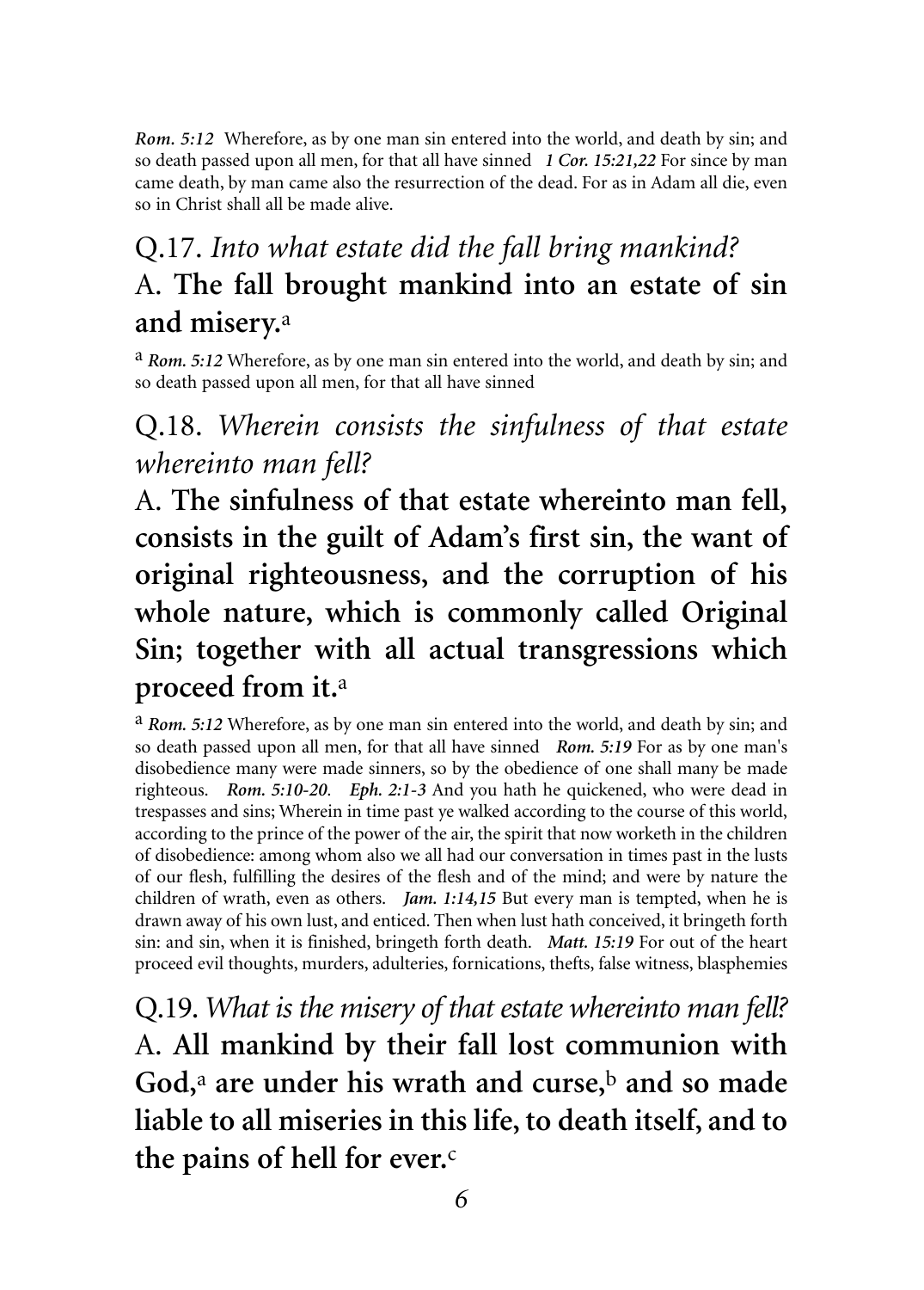a *Gen. 3:8* And they heard the voice of the LORD God walking in the garden in the cool of the day: and Adam and his wife hid themselves from the presence of the LORD God amongst the trees of the garden. *Gen. 3:10* And he said, I heard thy voice in the garden, and I was afraid, because I was naked; and I hid myself. *Gen. 3:24* So he drove out the man; and he placed at the east of the garden of Eden Cherubims, and a flaming sword which turned every way, to keep the way of the tree of life.

b *Eph. 2:2,3* Wherein in time past ye walked according to the course of this world, according to the prince of the power of the air, the spirit that now worketh in the children of disobedience: Among whom also we all had our conversation in times past in the lusts of our flesh, fulfilling the desires of the flesh and of the mind; and were by nature the children of wrath, even as others. *Gal. 3:10* For as many as are of the works of the law are under the curse: for it is written, Cursed is every one that continueth not in all things which are written in the book of the law to do them.

c *Lam. 3:39* Wherefore doth a living man complain, a man for the punishment of his sins? *Rom. 6:23* For the wages of sin is death; but the gift of God is eternal life through Jesus Christ our Lord. *Matt. 25:41* Then shall he say also unto them on the left hand, Depart from me, ye cursed, into everlasting fire, prepared for the devil and his angels *Matt 25:46* And these shall go away into everlasting punishment: but the righteous into life eternal.

#### Q.20. *Did God leave all mankind to perish in the estate of sin and misery?*

# A. **God, having out of his mere good pleasure, from all eternity, elected some to everlasting life,**<sup>a</sup> **did enter into a covenant of grace to deliver them out of the estate of sin and misery, and to bring them into an estate of salvation by a Redeemer.**<sup>b</sup>

a *Eph. 1:4* According as he hath chosen us in him before the foundation of the world, that we should be holy and without blame before him in love

b *Rom. 3:20-22* Therefore by the deeds of the law there shall no flesh be justified in his sight: for by the law is the knowledge of sin. But now the righteousness of God without the law is manifested, being witnessed by the law and the prophets; even the righteousness of God which is by faith of Jesus Christ unto all and upon all them that believe: for there is no difference *Gal. 3:21,22* Is the law then against the promises of God? God forbid: for if there had been a law given which could have given life, verily righteousness should have been by the law. But the scripture hath concluded all under sin, that the promise by faith of Jesus Christ might be given to them that believe.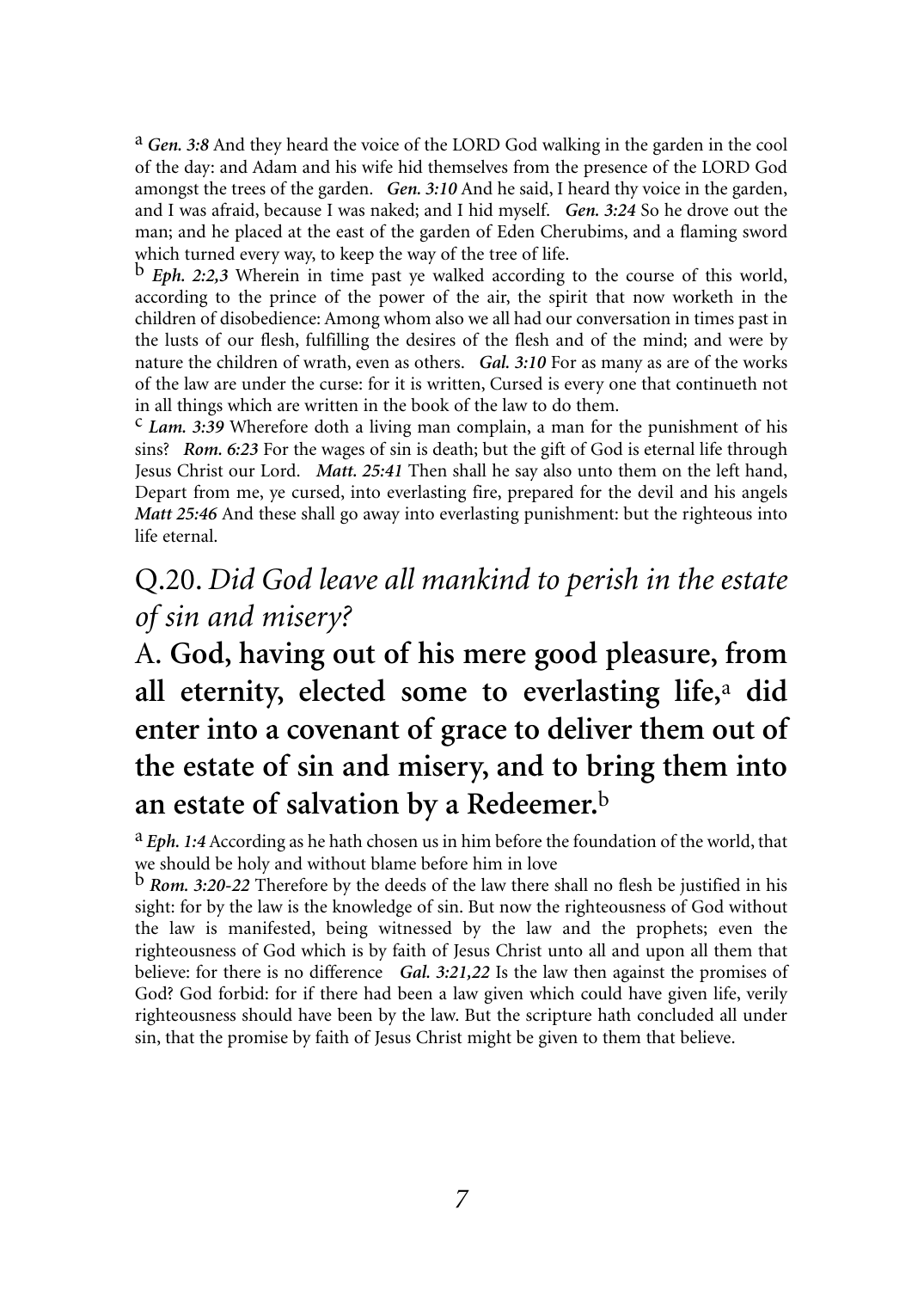#### Q.21. *Who is the Redeemer of God's elect?*

A. **The only Redeemer of God's elect is the Lord Jesus Christ,**<sup>a</sup> **who, being the eternal Son of God, became man,**<sup>b</sup> **and so was, and continueth to be, God and man in two distinct natures, and one person, for ever.**<sup>c</sup>

a *1 Tim. 2:5,6* For there is one God, and one mediator between God and men, the man Christ Jesus; Who gave himself a ransom for all, to be testified in due time.

b *John 1:14* And the Word was made flesh, and dwelt among us, (and we beheld his glory, the glory as of the only begotten of the Father,) full of grace and truth. *Gal. 4:4* But when the fulness of the time was come, God sent forth his Son, made of a woman, made under the law c *Rom. 9:5* Whose are the fathers, and of whom as concerning the flesh Christ came, who is over all, God blessed for ever. Amen. *Luke 1:35* And the angel answered and said unto her, The Holy Ghost shall come upon thee, and the power of the Highest shall overshadow thee: therefore also that holy thing which shall be born of thee shall be called the Son of God. *Col. 2:9* For in him dwelleth all the fulness of the Godhead bodily. *Heb. 7:24,25* But this man, because he continueth ever, hath an unchangeable priesthood. Wherefore he is able also to save them to the uttermost that come unto God by him, seeing he ever liveth to make intercession for them.

Q.22.*How did Christ, being the Son of God, become man?*  A. **Christ the Son of God became man by taking to himself a true body,**<sup>a</sup> **and a reasonable soul,**<sup>b</sup> **being conceived by the power of the Holy Ghost in the womb of the Virgin Mary, and born of her,**<sup>c</sup> **yet without sin.**<sup>d</sup>

a *Heb. 2:14* Forasmuch then as the children are partakers of flesh and blood, he also himself likewise took part of the same; that through death he might destroy him that had the power of death, that is, the devil *Heb. 2:16* For verily he took not on him the nature of angels; but he took on him the seed of Abraham. *Heb. 10:5* Wherefore when he cometh into the world, he saith, Sacrifice and offering thou wouldest not, but a body hast thou prepared me

b *Matt. 26:38* Then saith he unto them, My soul is exceeding sorrowful, even unto death: tarry ye here, and watch with me.

c *Luke 1:27* To a virgin espoused to a man whose name was Joseph, of the house of David; and the virgin's name was Mary. *Luke 1:31* And, behold, thou shalt conceive in thy womb, and bring forth a son, and shalt call his name JESUS. *Luke 1:35* And the angel answered and said unto her, The Holy Ghost shall come upon thee, and the power of the Highest shall overshadow thee: therefore also that holy thing which shall be born of thee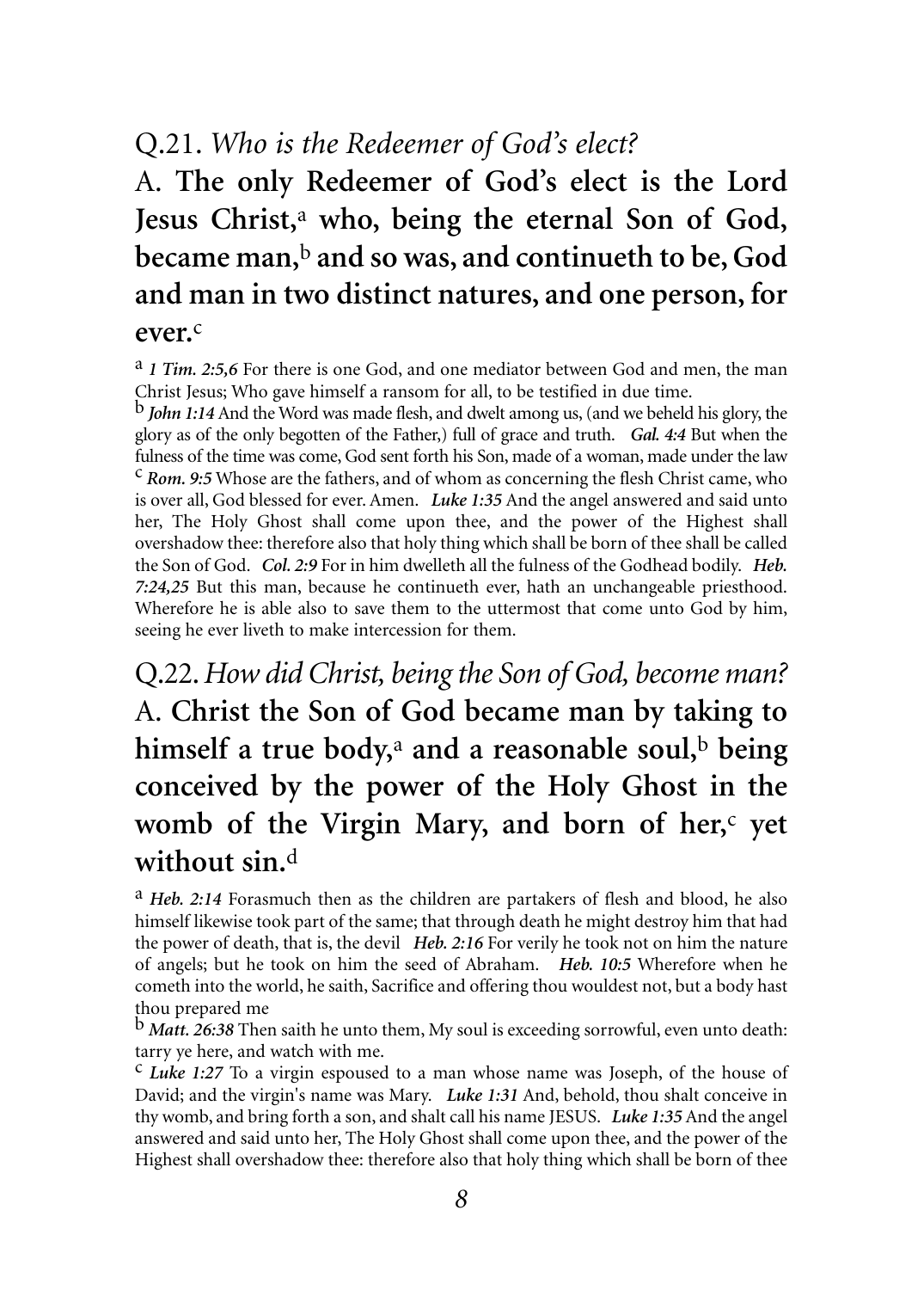shall be called the Son of God. *Luke 1:42* And she spake out with a loud voice, and said, Blessed art thou among women, and blessed is the fruit of thy womb. *Gal. 4:4* But when the fulness of the time was come, God sent forth his Son, made of a woman, made under the law

d *Heb. 4:15* For we have not an high priest which cannot be touched with the feeling of our infirmities; but was in all points tempted like as we are, yet without sin. *Heb. 7:26* For such an high priest became us, who is holy, harmless, undefiled, separate from sinners, and made higher than the heavens

#### Q.23. *What offices doth Christ excecute as our Redeemer?*

## A. **Christ, as our Redeemer, executeth the offices of a prophet, of a priest, and of a king, both in his estate of humiliation and exaltation.**<sup>a</sup>

a *Acts 3:21,22* Whom the heaven must receive until the times of restitution of all things, which God hath spoken by the mouth of all his holy prophets since the world began. For Moses truly said unto the fathers, A prophet shall the Lord your God raise up unto you of your brethren, like unto me; him shall ye hear in all things whatsoever he shall say unto you. *Heb. 12:25* See that ye refuse not him that speaketh. For if they escaped not who refused him that spake on earth, much more shall not we escape, if we turn away from him that speaketh from heaven *with 2 Cor. 13:3* Since ye seek a proof of Christ speaking in me, which to you-ward is not weak, but is mighty in you. *Heb. 5:5-7* So also Christ glorified not himself to be made an high priest; but he that said unto him, Thou art my Son, to day have I begotten thee. As he saith also in another place, Thou art a priest for ever after the order of Melchisedec. Who in the days of his flesh, when he had offered up prayers and supplications with strong crying and tears unto him that was able to save him from death, and was heard in that he feared *Heb. 7:25* Wherefore he is able also to save them to the uttermost that come unto God by him, seeing he ever liveth to make intercession for them. *Psa. 2:6* Yet have I set my king upon my holy hill of Zion. *Isa. 9:6,7* For unto us a child is born, unto us a son is given: and the government shall be upon his shoulder: and his name shall be called Wonderful, Counseller, The mighty God, The everlasting Father, The Prince of Peace. Of the increase of his government and peace there shall be no end, upon the throne of David, and upon his kingdom, to order it, and to establish it with judgment and with justice from henceforth even for ever. The zeal of the LORD of hosts will perform this. *Matt. 21:5* Tell ye the daughter of Sion, Behold, thy King cometh unto thee, meek, and sitting upon an ass, and a colt the foal of an ass. *Psa. 2:8-11* Ask of me, and I shall give thee the heathen for thine inheritance, and the uttermost parts of the earth for thy possession. Thou shalt break them with a rod of iron; thou shalt dash them in pieces like a potter's vessel. Be wise now therefore, O ye kings: be instructed, ye judges of the earth. Serve the LORD with fear, and rejoice with trembling.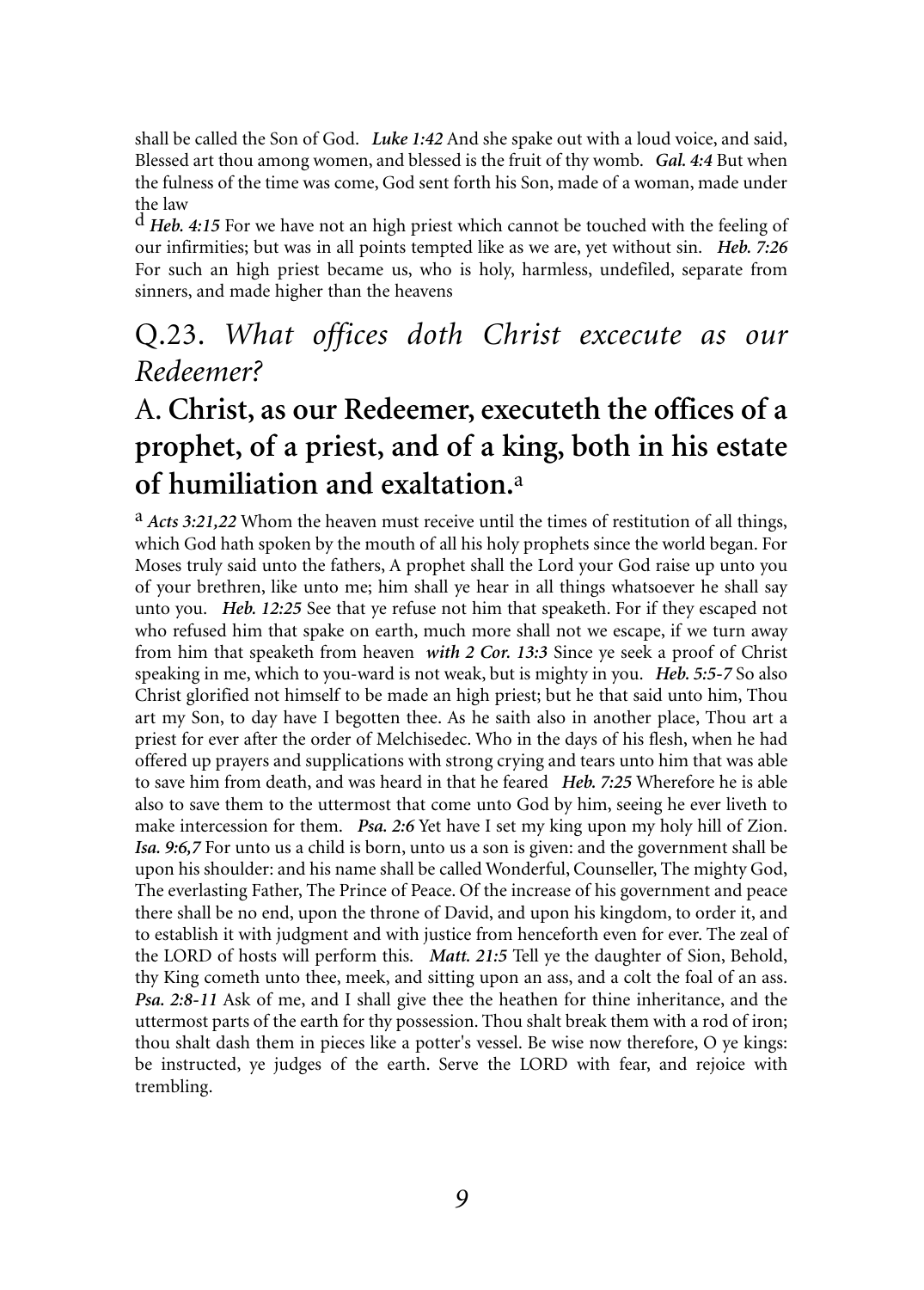### Q.24. *How doth Christ execute the office of a prophet?*  A. **Christ executeth the office of a prophet, in revealing to us, by his word and Spirit, the will of God for our salvation.**<sup>a</sup>

a *John 1:18* No man hath seen God at any time; the only begotten Son, which is in the bosom of the Father, he hath declared him. *1 Pet. 1:10-12* Of which salvation the prophets have inquired and searched diligently, who prophesied of the grace that should come unto you: searching what, or what manner of time the Spirit of Christ which was in them did signify, when it testified beforehand the sufferings of Christ, and the glory that should follow. Unto whom it was revealed, that not unto themselves, but unto us they did minister the things, which are now reported unto you by them that have preached the gospel unto you with the Holy Ghost sent down from heaven; which things the angels desire to look into. *John 15:15* Henceforth I call you not servants; for the servant knoweth not what his lord doeth: but I have called you friends; for all things that I have heard of my Father I have made known unto you. *John 20:31* But these are written, that ye might believe that Jesus is the Christ, the Son of God; and that believing ye might have life through his name.

# Q.25. *How doth Christ execute the office of a priest?*  A. **Christ executeth the office of a priest, in his once offering up of himself a sacrifice to satisfy divine justice,**<sup>a</sup> **and reconcile us to God;**<sup>b</sup> **and in making continual intercession for us.**<sup>c</sup>

a *Heb. 9:14* How much more shall the blood of Christ, who through the eternal Spirit offered himself without spot to God, purge your conscience from dead works to serve the living God? *Heb. 9:28* So Christ was once offered to bear the sins of many; and unto them that look for him shall he appear the second time without sin unto salvation.

b *Heb. 2:17* Wherefore in all things it behoved him to be made like unto his brethren, that he might be a merciful and faithful high priest in things pertaining to God, to make reconciliation for the sins of the people.

c *Heb. 7:24,25* But this man, because he continueth ever, hath an unchangeable priesthood. Wherefore he is able also to save them to the uttermost that come unto God by him, seeing he ever liveth to make intercession for them.

Q.26. *How doth Christ execute the office of a king?*  A. **Christ executeth the office of a king, in subduing us to himself,**<sup>a</sup> **in ruling**<sup>b</sup> **and defending us,**<sup>c</sup> **and in restraining and conquering all his and our enemies.**<sup>d</sup>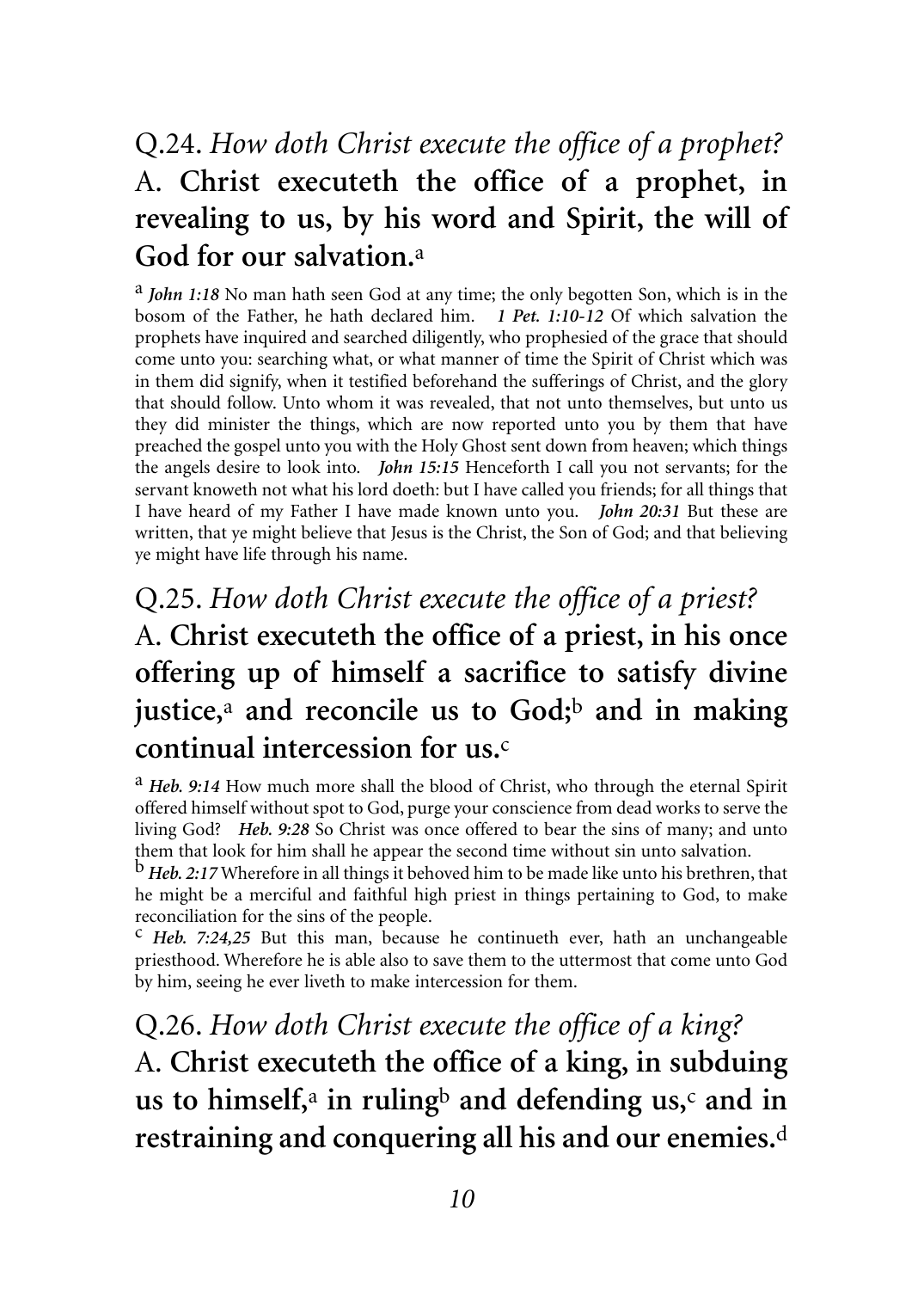a *Acts 15:14-16* Simeon hath declared how God at the first did visit the Gentiles, to take out of them a people for his name. And to this agree the words of the prophets; as it is written, After this I will return, and will build again the tabernacle of David, which is fallen down; and I will build again the ruins thereof, and I will set it up

b *Isa. 33:22* For the LORD is our judge, the LORD is our lawgiver, the LORD is our king; he will save us.

c *Isa. 32:1,2* Behold, a king shall reign in righteousness, and princes shall rule in judgment. And a man shall be as an hiding place from the wind, and a covert from the tempest; as rivers of water in a dry place, as the shadow of a great rock in a weary land. d *1 Cor. 15:25* For he must reign, till he hath put all enemies under his feet. *Psa. 110* The LORD said unto my Lord, Sit thou at my right hand, until I make thine enemies thy footstool. The LORD shall send the rod of thy strength out of Zion: rule thou in the midst of thine enemies. Thy people shall be willing in the day of thy power, in the beauties of holiness from the womb of the morning: thou hast the dew of thy youth. The LORD hath sworn, and will not repent, Thou art a priest for ever after the order of Melchizedek. The Lord at thy right hand shall strike through kings in the day of his wrath. He shall judge among the heathen, he shall fill the places with the dead bodies; he shall wound the heads over many countries. He shall drink of the brook in the way: therefore shall he lift up the head.

#### Q.27. *Wherein did Christ's humiliation consist?*

A. **Christ's humiliation consisted in his being born, and that in a low condition,**<sup>a</sup> **made under the law,**<sup>b</sup> undergoing the miseries of this life, $c$  the wrath of **God,**<sup>d</sup> **and the cursed death of the cross;**<sup>e</sup> **in being buried,**<sup>f</sup> **and continuing under the power of death for a time.**<sup>g</sup>

a *Luke 2:7* And she brought forth her firstborn son, and wrapped him in swaddling clothes, and laid him in a manger; because there was no room for them in the inn.

b *Gal. 4:4* But when the fulness of the time was come, God sent forth his Son, made of a woman, made under the law

c *Heb. 12:2,3* Looking unto Jesus the author and finisher of our faith; who for the joy that was set before him endured the cross, despising the shame, and is set down at the right hand of the throne of God. For consider him that endured such contradiction of sinners against himself, lest ye be wearied and faint in your minds. *Isa. 53:2,3* For he shall grow up before him as a tender plant, and as a root out of a dry ground: he hath no form nor comeliness; and when we shall see him, there is no beauty that we should desire him. He is despised and rejected of men; a man of sorrows, and acquainted with grief: and we hid as it were our faces from him; he was despised, and we esteemed him not.

d *Luke 22:44* And being in an agony he prayed more earnestly: and his sweat was as it were great drops of blood falling down to the ground. *Matt. 27:46* And about the ninth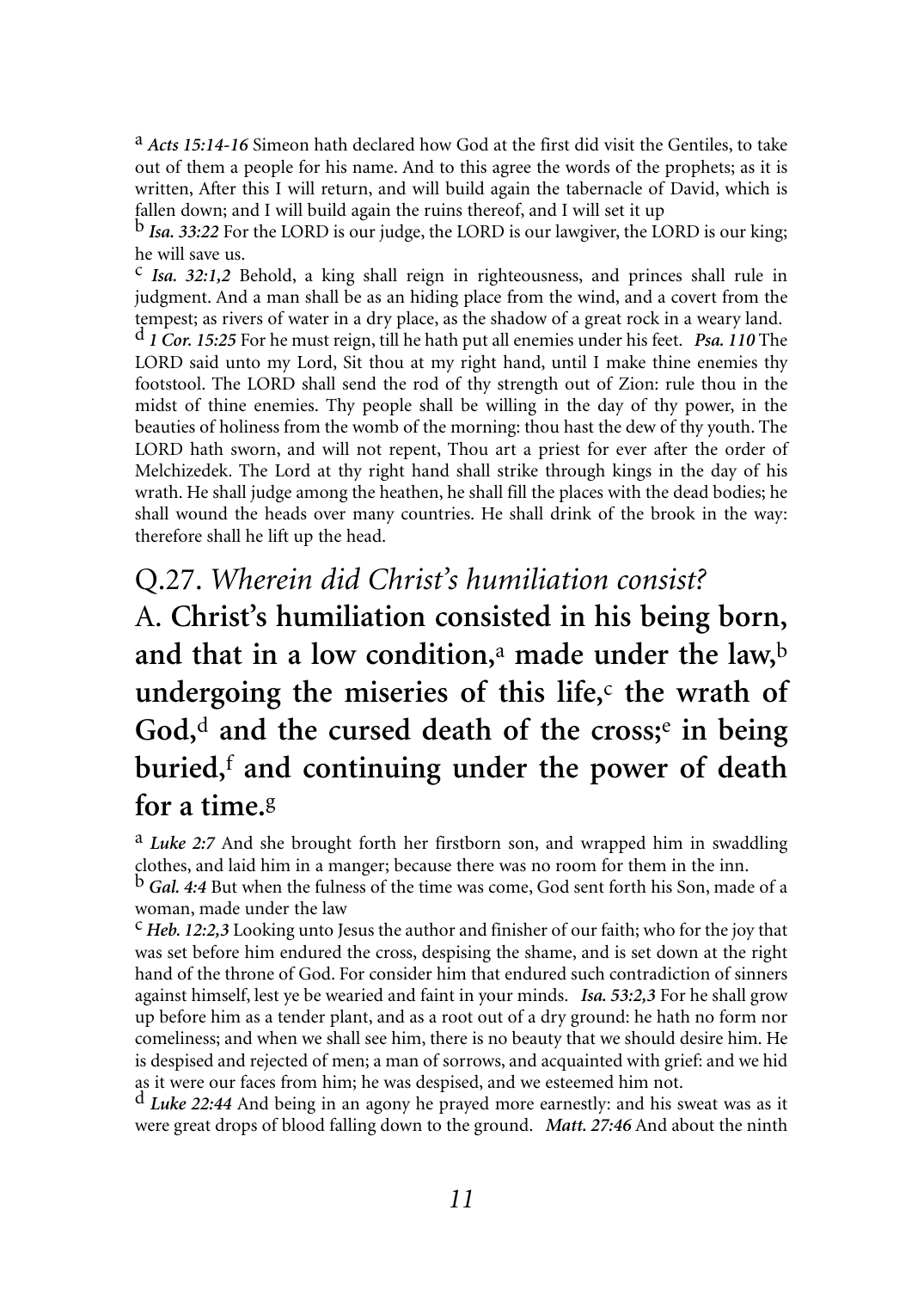hour Jesus cried with a loud voice, saying, Eli, Eli, lama sabachthani? that is to say, My God, my God, why hast thou forsaken me?

e *Phil. 2:8* And being found in fashion as a man, he humbled himself, and became obedient unto death, even the death of the cross.

f *1 Cor. 15:3,4* For I delivered unto you first of all that which I also received, how that Christ died for our sins according to the scriptures; and that he was buried, and that he rose again the third day according to the scriptures

g *Acts 2:24-27* Whom God hath raised up, having loosed the pains of death: because it was not possible that he should be holden of it. For David speaketh concerning him, I foresaw the Lord always before my face, for he is on my right hand, that I should not be moved: Therefore did my heart rejoice, and my tongue was glad; moreover also my flesh shall rest in hope: Because thou wilt not leave my soul in hell, neither wilt thou suffer thine Holy One to see corruption. *Acts 2:31* He seeing this before spake of the resurrection of Christ, that his soul was not left in hell, neither his flesh did see corruption.

#### Q.28. *Wherein consisteth Christ's exaltation?*

A. **Christ's exaltation consisteth in his rising again from the dead on the third day,**<sup>a</sup> **in ascending up into heaven,**<sup>b</sup> **in sitting at the right hand of God the Father,**<sup>c</sup> **and in coming to judge the world at the last day.**<sup>d</sup>

a *1 Cor. 15:4* And that he was buried, and that he rose again the third day according to the scriptures

b *Mark 16:19* So then after the Lord had spoken unto them, he was received up into heaven, and sat on the right hand of God.

c *Eph. 1:20* Which he wrought in Christ, when he raised him from the dead, and set him

at his own right hand in the heavenly places d *Acts 1:11* Which also said, Ye men of Galilee, why stand ye gazing up into heaven? this same Jesus, which is taken up from you into heaven, shall so come in like manner as ye have seen him go into heaven. *Acts 17:31* Because he hath appointed a day, in the which he will judge the world in righteousness by that man whom he hath ordained; whereof he hath given assurance unto all men, in that he hath raised him from the dead.

#### Q.29. *How are we made partakers of the redemption purchased by Christ?*

A. **We are made partakers of the redemption purchased by Christ, by the effectual application of it to us**<sup>a</sup> **by his Holy Spirit.**<sup>b</sup>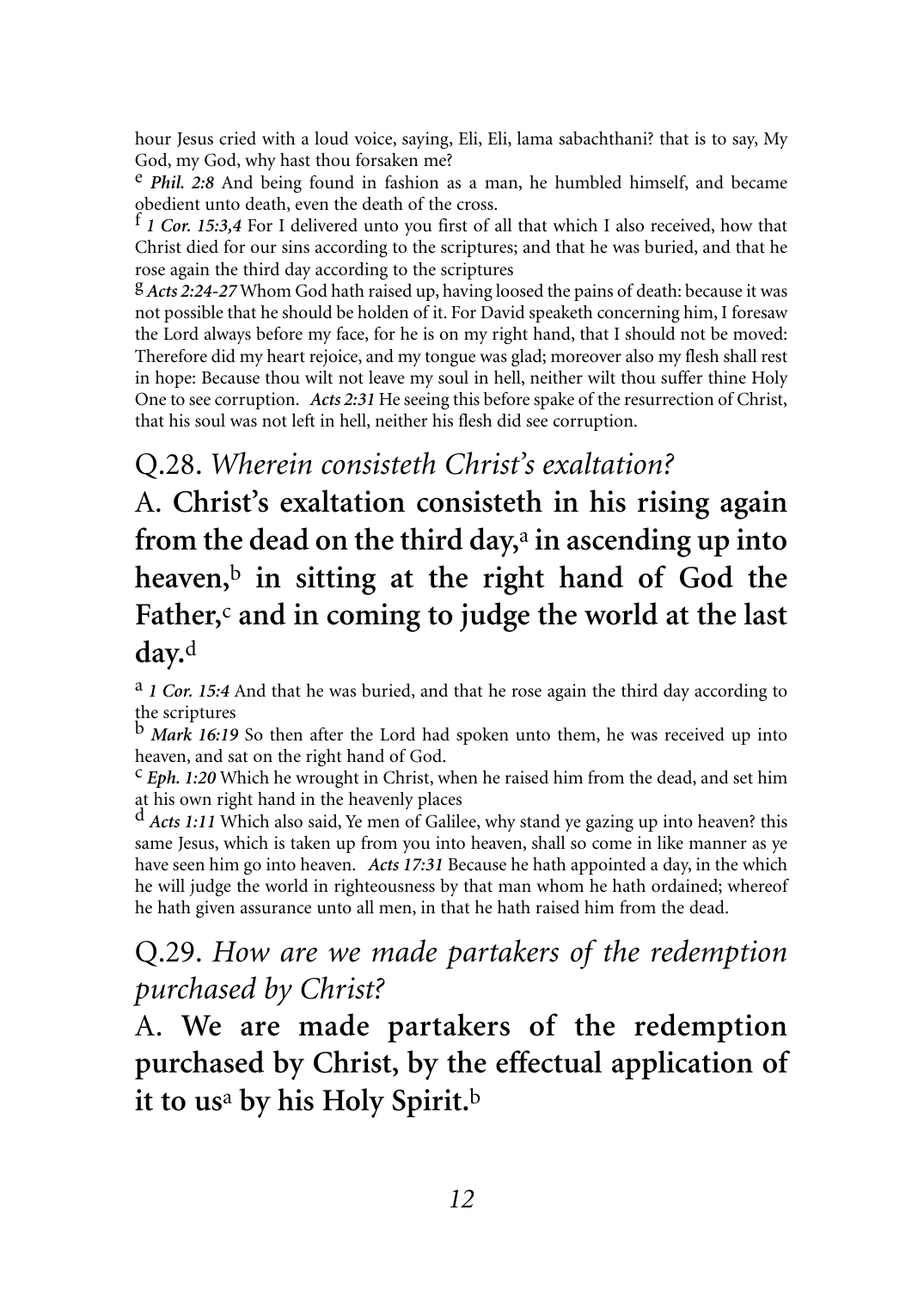a *John 1:11,12* He came unto his own, and his own received him not. But as many as received him, to them gave he power to become the sons of God, even to them that believe on his name

b *Tit. 3:5,6* Not by works of righteousness which we have done, but according to his mercy he saved us, by the washing of regeneration, and renewing of the Holy Ghost; which he shed on us abundantly through Jesus Christ our Saviour

#### Q.30. *How doth the Spirit apply to us the redemption purchased by Christ?*

# A. **The Spirit applieth to us the redemption purchased by Christ, by working faith in us,**<sup>a</sup> **and thereby uniting us to Christ in our effectual calling.**<sup>b</sup>

a *Eph. 1:13,14* In whom ye also trusted, after that ye heard the word of truth, the gospel of your salvation: in whom also after that ye believed, ye were sealed with that holy Spirit of promise, which is the earnest of our inheritance until the redemption of the purchased possession, unto the praise of his glory. *John 6:37* All that the Father giveth me shall come to me; and him that cometh to me I will in no wise cast out. *John 6:39* And this is the Father's will which hath sent me, that of all which he hath given me I should lose nothing, but should raise it up again at the last day. *Eph. 2:8* For by grace are ye saved through faith; and that not of yourselves: it is the gift of God:

b *Eph. 3:17* That Christ may dwell in your hearts by faith; that ye, being rooted and grounded in love *1 Cor. 1:9* God is faithful, by whom ye were called unto the fellowship of his Son Jesus Christ our Lord.

#### Q.31. *What is effectual calling?*

A. **Effectual calling is the work of God's Spirit,**<sup>a</sup> **whereby, convincing us of our sin and misery,**<sup>b</sup> enlightening our minds in the knowledge of Christ,<sup>c</sup> **and renewing our wills,**<sup>d</sup> **he doth persuade and enable us to embrace Jesus Christ, freely offered to us in the gospel.**<sup>e</sup>

a *2 Tim. 1:9* Who hath saved us, and called us with an holy calling, not according to our works, but according to his own purpose and grace, which was given us in Christ Jesus before the world began *2 Thes. 2:13,14* But we are bound to give thanks alway to God for you, brethren beloved of the Lord, because God hath from the beginning chosen you to salvation through sanctification of the Spirit and belief of the truth: whereunto he called you by our gospel, to the obtaining of the glory of our Lord Jesus Christ.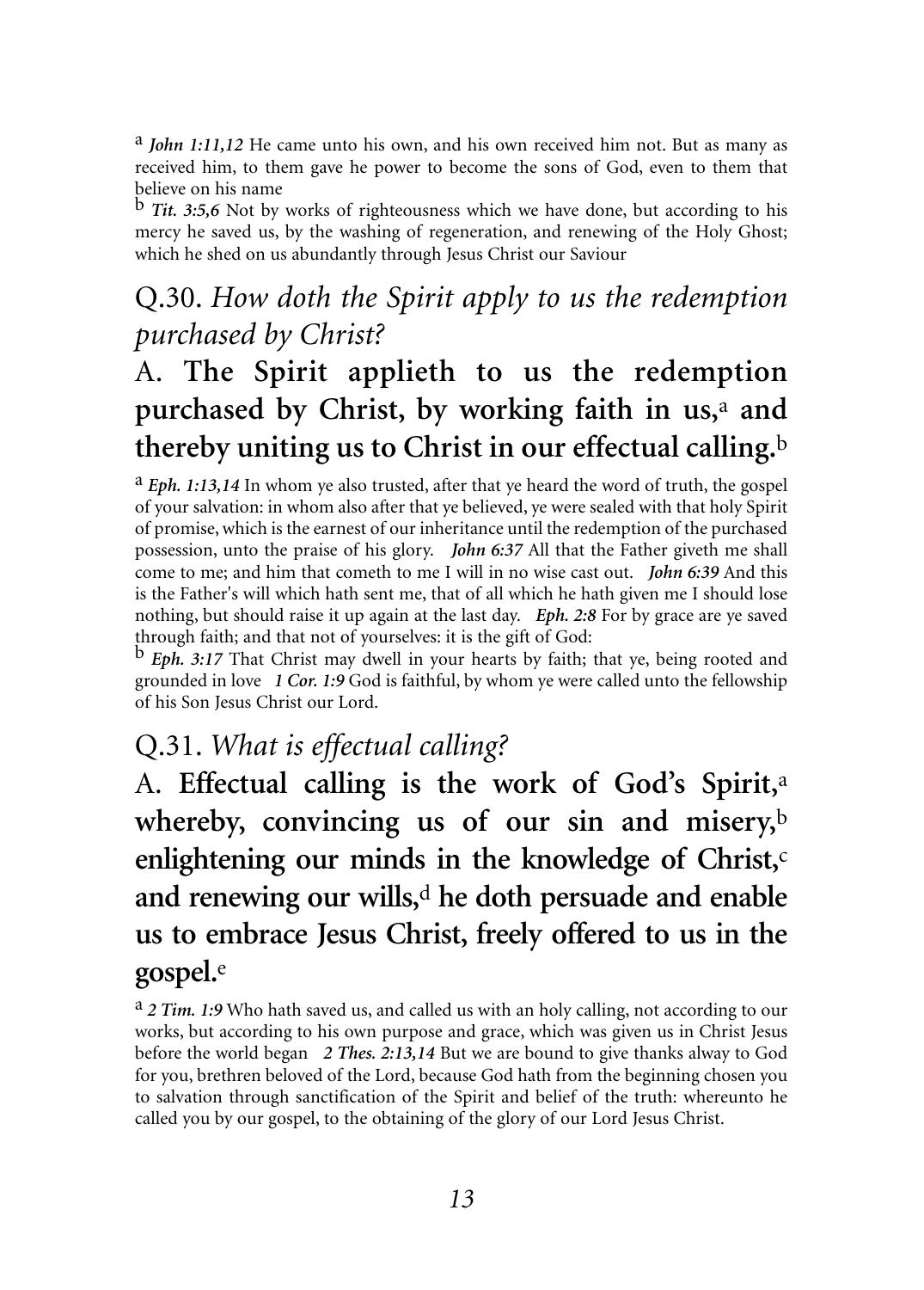b *Acts 2:37* Now when they heard this, they were pricked in their heart, and said unto Peter and to the rest of the apostles, Men and brethren, what shall we do?

c *Acts 26:18* To open their eyes, and to turn them from darkness to light, and from the power of Satan unto God, that they may receive forgiveness of sins, and inheritance among them which are sanctified by faith that is in me.

d *Ezek. 36:26,27* A new heart also will I give you, and a new spirit will I put within you: and I will take away the stony heart out of your flesh, and I will give you an heart of flesh. And I will put my spirit within you, and cause you to walk in my statutes, and ye shall keep my judgments, and do them.

e *John 6:44,45* No man can come to me, except the Father which hath sent me draw him: and I will raise him up at the last day. It is written in the prophets, And they shall be all taught of God. Every man therefore that hath heard, and hath learned of the Father, cometh unto me. *Phil. 2:13* For it is God which worketh in you both to will and to do of his good pleasure.

#### Q.32. *What benefits do they that are effectually called partake of in this life?*

# A. **They that are effectually called do in this life partake of justification,**<sup>a</sup> **adoption,**<sup>b</sup> **sanctification, and the several benefits which in this life do either accompany or flow from them.**<sup>c</sup>

a *Rom. 8:30* Moreover whom he did predestinate, them he also called: and whom he called, them he also justified: and whom he justified, them he also glorified.

b *Eph. 1:5* Having predestinated us unto the adoption of children by Jesus Christ to himself, according to the good pleasure of his will

c *1 Cor. 1:26* For ye see your calling, brethren, how that not many wise men after the flesh, not many mighty, not many noble, are called *1 Cor. 1:30* But of him are ye in Christ Jesus, who of God is made unto us wisdom, and righteousness, and sanctification, and redemption

#### Q.33. *What is justification?*

# A. **Justification is an act of God's free grace, wherein he pardoneth all our sins,**<sup>a</sup> **and accepteth us as righteous in his sight,**<sup>b</sup> **only for the righteousness of Christ imputed to us,**<sup>c</sup> **and received by faith alone.**<sup>d</sup>

a *Rom. 3:24,25* Being justified freely by his grace through the redemption that is in Christ Jesus: whom God hath set forth to be a propitiation through faith in his blood, to declare his righteousness for the remission of sins that are past, through the forbearance of God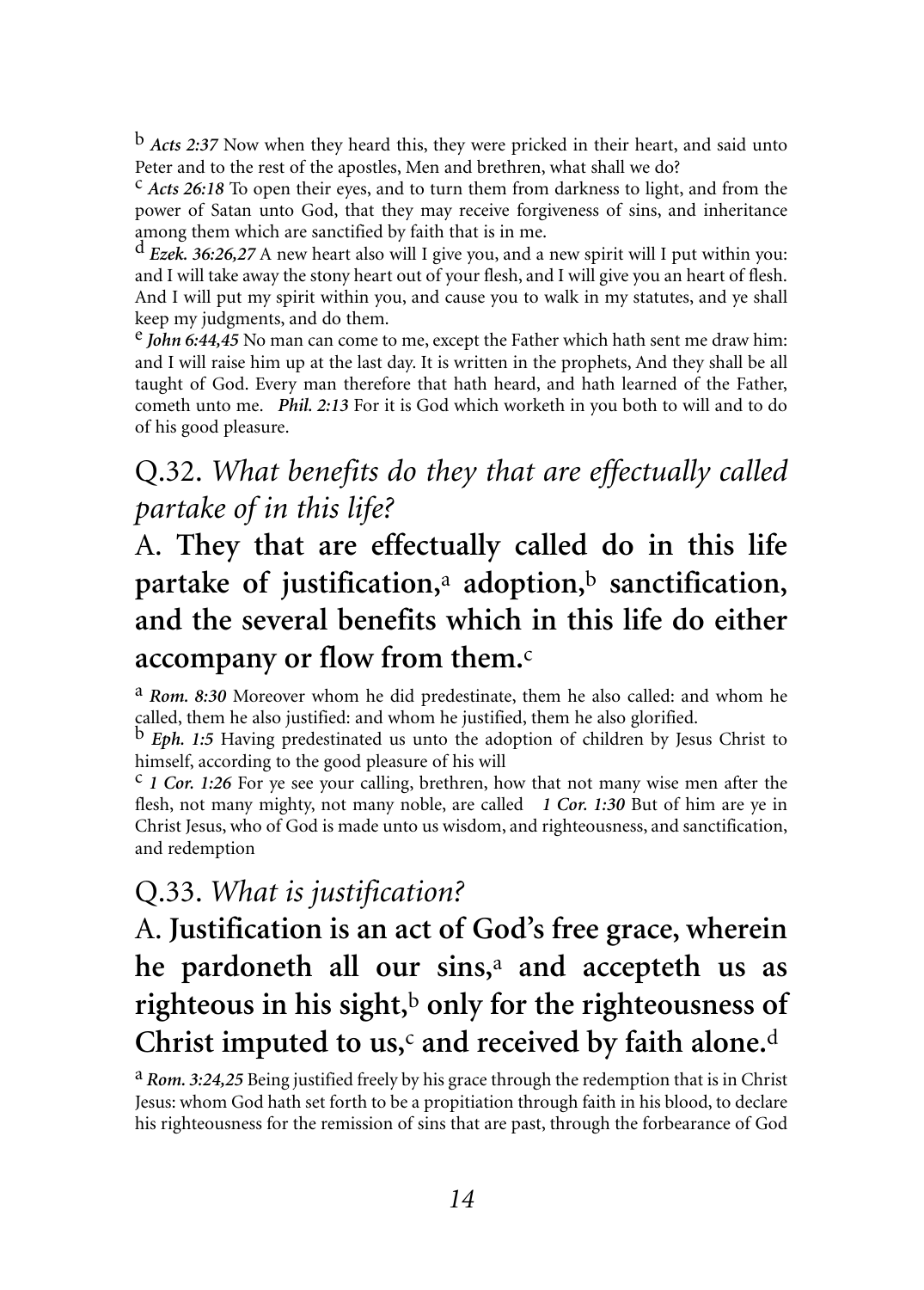*Rom. 4:6-8* Even as David also describeth the blessedness of the man, unto whom God imputeth righteousness without works, saying, Blessed are they whose iniquities are forgiven, and whose sins are covered. Blessed is the man to whom the Lord will not impute sin.

b *2 Cor. 5:19* To wit, that God was in Christ, reconciling the world unto himself, not imputing their trespasses unto them; and hath committed unto us the word of reconciliation. *2 Cor. 5:21* For he hath made him to be sin for us, who knew no sin; that we might be made the righteousness of God in him.

c *Rom. 5:17-19* For if by one man's offence death reigned by one; much more they which receive abundance of grace and of the gift of righteousness shall reign in life by one, Jesus Christ.) Therefore as by the offence of one judgment came upon all men to condemnation; even so by the righteousness of one the free gift came upon all men unto justification of life. For as by one man's disobedience many were made sinners, so by the obedience of one shall many be made righteous.

d *Gal. 2:16* Knowing that a man is not justified by the works of the law, but by the faith of Jesus Christ, even we have believed in Jesus Christ, that we might be justified by the faith of Christ, and not by the works of the law: for by the works of the law shall no flesh be justified. *Phil. 3:9* And be found in him, not having mine own righteousness, which is of the law, but that which is through the faith of Christ, the righteousness which is of God by faith

#### Q.34. *What is adoption?*

#### A. **Adoption is an act of God's free grace,**<sup>a</sup> **whereby we are received into the number, and have a right to all the privileges of the sons of God.**<sup>b</sup>

a *1 John 3:1* Behold, what manner of love the Father hath bestowed upon us, that we should be called the sons of God: therefore the world knoweth us not, because it knew him not.

b *John 1:12* But as many as received him, to them gave he power to become the sons of God, even to them that believe on his name *Rom. 8:17* And if children, then heirs; heirs of God, and joint-heirs with Christ; if so be that we suffer with him, that we may be also glorified together.

#### Q.35. *What is sanctification?*

# A. **Sanctification is the work of God's free grace,**<sup>a</sup> **whereby we are renewed in the whole man after the image of God,**<sup>b</sup> **and are enabled more and more to die unto sin, and live unto righteousness.**<sup>c</sup>

a *2 Thes. 2:13* But we are bound to give thanks alway to God for you, brethren beloved of the Lord, because God hath from the beginning chosen you to salvation through sanctification of the Spirit and belief of the truth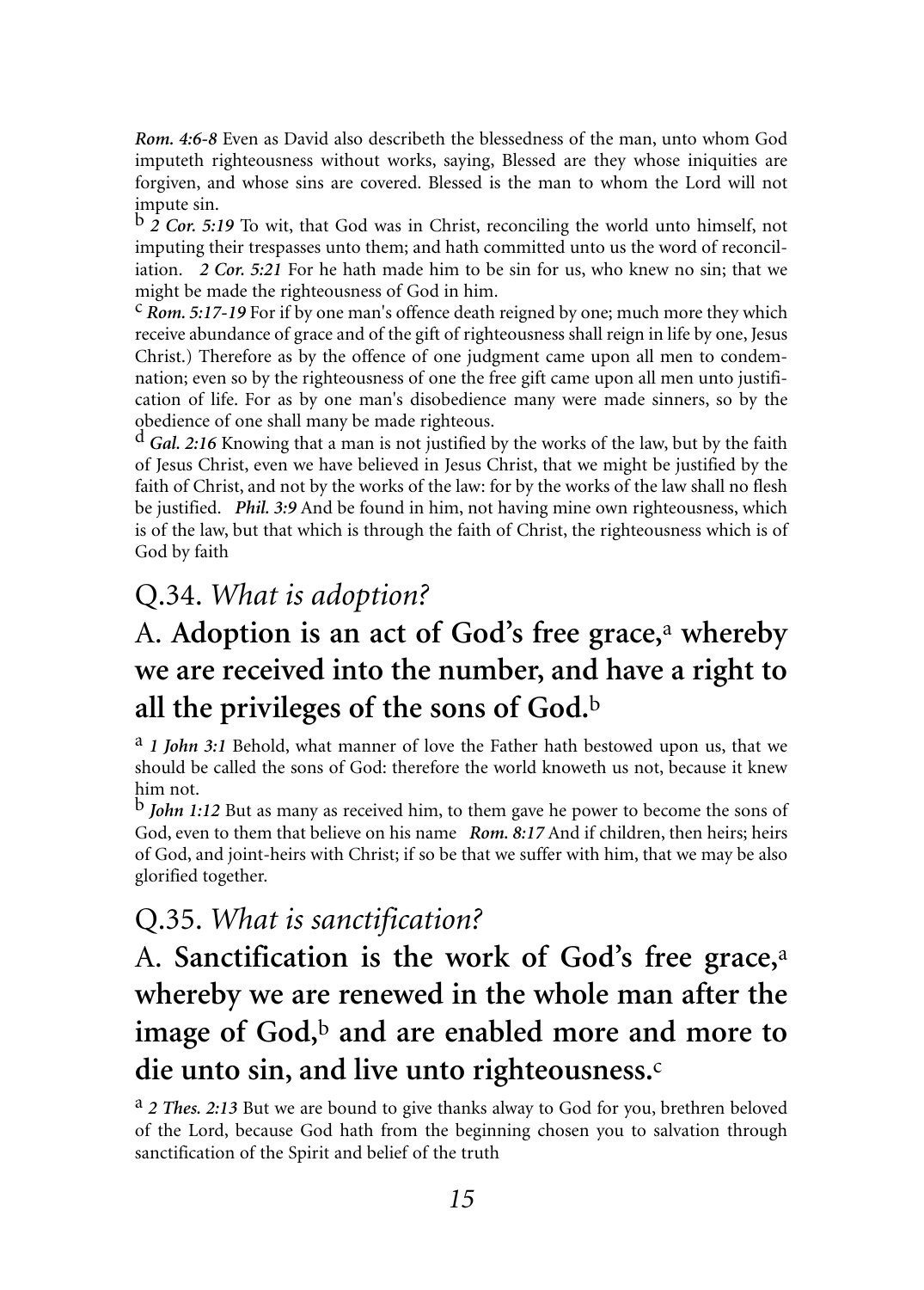b *Eph. 4:23,24* And be renewed in the spirit of your mind; and that ye put on the new man, which after God is created in righteousness and true holiness.

c *Rom. 6:4* Therefore we are buried with him by baptism into death: that like as Christ was raised up from the dead by the glory of the Father, even so we also should walk in newness of life. *Rom. 6:6* Knowing this, that our old man is crucified with him, that the body of sin might be destroyed, that henceforth we should not serve sin.

Q.36. *What are the benefits which in this life do accompany or flow from justification, adoption, and sanctfication?* 

A. **The benefits which in this life do accompany or flow from justification, adoption, and sanctification, are, assurance of God's love, peace of conscience,**<sup>a</sup> **joy in the Holy Ghost,**<sup>b</sup> **increase of grace,**<sup>c</sup> **and perseverance therein to the end.**<sup>d</sup>

a *Rom. 5:1,2* Therefore being justified by faith, we have peace with God through our Lord Jesus Christ: by whom also we have access by faith into this grace wherein we stand, and rejoice in hope of the glory of God. *Rom. 5:5* And hope maketh not ashamed; because the love of God is shed abroad in our hearts by the Holy Ghost which is given unto us.

b *Rom. 14:17* For the kingdom of God is not meat and drink; but righteousness, and peace, and joy in the Holy Ghost.

c *Prov. 4:18* But the path of the just is as the shining light, that shineth more and more unto the perfect day.

d *1 John 5:13* These things have I written unto you that believe on the name of the Son of God; that ye may know that ye have eternal life, and that ye may believe on the name of the Son of God. *1 Pet. 1:5* Who are kept by the power of God through faith unto salvation ready to be revealed in the last time.

Q.37. *What benefits do believers receive from Christ at death?*

A. **The souls of believers are at their death made perfect in holiness,**<sup>a</sup> **and do immediately pass into glory;**<sup>b</sup> **and their bodies, being still united to Christ,**<sup>c</sup> **do rest in their graves**<sup>d</sup> **till the resurrection.**<sup>e</sup>

a *Heb. 12:23* To the general assembly and church of the firstborn, which are written in heaven, and to God the Judge of all, and to the spirits of just men made perfect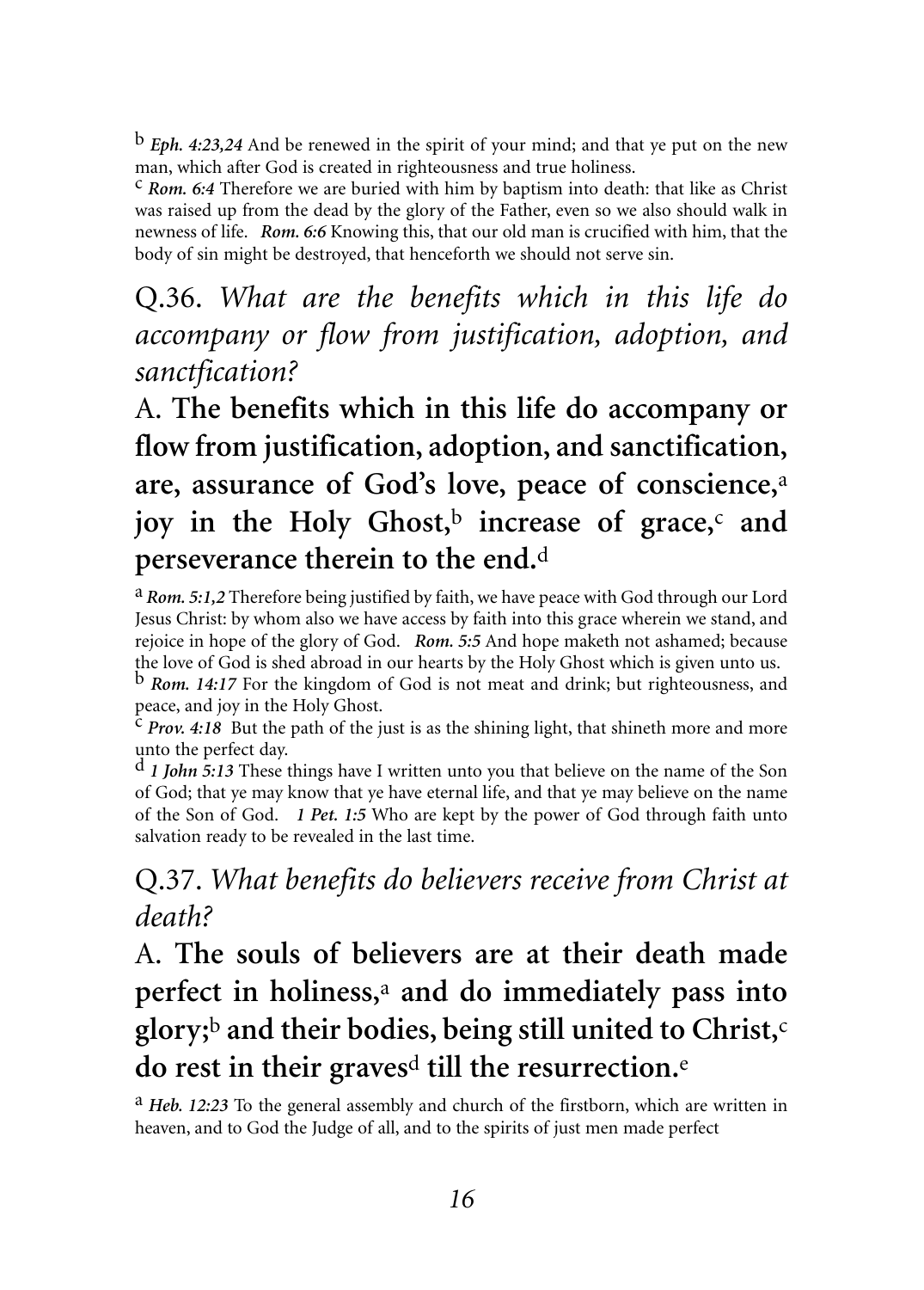b *2 Cor. 5:1* For we know that if our earthly house of this tabernacle were dissolved, we have a building of God, an house not made with hands, eternal in the heavens. *2 Cor. 5:6* Therefore we are always confident, knowing that, whilst we are at home in the body, we are absent from the Lord *2 Cor. 5:8* We are confident, I say, and willing rather to be absent from the body, and to be present with the Lord. *Phil. 1:23* For I am in a strait betwixt two, having a desire to depart, and to be with Christ; which is far better *Luke 23:43* And Jesus said unto him, Verily I say unto thee, To day shalt thou be with me in paradise.

c *1 Thes. 4:14* For if we believe that Jesus died and rose again, even so them also which sleep in Jesus will God bring with him.

d *Isa. 57:2* He shall enter into peace: they shall rest in their beds, each one walking in his uprightness.

e *Job 19:26,27* And though after my skin worms destroy this body, yet in my flesh shall I see God: whom I shall see for myself, and mine eyes shall behold, and not another; though my reins be consumed within me.

#### Q.38. *What benefits do believers receive from Christ at the resurrection?*

# A. **At the resurrection, believers being raised up in glory,**<sup>a</sup> **shall be openly acknowledged and acquitted in the day of judgment,**<sup>b</sup> **and made perfectly blessed** in full enjoying of God<sup>c</sup> to all eternity.<sup>d</sup>

a *1 Cor. 15:43* It is sown in dishonour; it is raised in glory: it is sown in weakness; it is raised in power

b *Matt. 25:23* His lord said unto him, Well done, good and faithful servant; thou hast been faithful over a few things, I will make thee ruler over many things: enter thou into the joy of thy lord. *Matt. 10:32* Whosoever therefore shall confess me before men, him will I confess also before my Father which is in heaven.

c *1 John 3:2* Beloved, now are we the sons of God, and it doth not yet appear what we shall be: but we know that, when he shall appear, we shall be like him; for we shall see him as he is. *1 Cor. 13:12* For now we see through a glass, darkly; but then face to face: now I know in part; but then shall I know even as also I am known.

d *1 Thes. 4:17,18* Then we which are alive and remain shall be caught up together with them in the clouds, to meet the Lord in the air: and so shall we ever be with the Lord. Wherefore comfort one another with these words.

### Q.39. *What is the duty which God requireth of man?*  A. **The duty which God requireth of man, is obedience to his revealed will.**<sup>a</sup>

a *Mic. 6:8* He hath shewed thee, O man, what is good; and what doth the LORD require of thee, but to do justly, and to love mercy, and to walk humbly with thy God? *1 Sam. 15:22* And Samuel said, Hath the LORD as great delight in burnt offerings and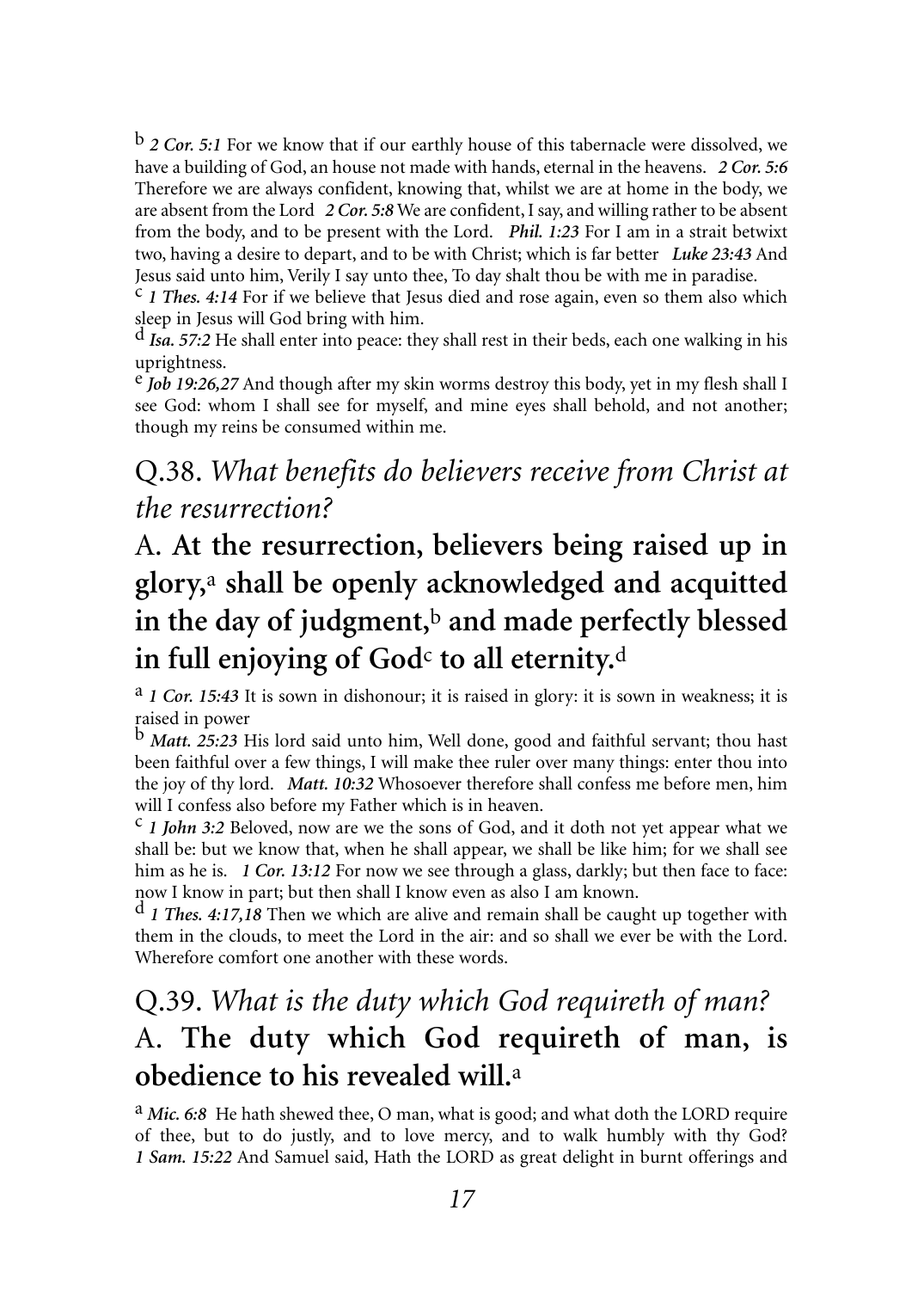sacrifices, as in obeying the voice of the LORD? Behold, to obey is better than sacrifice, and to hearken than the fat of rams.

# Q.40. *What did God at first reveal to man for the rule of his obedience?*

# A. **The rule which God at first revealed to man for his obedience, was the moral law.**<sup>a</sup>

a *Rom. 2:14,15* For when the Gentiles, which have not the law, do by nature the things contained in the law, these, having not the law, are a law unto themselves: which shew the work of the law written in their hearts, their conscience also bearing witness, and their thoughts the mean while accusing or else excusing one another *Rom. 10:5* For Moses describeth the righteousness which is of the law, that the man which doeth those things shall live by them.

# Q.41.*Where is the moral law summarily comprehended?*  A. **The moral law is summarily comprehended in the ten commandments.**<sup>a</sup>

a *Deut. 10:4* And he wrote on the tables, according to the first writing, the ten commandments, which the LORD spake unto you in the mount out of the midst of the fire in the day of the assembly: and the LORD gave them unto me.

# Q.42. *What is the sum of the ten commandments?*  A. **The sum of the ten commandments is, to love the Lord our God with all our heart, with all our soul, with all our strength, and with all our mind; and our neighbour as ourselves.**<sup>a</sup>

a *Matt. 22:37-40* Jesus said unto him, Thou shalt love the Lord thy God with all thy heart, and with all thy soul, and with all thy mind. This is the first and great commandment. And the second is like unto it, Thou shalt love thy neighbour as thyself. On these two commandments hang all the law and the prophets.

Q.43. *What is the preface to the ten commandments?*  A. **The preface to the ten commandments is in these words:***I am the LORD thy God, which have brought thee out of the land of Egypt, out of the house of bondage***.** a

a *Exod. 20:2*.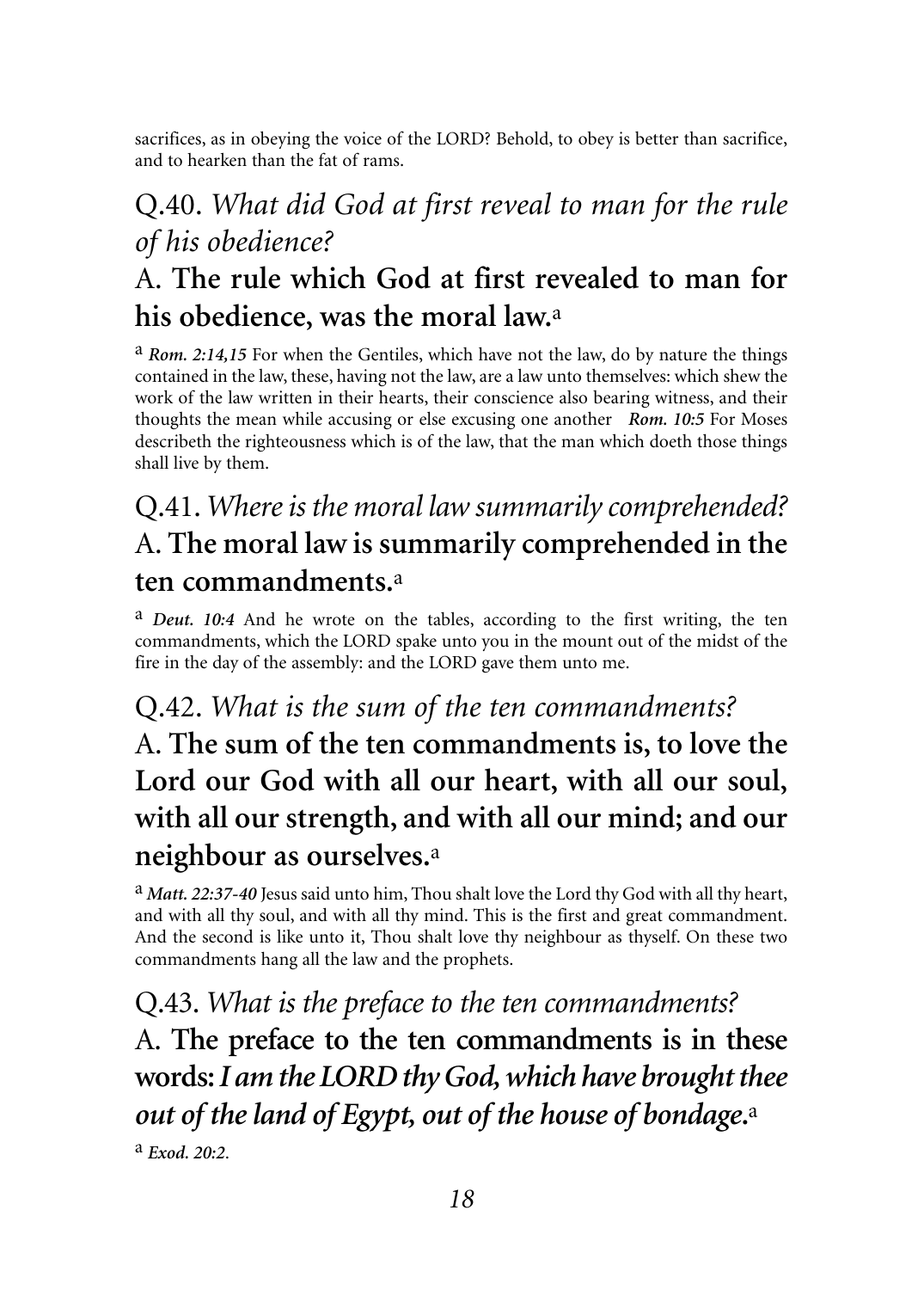#### Q.44. *What doth the preface to the ten commandments teach us?*

# A. **The preface to the ten commandments teacheth us, that because God is the LORD, and our God, and Redeemer, therefore we are bound to keep all his commandments.**<sup>a</sup>

a *Luke 1:74,75* That he would grant unto us, that we being delivered out of the hand of our enemies might serve him without fear, in holiness and righteousness before him, all the days of our life. *1 Pet. 1:15-19* But as he which hath called you is holy, so be ye holy in all manner of conversation; because it is written, Be ye holy; for I am holy. And if ye call on the Father, who without respect of persons judgeth according to every man's work, pass the time of your sojourning here in fear: forasmuch as ye know that ye were not redeemed with corruptible things, as silver and gold, from your vain conversation received by tradition from your fathers; but with the precious blood of Christ, as of a lamb without blemish and without spot

# Q.45. *Which is the first commandment?*  A. **The first commandment is,** *Thou shalt have no other gods before me***.**<sup>a</sup>

a *Exod. 20:3.*

# Q.46. *What is required in the first commandment?*  A. **The first commandment requireth us to know and acknowledge God to be the only true God, and our God;**<sup>a</sup> **and to worship and glorify him accordingly.**<sup>b</sup>

a *1 Chr. 28:9* And thou, Solomon my son, know thou the God of thy father, and serve him with a perfect heart and with a willing mind: for the LORD searcheth all hearts, and understandeth all the imaginations of the thoughts: if thou seek him, he will be found of thee; but if thou forsake him, he will cast thee off for ever. *Deut. 26:17* Thou hast avouched the LORD this day to be thy God, and to walk in his ways, and to keep his statutes, and his commandments, and his judgments, and to hearken unto his voice b *Matt. 4:10* Then saith Jesus unto him, Get thee hence, Satan: for it is written, Thou shalt worship the Lord thy God, and him only shalt thou serve. *Psa. 29:2* Give unto the LORD the glory due unto his name; worship the LORD in the beauty of holiness.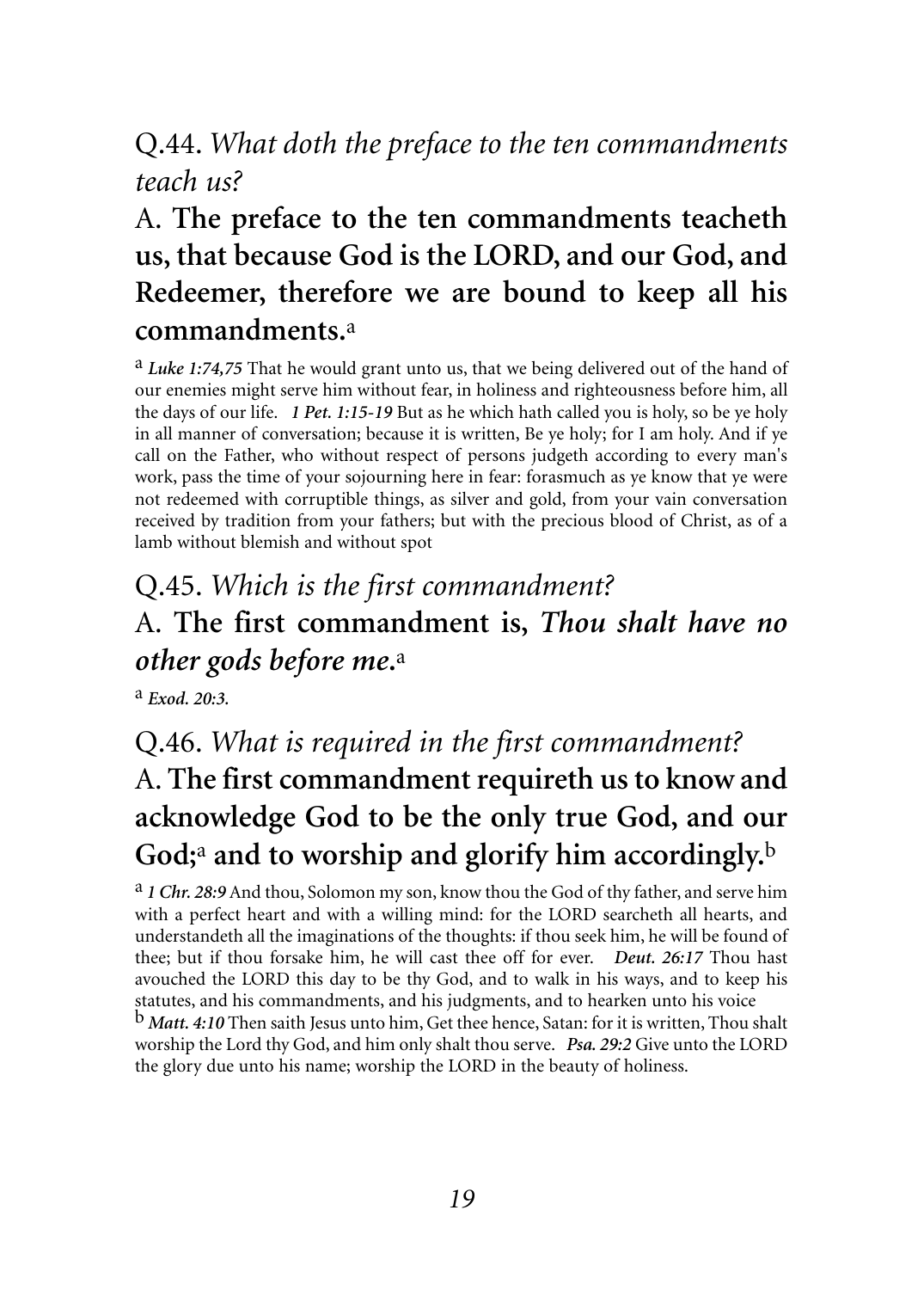# Q.47. *What is forbidden in the first commandment?* A. **The first commandment forbiddeth the denying,**<sup>a</sup> **or not worshipping and glorifying the true God as God,**<sup>b</sup> **and our God;**<sup>c</sup> **and the giving that worship and glory to any other, which is due to him alone.**<sup>d</sup>

a *Psa. 14:1* The fool hath said in his heart, There is no God. They are corrupt, they have done abominable works, there is none that doeth good.

b *Rom. 1:21* Because that, when they knew God, they glorified him not as God, neither were thankful; but became vain in their imaginations, and their foolish heart was darkened.

c *Psa. 81:10,11* I am the LORD thy God, which brought thee out of the land of Egypt: open thy mouth wide, and I will fill it. But my people would not hearken to my voice; and Israel would none of me.

d *Rom. 1:25, 26* Who changed the truth of God into a lie, and worshipped and served the creature more than the Creator, who is blessed for ever. Amen. For this cause God gave them up unto vile affections: for even their women did change the natural use into that which is against nature

#### Q. 48. *What are we specially taught by these words* [before me] *in the first commandment?*

# A. **These words [***before me***] in the first commandment teach us, that God, who seeth all things, taketh notice of, and is much displeased with the sin of having any other god.**<sup>a</sup>

a *Ezek. 8:5-18* Then said he unto me, Son of man, lift up thine eyes now the way toward the north. So I lifted up mine eyes the way toward the north, and behold northward at the gate of the altar this image of jealousy in the entry. He said furthermore unto me, Son of man, seest thou what they do? even the great abominations that the house of Israel committeth here, that I should go far off from my sanctuary? but turn thee yet again, and thou shalt see greater abominations. And he brought me to the door of the court; and when I looked, behold a hole in the wall. Then said he unto me, Son of man, dig now in the wall: and when I had digged in the wall, behold a door. And he said unto me, Go in, and behold the wicked abominations that they do here. So I went in and saw; and behold every form of creeping things, and abominable beasts, and all the idols of the house of Israel, pourtrayed upon the wall round about. And there stood before them seventy men of the ancients of the house of Israel, and in the midst of them stood Jaazaniah the son of Shaphan, with every man his censer in his hand; and a thick cloud of incense went up. Then said he unto me, Son of man, hast thou seen what the ancients of the house of Israel do in the dark, every man in the chambers of his imagery? for they say, The LORD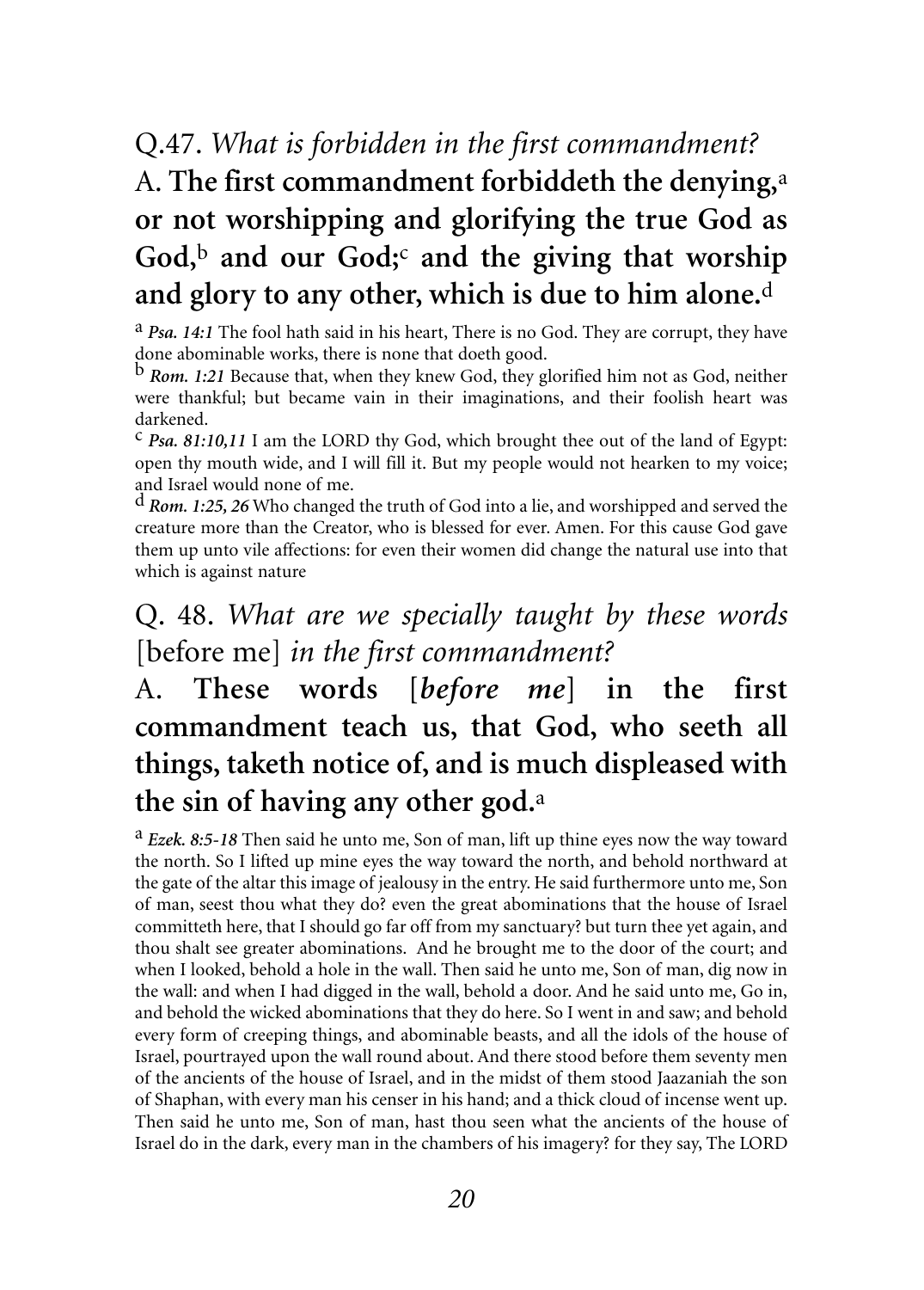seeth us not; the LORD hath forsaken the earth. He said also unto me, Turn thee yet again, and thou shalt see greater abominations that they do. Then he brought me to the door of the gate of the LORD's house which was toward the north; and, behold, there sat women weeping for Tammuz. Then said he unto me, Hast thou seen this, O son of man? turn thee yet again, and thou shalt see greater abominations than these. And he brought me into the inner court of the LORD's house, and, behold, at the door of the temple of the LORD, between the porch and the altar, were about five and twenty men, with their backs toward the temple of the LORD, and their faces toward the east; and they worshipped the sun toward the east. Then he said unto me, Hast thou seen this, O son of man? Is it a light thing to the house of Judah that they commit the abominations which they commit here? for they have filled the land with violence, and have returned to provoke me to anger: and, lo, they put the branch to their nose. Therefore will I also deal in fury: mine eye shall not spare, neither will I have pity: and though they cry in mine ears with a loud voice, yet will I not hear them.

#### Q.49. *Which is the second commandment?*

A. **The second commandment is,** *Thou shalt not make unto thee any graven image, or any likeness of any thing that is in heaven above, or that is in the earth beneath, or that is in the water under the earth: thou shalt not bow down thyself to them, nor serve them: for I the LORD thy God am a jealous God, visiting the iniquity of the fathers upon the children unto the third and fourth generation of them that hate me; and shewing mercy unto thousands of them that love me, and keep my commandments***.**<sup>a</sup>

a *Exod. 20:4-6.*

Q.50. *What is required in the second commandment?* A. **The second commandment requireth the receiving, observing, and keeping pure and entire, all such religious worship and ordinances as God hath appointed in his word.**<sup>a</sup>

a *Deut. 32:46* And he said unto them, Set your hearts unto all the words which I testify among you this day, which ye shall command your children to observe to do, all the words of this law. *Matt. 28:20* Teaching them to observe all things whatsoever I have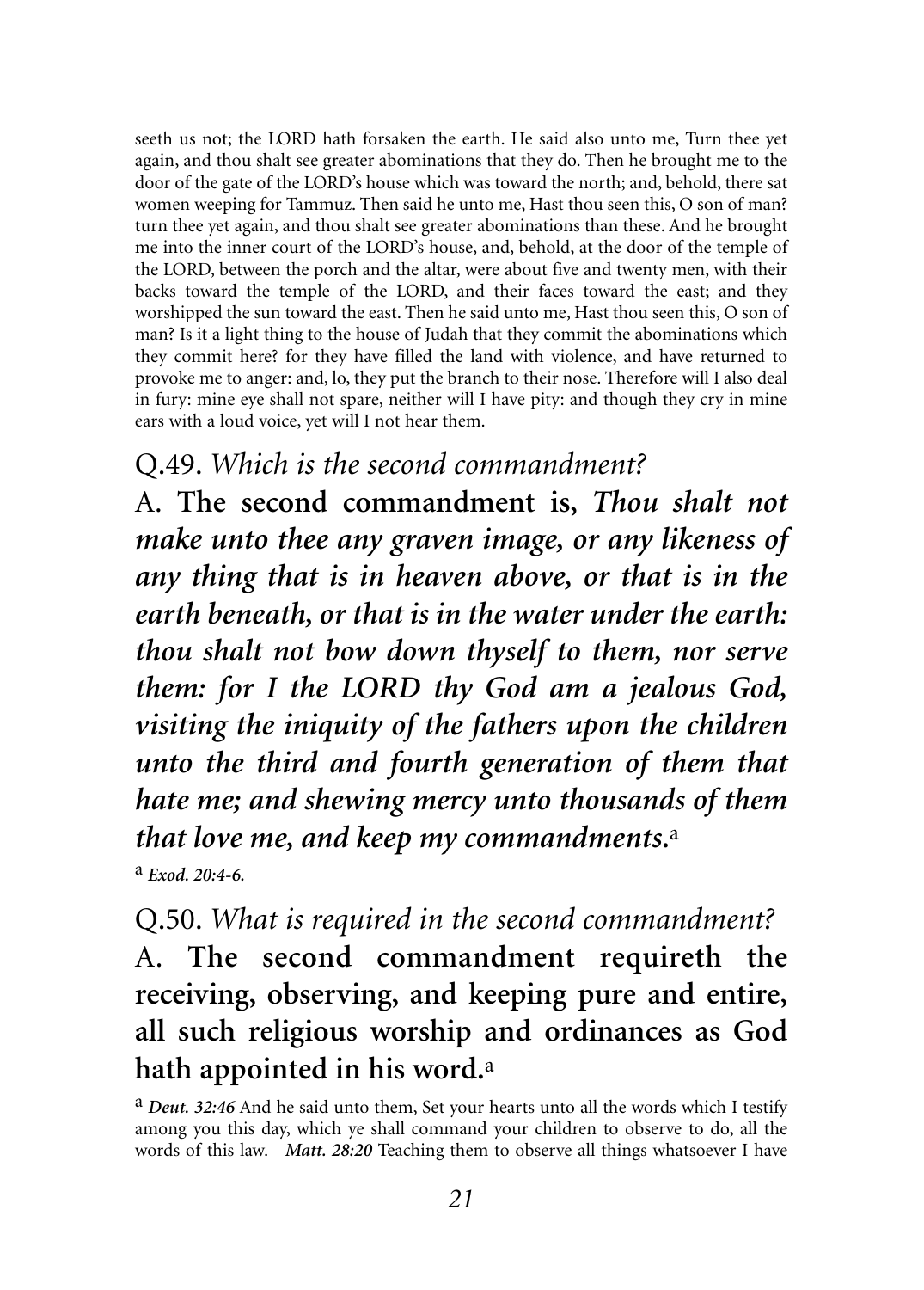commanded you: and, lo, I am with you alway, even unto the end of the world. Amen. *Acts 2:42* And they continued stedfastly in the apostles' doctrine and fellowship, and in breaking of bread, and in prayers.

# Q.51. *What is forbidden in the second commandment?*  A. **The second commandment forbiddeth the worshipping of God by images,**<sup>a</sup> **or any other way not appointed in his word.**<sup>b</sup>

a *Deut. 4:15-19* Take ye therefore good heed unto yourselves; for ye saw no manner of similitude on the day that the LORD spake unto you in Horeb out of the midst of the fire: lest ye corrupt yourselves, and make you a graven image, the similitude of any figure, the likeness of male or female, the likeness of any beast that is on the earth, the likeness of any winged fowl that flieth in the air, the likeness of any thing that creepeth on the ground, the likeness of any fish that is in the waters beneath the earth: and lest thou lift up thine eyes unto heaven, and when thou seest the sun, and the moon, and the stars, even all the host of heaven, shouldest be driven to worship them, and serve them, which the LORD thy God hath divided unto all nations under the whole heaven. *Exod. 32:5* And when Aaron saw it, he built an altar before it; and Aaron made proclamation, and said, To morrow is a feast to the LORD. *Exod. 32:8* They have turned aside quickly out of the way which I commanded them: they have made them a molten calf, and have worshipped it, and have sacrificed thereunto, and said, These be thy gods, O Israel, which have brought thee up out of the land of Egypt.

b *Deut. 12:31,32* Thou shalt not do so unto the LORD thy God: for every abomination to the LORD, which he hateth, have they done unto their gods; for even their sons and their daughters they have burnt in the fire to their gods. What thing soever I command you, observe to do it: thou shalt not add thereto, nor diminish from it.

#### Q.52. *What are the reasons annexed to the second commandment?*

### A. **The reasons annexed to the second commandment are, God's sovereignty over us,**<sup>a</sup> **his propriety in us,**<sup>b</sup> **and the zeal he hath to his own worship.**<sup>c</sup>

a *Psa. 95:2,3* Let us come before his presence with thanksgiving, and make a joyful noise unto him with psalms. For the LORD is a great God, and a great King above all gods. *Psa. 95:6* O come, let us worship and bow down: let us kneel before the LORD our maker.<br><sup>b</sup> *Psa. 45:11* So shall the king greatly desire thy beauty: for he is thy Lord; and worship thou him.

c *Exod. 34:13,14* But ye shall destroy their altars, break their images, and cut down their groves: For thou shalt worship no other god: for the LORD, whose name is Jealous, is a jealous God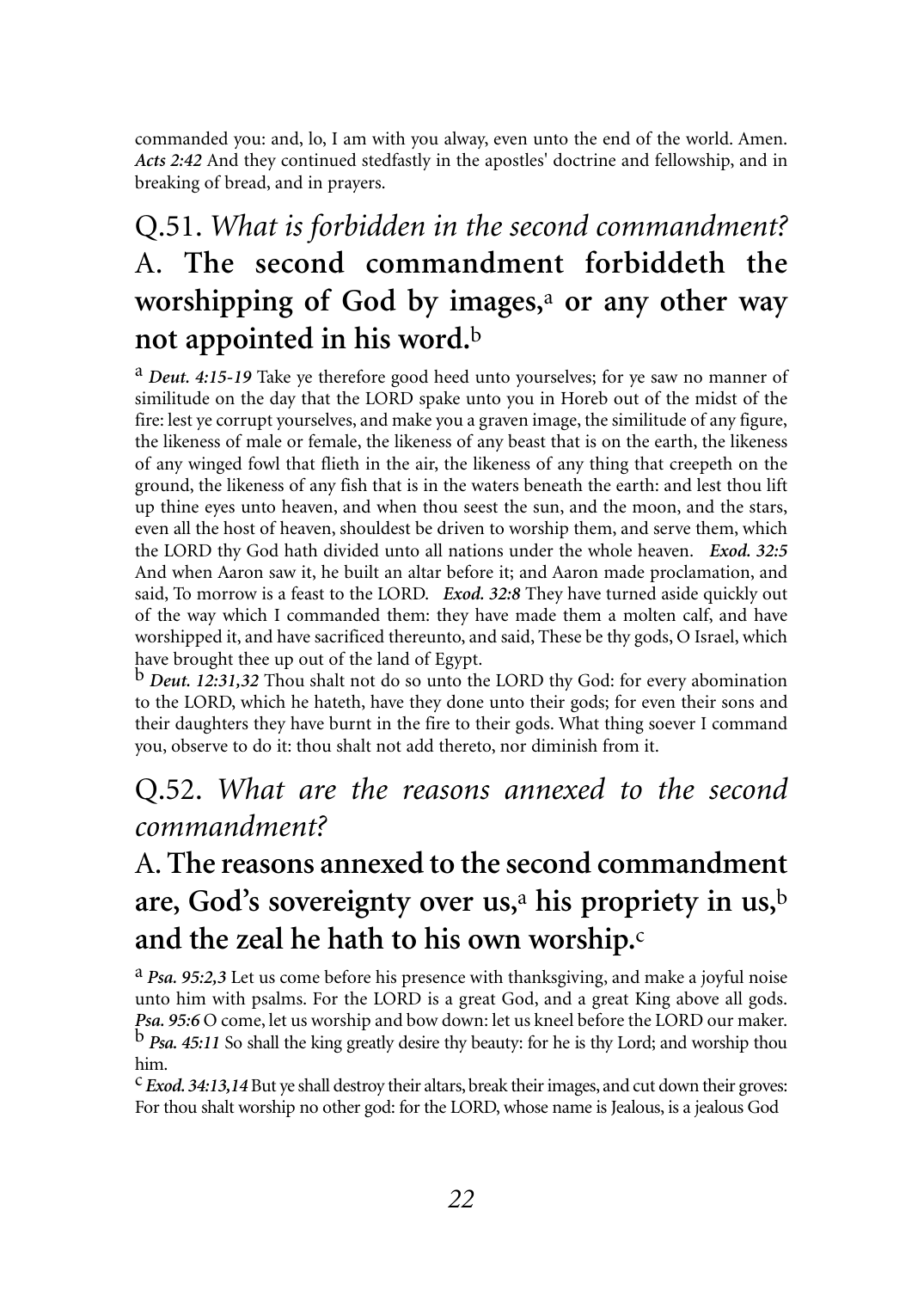#### Q.53. *Which is the third commandment?*

# A. **The third commandment is,***Thou shalt not take the name of the LORD thy God in vain; for the LORD will not hold him guiltless that taketh his name in vain***.**<sup>a</sup>

a *Exod. 20:7.*

# Q.54. *What is required in the third commandment?*  A. **The third commandment requireth the holy and reverent use of God's names,**<sup>a</sup> **titles,**<sup>b</sup> **attributes,**<sup>c</sup> **ordinances,**<sup>d</sup> **words**<sup>e</sup> **and works.**<sup>f</sup>

a *Matt. 6:9* After this manner therefore pray ye: Our Father which art in heaven, Hallowed be thy name. *Deut. 28:58* If thou wilt not observe to do all the words of this law that are written in this book, that thou mayest fear this glorious and fearful name, THE LORD THY GOD

b *Psa. 68:4* Sing unto God, sing praises to his name: extol him that rideth upon the heavens by his name JAH, and rejoice before him.

c *Rev. 15:3,4* And they sing the song of Moses the servant of God, and the song of the Lamb, saying, Great and marvellous are thy works, Lord God Almighty; just and true are thy ways, thou King of saints. Who shall not fear thee, O Lord, and glorify thy name? for thou only art holy: for all nations shall come and worship before thee; for thy judgments are made manifest.

d *Mal. 1:11* For from the rising of the sun even unto the going down of the same my name shall be great among the Gentiles; and in every place incense shall be offered unto my name, and a pure offering: for my name shall be great among the heathen, saith the LORD of hosts. *Mal. 1:14* But cursed be the deceiver, which hath in his flock a male, and voweth, and sacrificeth unto the Lord a corrupt thing: for I am a great King, saith the LORD of hosts, and my name is dreadful among the heathen.

e *Psa. 138:1,2* I will praise thee with my whole heart: before the gods will I sing praise unto thee. I will worship toward thy holy temple, and praise thy name for thy lovingkindness and for thy truth: for thou hast magnified thy word above all thy name. f *Job 36:24* Remember that thou magnify his work, which men behold.

### Q.55. *What is forbidden in the third commandment?*  A. **The third commandment forbiddeth all profaning or abusing of any thing whereby God makes himself known.**<sup>a</sup>

a *Mal. 1:6,7* A son honoureth his father, and a servant his master: if then I be a father, where is mine honour? and if I be a master, where is my fear? saith the LORD of hosts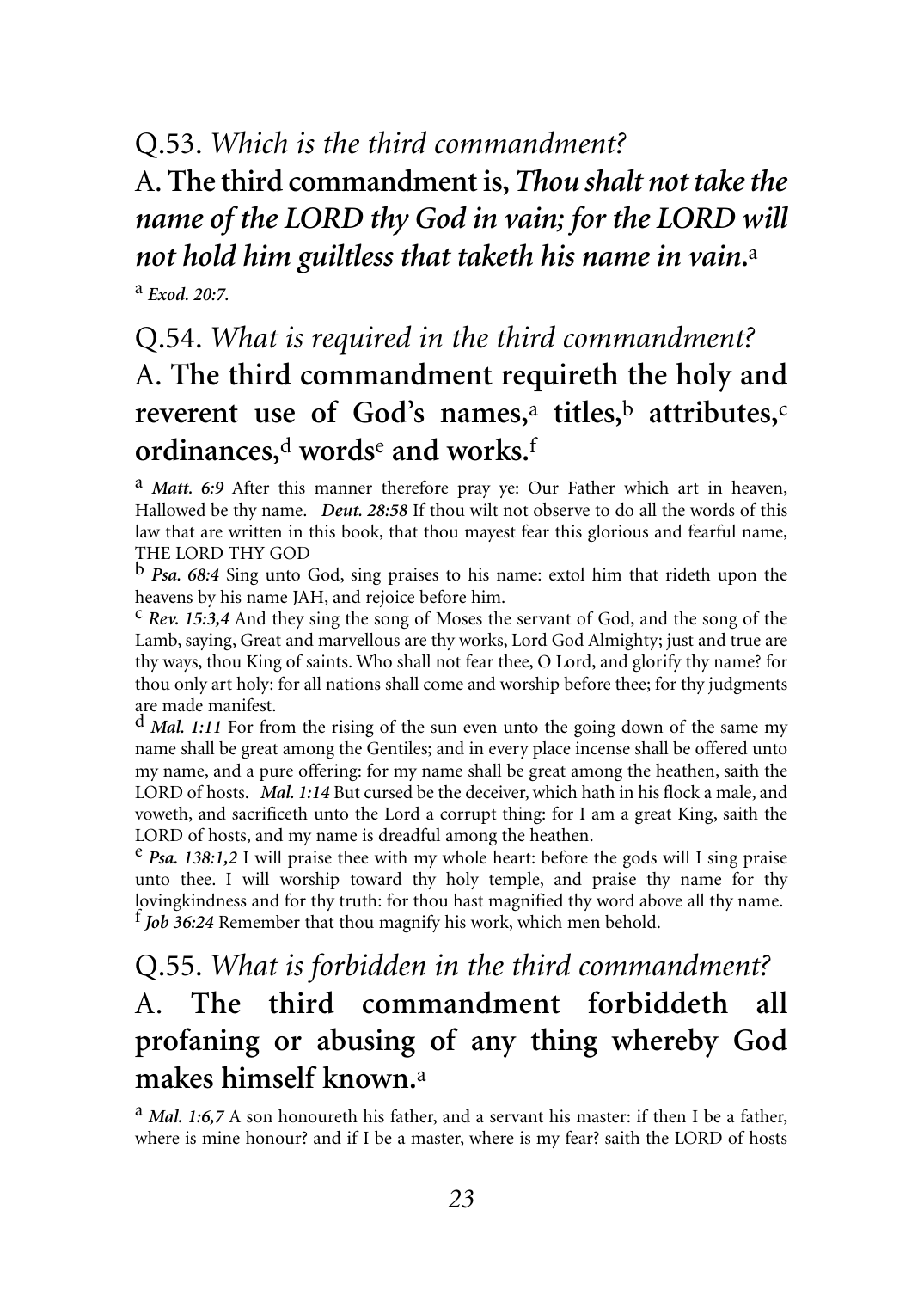unto you, O priests, that despise my name. And ye say, Wherein have we despised thy name? Ye offer polluted bread upon mine altar; and ye say, Wherein have we polluted thee? In that ye say, The table of the LORD is contemptible. *Mal. 1:12* But ye have profaned it, in that ye say, The table of the LORD is polluted; and the fruit thereof, even his meat, is contemptible. *Mal. 2:2* If ye will not hear, and if ye will not lay it to heart, to give glory unto my name, saith the LORD of hosts, I will even send a curse upon you, and I will curse your blessings; yea, I have cursed them already, because ye do not lay it to heart. *Mal. 3:14* Ye have said, It is vain to serve God; and what profit is it that we have kept his ordinance, and that we have walked mournfully before the LORD of hosts?

#### Q.56. *What is the reason annexed to the third commandment?*

# A. **The reason annexed to the third commandment is, that however the breakers of this commandment may escape punishment from men, yet the LORD our God will not suffer them to escape his righteous judgment.**<sup>a</sup>

a *1 Sam. 2:12* Now the sons of Eli were sons of Belial; they knew not the LORD. *1 Sam. 2:17* Wherefore the sin of the young men was very great before the LORD: for men abhorred the offering of the LORD. *1 Sam. 2:22* Now Eli was very old, and heard all that his sons did unto all Israel; and how they lay with the women that assembled at the door of the tabernacle of the congregation. *1 Sam. 2:29* Wherefore kick ye at my sacrifice and at mine offering, which I have commanded in my habitation; and honourest thy sons above me, to make yourselves fat with the chiefest of all the offerings of Israel my people? *1 Sam. 3:13* For I have told him that I will judge his house for ever for the iniquity which he knoweth; because his sons made themselves vile, and he restrained them not. *Deut. 28:58,59* If thou wilt not observe to do all the words of this law that are written in this book, that thou mayest fear this glorious and fearful name, THE LORD THY GOD; Then the LORD will make thy plagues wonderful, and the plagues of thy seed, even great plagues, and of long continuance, and sore sicknesses, and of long continuance.

#### Q.57. *Which is the fourth commandment?*

A. **The fourth commandment is,** *Remember the sabbath day, to keep it holy. Six days shalt thou labour and do all thy work: but the seventh day is the sabbath of the LORD thy God: in it thou shalt not do any work, thou, nor thy son, nor thy daughter, thy manservant, nor thy maidservant, nor thy cattle, nor*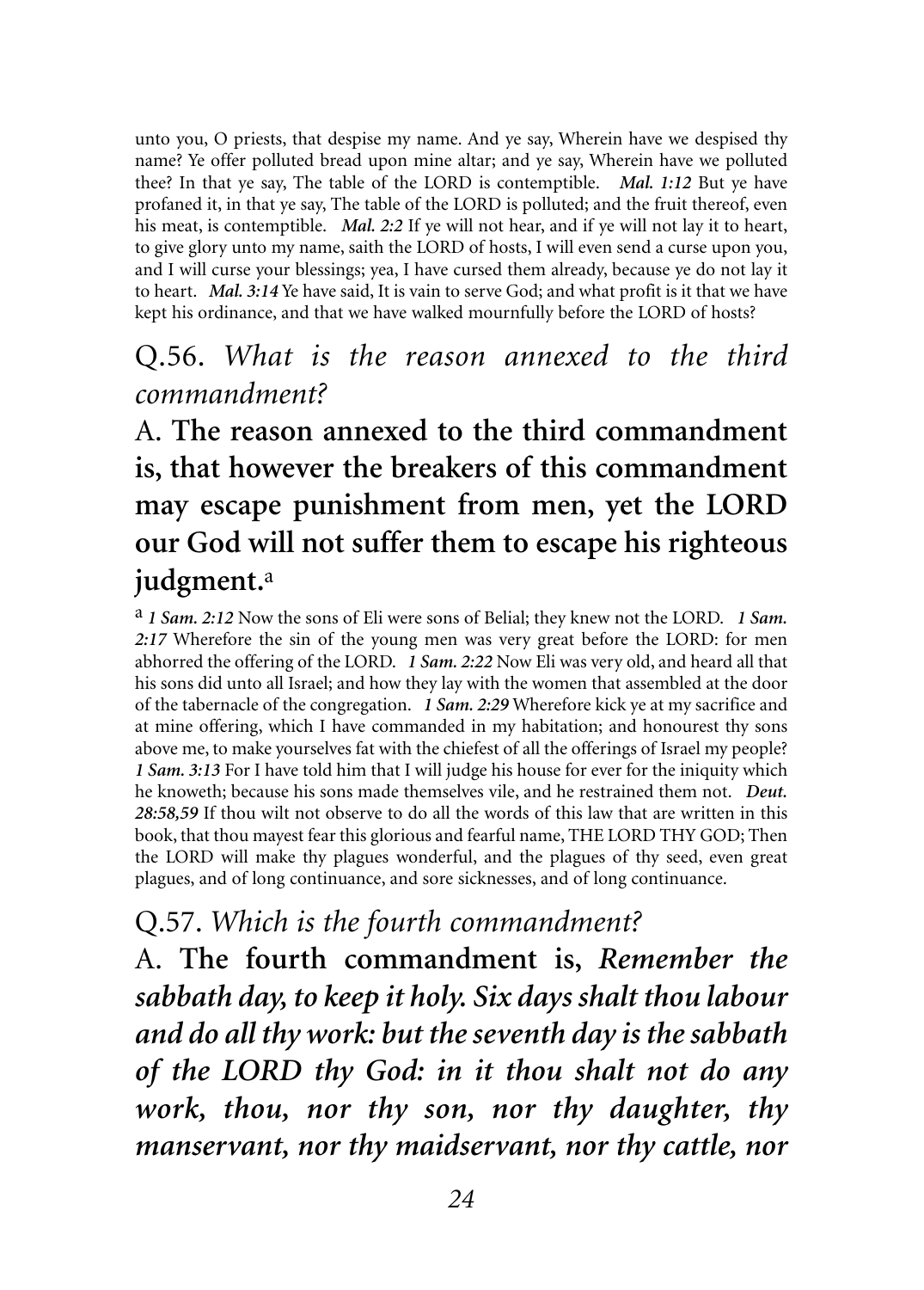*thy stranger that is within thy gates: for in six days the LORD made heaven and earth, the sea, and all that in them is, and rested the seventh day: wherefore the LORD blessed the sabbath day, and hallowed it***.**<sup>a</sup>

a *Exod. 20:8-11.*

Q.58. *What is required in the fourth commandment?*  A. **The fourth commandment requireth the keeping holy to God such set time as he hath appointed in his word; expressly one whole day in seven, to be a holy sabbath to himself.**<sup>a</sup>

a *Deut. 5:12-14* Keep the sabbath day to sanctify it, as the LORD thy God hath commanded thee. Six days thou shalt labour, and do all thy work: but the seventh day is the sabbath of the LORD thy God: in it thou shalt not do any work, thou, nor thy son, nor thy daughter, nor thy manservant, nor thy maidservant, nor thine ox, nor thine ass, nor any of thy cattle, nor thy stranger that is within thy gates; that thy manservant and thy maidservant may rest as well as thou.

### Q.59. *Which day of the seven hath God appointed to be the weekly sabbath?*

A. **From the beginning of the world to the resurrection of Christ, God appointed the seventh day of the week to be the weekly sabbath; and the first day of the week ever since, to continue to the end of the world, which is the Christian sabbath.**<sup>a</sup>

a *Gen. 2:2,3* And on the seventh day God ended his work which he had made; and he rested on the seventh day from all his work which he had made. And God blessed the seventh day, and sanctified it: because that in it he had rested from all his work which God created and made. *1 Cor. 16:1,2* Now concerning the collection for the saints, as I have given order to the churches of Galatia, even so do ye. Upon the first day of the week let every one of you lay by him in store, as God hath prospered him, that there be no gatherings when I come. *Acts 20:7* And upon the first day of the week, when the disciples came together to break bread, Paul preached unto them, ready to depart on the morrow; and continued his speech until midnight.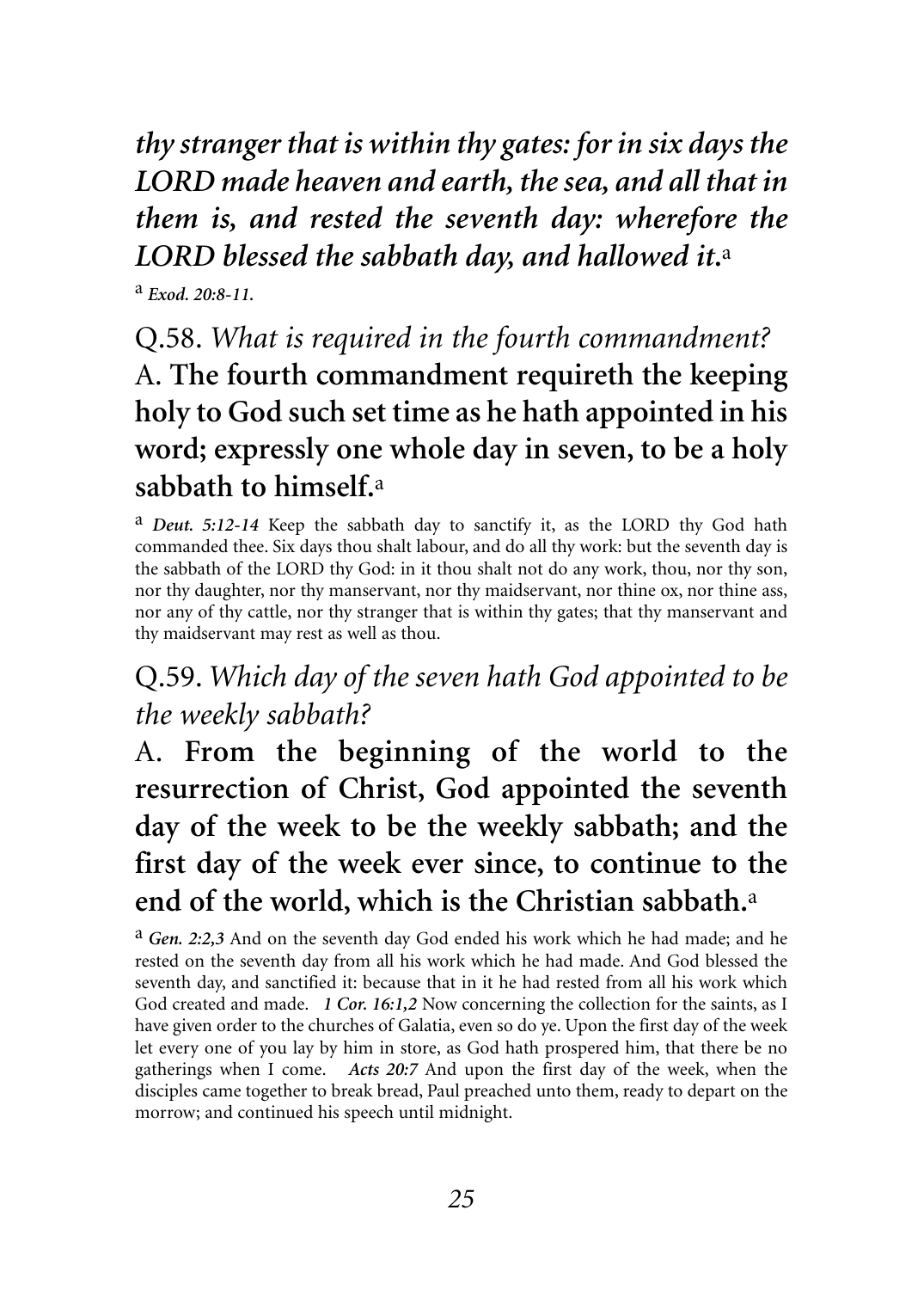#### Q.60. *How is the sabbath to be sanctified?*

A. **The sabbath is to be sanctified by a holy resting all that day,**<sup>a</sup> **even from such worldly employments and recreations as are lawful on other days;**<sup>b</sup> **and spending the whole time in the public and private exercises of God's worship,**<sup>c</sup> **except so much as is to be taken up in the works of necessity and mercy.**<sup>d</sup>

a *Exod. 20:8* Remember the sabbath day, to keep it holy. *Exod. 20:10* But the seventh day is the sabbath of the LORD thy God: in it thou shalt not do any work, thou, nor thy son, nor thy daughter, thy manservant, nor thy maidservant, nor thy cattle, nor thy stranger that is within thy gates

b *Exod. 16:25-28* And Moses said, Eat that to day; for to day is a sabbath unto the LORD: to day ye shall not find it in the field. Six days ye shall gather it; but on the seventh day, which is the sabbath, in it there shall be none. And it came to pass, that there went out some of the people on the seventh day for to gather, and they found none. And the LORD said unto Moses, How long refuse ye to keep my commandments and my laws? *Neh. 13:15-19* In those days saw I in Judah some treading wine presses on the sabbath, and bringing in sheaves, and lading asses; as also wine, grapes, and figs, and all manner of burdens, which they brought into Jerusalem on the sabbath day: and I testified against them in the day wherein they sold victuals. There dwelt men of Tyre also therein, which brought fish, and all manner of ware, and sold on the sabbath unto the children of Judah, and in Jerusalem. Then I contended with the nobles of Judah, and said unto them, What evil thing is this that ye do, and profane the sabbath day? Did not your fathers thus, and did not our God bring all this evil upon us, and upon this city? yet ye bring more wrath upon Israel by profaning the sabbath. And it came to pass, that when the gates of Jerusalem began to be dark before the sabbath, I commanded that the gates should be shut, and charged that they should not be opened till after the sabbath: and some of my servants set I at the gates, that there should no burden be brought in on the sabbath day. *Neh. 13:21-22* Then I testified against them, and said unto them, Why lodge ye about the wall? if ye do so again, I will lay hands on you. From that time forth came they no more on the sabbath. And I commanded the Levites that they should cleanse themselves, and that they should come and keep the gates, to sanctify the sabbath day. Remember me, O my God, concerning this also, and spare me according to the greatness of thy mercy.

c *Luke 4:16* And he came to Nazareth, where he had been brought up: and, as his custom was, he went into the synagogue on the sabbath day, and stood up for to read. *Acts 20:7* And upon the first day of the week, when the disciples came together to break bread, Paul preached unto them, ready to depart on the morrow; and continued his speech until midnight. *Psa. 92:title* A Psalm or Song for the sabbath day. *Isa. 66:23* And it shall come to pass, that from one new moon to another, and from one sabbath to another, shall all flesh come to worship before me, saith the LORD.

d *Matt. 12:1-13* At that time Jesus went on the sabbath day through the corn; and his disciples were an hungred, and began to pluck the ears of corn, and to eat. But when the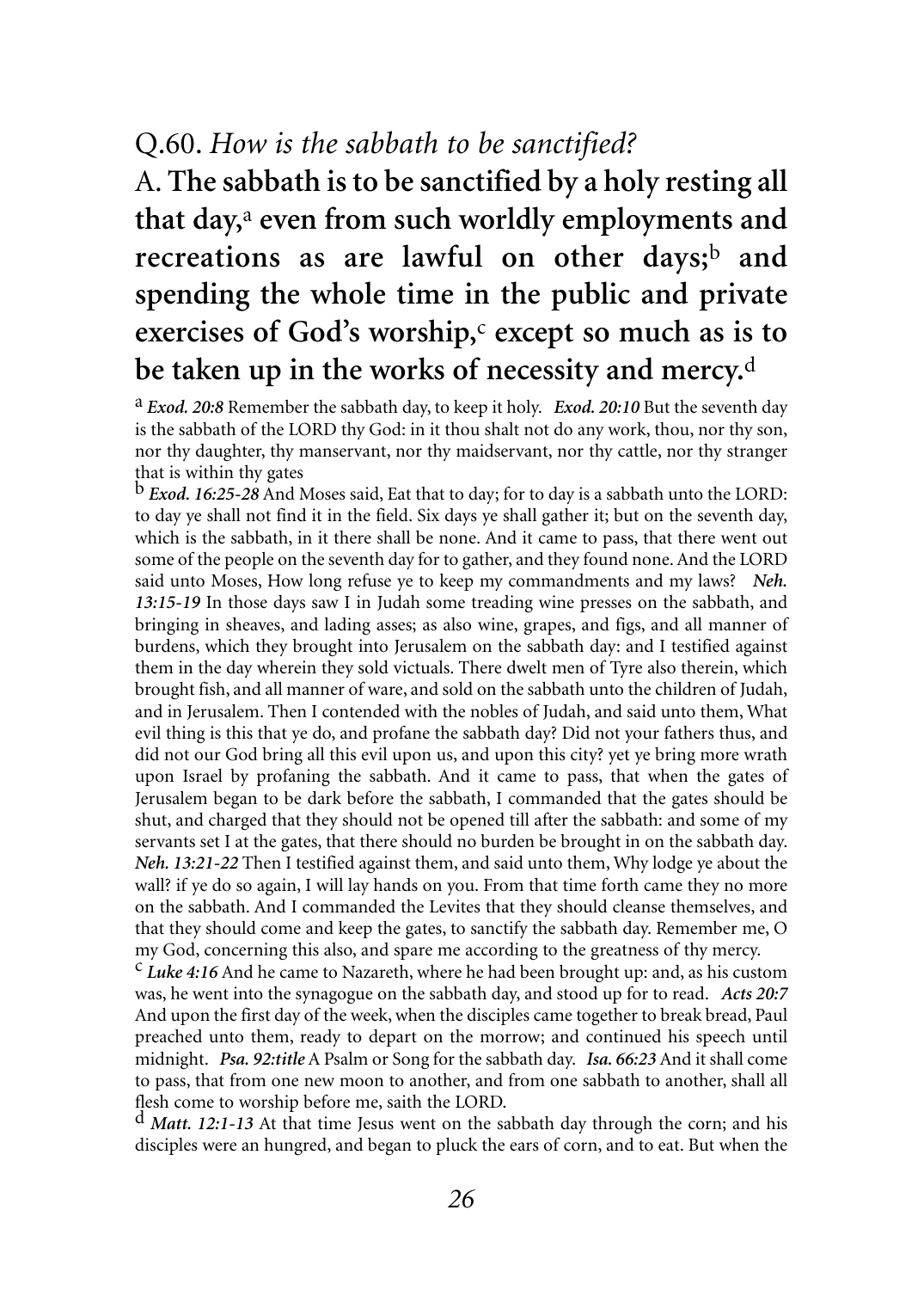Pharisees saw it, they said unto him, Behold, thy disciples do that which is not lawful to do upon the sabbath day. But he said unto them, Have ye not read what David did, when he was an hungred, and they that were with him; How he entered into the house of God, and did eat the shewbread, which was not lawful for him to eat, neither for them which were with him, but only for the priests? Or have ye not read in the law, how that on the sabbath days the priests in the temple profane the sabbath, and are blameless? But I say unto you, That in this place is one greater than the temple. But if ye had known what this meaneth, I will have mercy, and not sacrifice, ye would not have condemned the guiltless. For the Son of man is Lord even of the sabbath day. And when he was departed thence, he went into their synagogue: and, behold, there was a man which had his hand withered. And they asked him, saying, Is it lawful to heal on the sabbath days? that they might accuse him. And he said unto them, What man shall there be among you, that shall have one sheep, and if it fall into a pit on the sabbath day, will he not lay hold on it, and lift it out? How much then is a man better than a sheep? Wherefore it is lawful to do well on the sabbath days. Then saith he to the man, Stretch forth thine hand. And he stretched it forth; and it was restored whole, like as the other.

# Q.61. *What is forbidden in the fourth commandment?* A. **The fourth commandment forbiddeth the omission or careless performance of the duties required,**<sup>a</sup> **and the profaning the day by idleness,**<sup>b</sup> **or doing that which is in itself sinful,**<sup>c</sup> **or by unnecessary thoughts, words, or works, about worldly employments or recreations.**<sup>d</sup>

a *Ezek. 22:26* Her priests have violated my law, and have profaned mine holy things: they have put no difference between the holy and profane, neither have they shewed difference between the unclean and the clean, and have hid their eyes from my sabbaths, and I am profaned among them. *Amos 8:5* Saying, When will the new moon be gone, that we may sell corn? and the sabbath, that we may set forth wheat, making the ephah small, and the shekel great, and falsifying the balances by deceit? *Mal. 1:13* Ye said also, Behold, what a weariness is it! and ye have snuffed at it, saith the LORD of hosts; and ye brought that which was torn, and the lame, and the sick; thus ye brought an offering: should I accept this of your hand? saith the LORD.

b *Acts 20:7* And upon the first day of the week, when the disciples came together to break bread, Paul preached unto them, ready to depart on the morrow; and continued his speech until midnight. *Acts 20:9* And there sat in a window a certain young man named Eutychus, being fallen into a deep sleep: and as Paul was long preaching, he sunk down with sleep, and fell down from the third loft, and was taken up dead.

c *Ezek. 23:38* Moreover this they have done unto me: they have defiled my sanctuary in the same day, and have profaned my sabbaths.

d *Jer. 17:24-26* And it shall come to pass, if ye diligently hearken unto me, saith the LORD, to bring in no burden through the gates of this city on the sabbath day, but hallow the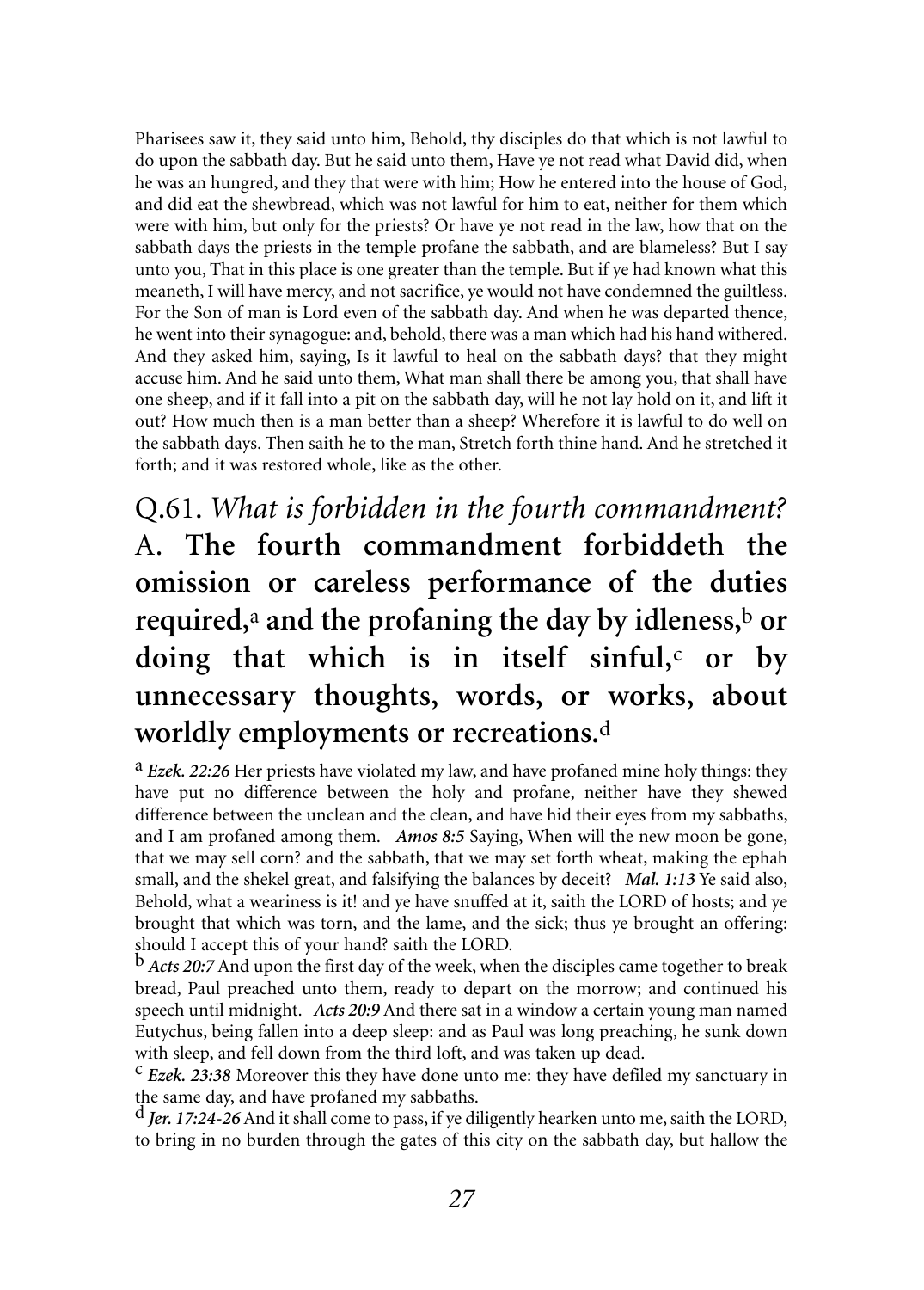sabbath day, to do no work therein; then shall there enter into the gates of this city kings and princes sitting upon the throne of David, riding in chariots and on horses, they, and their princes, the men of Judah, and the inhabitants of Jerusalem: and this city shall remain for ever. And they shall come from the cities of Judah, and from the places about Jerusalem, and from the land of Benjamin, and from the plain, and from the mountains, and from the south, bringing burnt offerings, and sacrifices, and meat offerings, and incense, and bringing sacrifices of praise, unto the house of the LORD. *Isa. 58:13* If thou turn away thy foot from the sabbath, from doing thy pleasure on my holy day; and call the sabbath a delight, the holy of the LORD, honourable; and shalt honour him, not doing thine own ways, nor finding thine own pleasure, nor speaking thine own words

#### Q.62. *What are the reasons annexed to the fourth commandment?*

A. **The reasons annexed to the fourth commandment are, God's allowing us six days of the week for our own employments,**<sup>a</sup> **his challenging a special propriety in the seventh, his own example, and his blessing the sabbath day.**<sup>b</sup>

<sup>a</sup> *Exod. 20:9* Six days shalt thou labour, and do all thy work b *Exod. 20:11* For in six days the LORD made heaven and earth, the sea, and all that in them is, and rested the seventh day: wherefore the LORD blessed the sabbath day, and hallowed it.

#### Q.63. *Which is the fifth commandment?*

A. **The fifth commandment is,** *Honour thy father and thy mother: that thy days may be long upon the land which the LORD thy God giveth thee***.a**

a *Exod. 20:12.*

#### Q.64. *What is required in the fifth commandment?*

A. **The fifth commandment requireth the preserving the honour, and performing the duties, belonging to every one in their several places and relations, as superiors,**<sup>a</sup> **inferiors,**<sup>b</sup> **or equals.**<sup>c</sup>

<sup>a</sup> *Eph. 5:21* Submitting yourselves one to another in the fear of God. <sup>b</sup> *1 Pet. 2:17* Honour all men. Love the brotherhood. Fear God. Honour the king.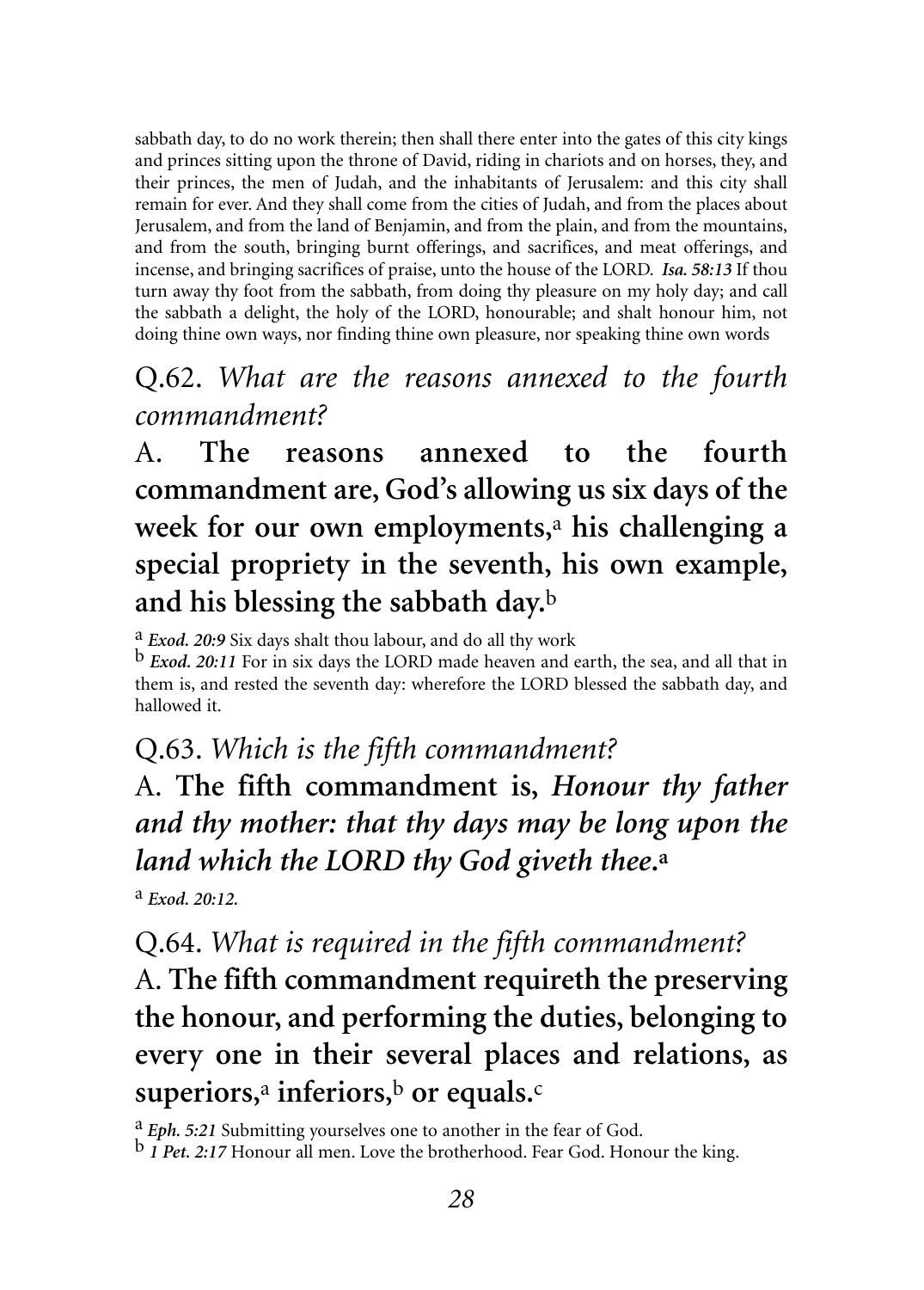c *Rom. 12:10* Be kindly affectioned one to another with brotherly love; in honour preferring one another

# Q.65. *What is forbidden in the fifth commandment?*  A. **The fifth commandment forbiddeth the neglecting of, or doing any thing against, the honour and duty which belongeth to every one in their several places and relations.**<sup>a</sup>

a *Matt. 15:4-6* For God commanded, saying, Honour thy father and mother: and, He that curseth father or mother, let him die the death. But ye say, Whosoever shall say to his father or his mother, It is a gift, by whatsoever thou mightest be profited by me; and honour not his father or his mother, he shall be free. Thus have ye made the commandment of God of none effect by your tradition. *Ezek. 34:2-4* Son of man, prophesy against the shepherds of Israel, prophesy, and say unto them, Thus saith the Lord GOD unto the shepherds; Woe be to the shepherds of Israel that do feed themselves! should not the shepherds feed the flocks? Ye eat the fat, and ye clothe you with the wool, ye kill them that are fed: but ye feed not the flock. The diseased have ye not strengthened, neither have ye healed that which was sick, neither have ye bound up that which was broken, neither have ye brought again that which was driven away, neither have ye sought that which was lost; but with force and with cruelty have ye ruled them. *Rom. 13:8* Owe no man any thing, but to love one another: for he that loveth another hath fulfilled the law.

#### Q.66. *What is the reason annexed to the fifth commandment?*

A. **The reason annexed to the fifth commandment is a promise of long life and prosperity (as far as it shall serve for God's glory and their own good) to all such as keep this commandment.**<sup>a</sup>

a *Deut. 5:16* Honour thy father and thy mother, as the LORD thy God hath commanded thee; that thy days may be prolonged, and that it may go well with thee, in the land which the LORD thy God giveth thee. *Eph. 6:2,3* Honour thy father and mother; (which is the first commandment with promise;) that it may be well with thee, and thou mayest live long on the earth.

# Q.67. *Which is the sixth commandment?*  A. **The sixth commandment is,** *Thou shalt not kill***.**<sup>a</sup>

a *Exod. 20:13.*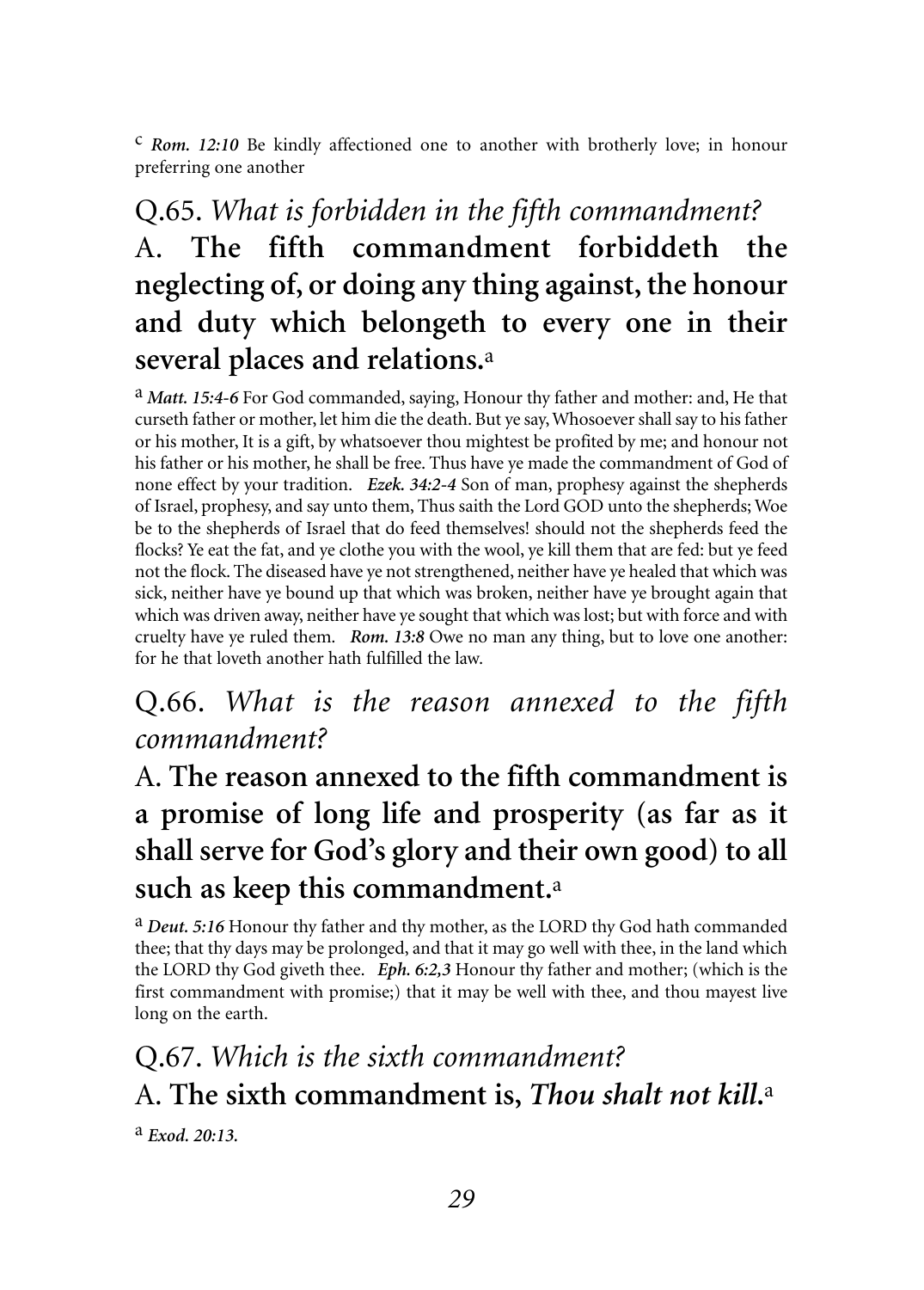## Q.68. *What is required in the sixth commandment?*  A. **The sixth commandment requireth all lawful endeavours to preserve our own life,**<sup>a</sup> **and the life of others.**<sup>b</sup>

a *Eph. 5:28,29* So ought men to love their wives as their own bodies. He that loveth his wife loveth himself. For no man ever yet hated his own flesh; but nourisheth and cherisheth it, even as the Lord the church

b *1 Kin. 18:4* For it was so, when Jezebel cut off the prophets of the LORD, that Obadiah took an hundred prophets, and hid them by fifty in a cave, and fed them with bread and water.

# Q.69. *What is forbidden in the sixth commandment?* A. **The sixth commandment forbiddeth the taking away of our own life, or the life of our neighbour unjustly; and whatsoever tendeth thereunto.**<sup>a</sup>

a *Acts 16:28* But Paul cried with a loud voice, saying, Do thyself no harm: for we are all here. *Gen. 9:6* Whoso sheddeth man's blood, by man shall his blood be shed: for in the image of God made he man.

### Q.70. *Which is the seventh commandment?*  A. **The seventh commandment is,** *Thou shalt not commit adultery***.**<sup>a</sup>

a *Exod. 20:14.*

# Q.71. *What is required in the seventh commandment?* A. **The seventh commandment requireth the preservation of our own and our neighbour's chastity, in heart, speech, and behaviour.**<sup>a</sup>

a *1 Cor. 7:2,3* Nevertheless, to avoid fornication, let every man have his own wife, and let every woman have her own husband. Let the husband render unto the wife due benevolence: and likewise also the wife unto the husband. *1 Cor. 7:5* Defraud ye not one the other, except it be with consent for a time, that ye may give yourselves to fasting and prayer; and come together again, that Satan tempt you not for your incontinency. *1 Cor. 7:34* There is difference also between a wife and a virgin. The unmarried woman careth for the things of the Lord, that she may be holy both in body and in spirit: but she that is married careth for the things of the world, how she may please her husband.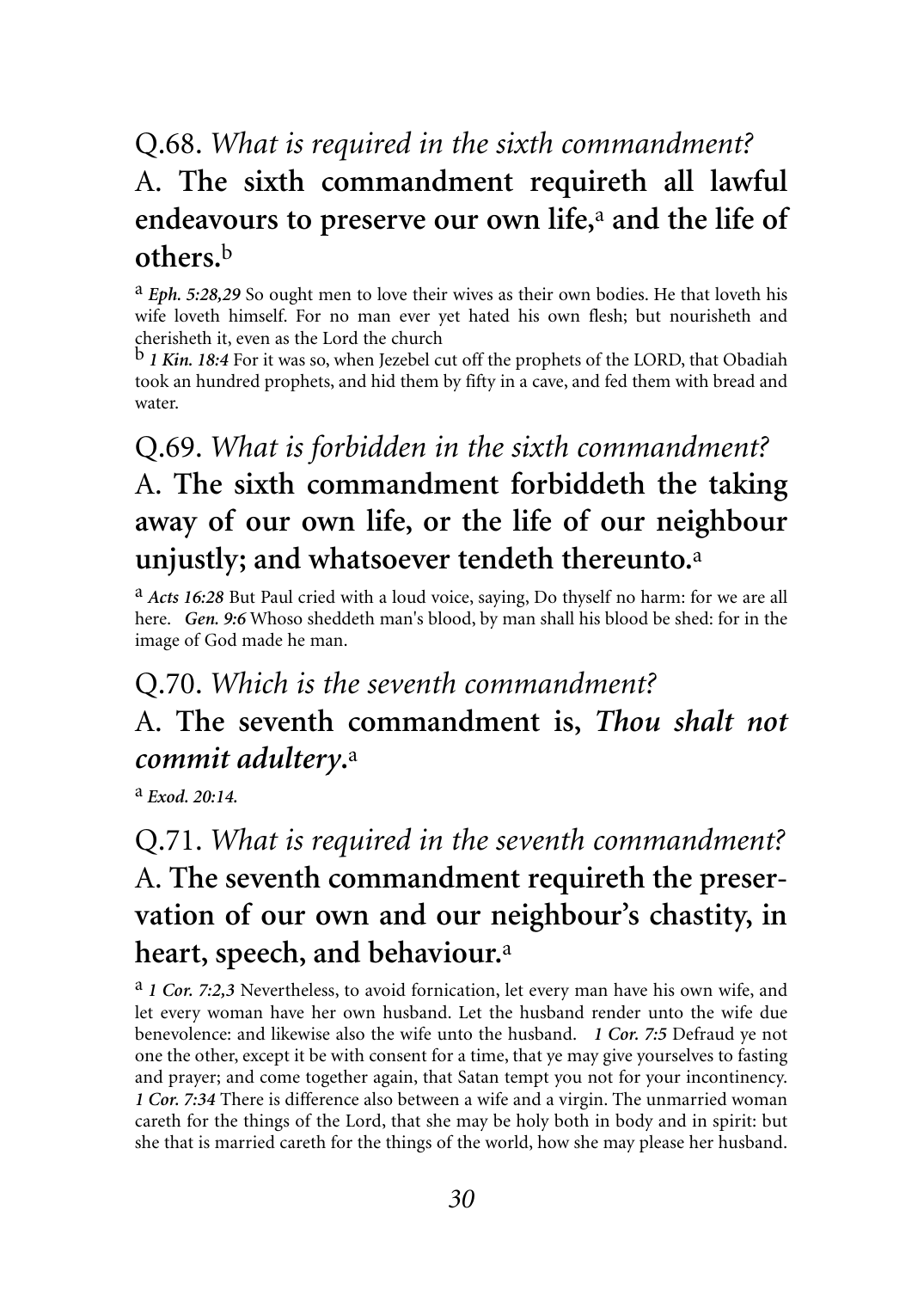*1 Cor. 7:36* But if any man think that he behaveth himself uncomely toward his virgin, if she pass the flower of her age, and need so require, let him do what he will, he sinneth not: let them marry. *Col. 4:6* Let your speech be alway with grace, seasoned with salt, that ye may know how ye ought to answer every man. *1 Pet. 3:2* While they behold your chaste conversation coupled with fear.

### Q.72. *What is forbidden in the seventh commandment?* A. **The seventh commandment forbiddeth all unchaste thoughts, words, and actions.**<sup>a</sup>

<sup>a</sup> *Matt.* 15:19 For out of the heart proceed evil thoughts, murders, adulteries, fornications, thefts, false witness, blasphemies *Matt. 5:28* But I say unto you, That whosoever looketh on a woman to lust after her hath committed adultery with her already in his heart. *Eph. 5:3,4* But fornication, and all uncleanness, or covetousness, let it not be once named among you, as becometh saints; neither filthiness, nor foolish talking, nor jesting, which are not convenient: but rather giving of thanks.

# Q.73. *Which is the eighth commandment?* A. **The eighth commandment is,***Thou shalt not steal***.**<sup>a</sup>

a *Exod. 20:15.*

# Q.74. *What is required in the eighth commandment?*  A. **The eighth commandment requireth the lawful procuring and furthering the wealth and outward estate of our selves and others.**<sup>a</sup>

a *Gen. 30:30* For it was little which thou hadst before I came, and it is now increased unto a multitude; and the LORD hath blessed thee since my coming: and now when shall I provide for mine own house also? *1 Tim. 5:8* But if any provide not for his own, and specially for those of his own house, he hath denied the faith, and is worse than an infidel. *Lev. 25:35* And if thy brother be waxen poor, and fallen in decay with thee; then thou shalt relieve him: yea, though he be a stranger, or a sojourner; that he may live with thee. *Deut. 22:1-5* Thou shalt not see thy brother's ox or his sheep go astray, and hide thyself from them: thou shalt in any case bring them again unto thy brother. And if thy brother be not nigh unto thee, or if thou know him not, then thou shalt bring it unto thine own house, and it shall be with thee until thy brother seek after it, and thou shalt restore it to him again. In like manner shalt thou do with his ass; and so shalt thou do with his raiment; and with all lost thing of thy brother's, which he hath lost, and thou hast found, shalt thou do likewise: thou mayest not hide thyself. Thou shalt not see thy brother's ass or his ox fall down by the way, and hide thyself from them: thou shalt surely help him to lift them up again. The woman shall not wear that which pertaineth unto a man, neither shall a man put on a woman's garment: for all that do so are abomination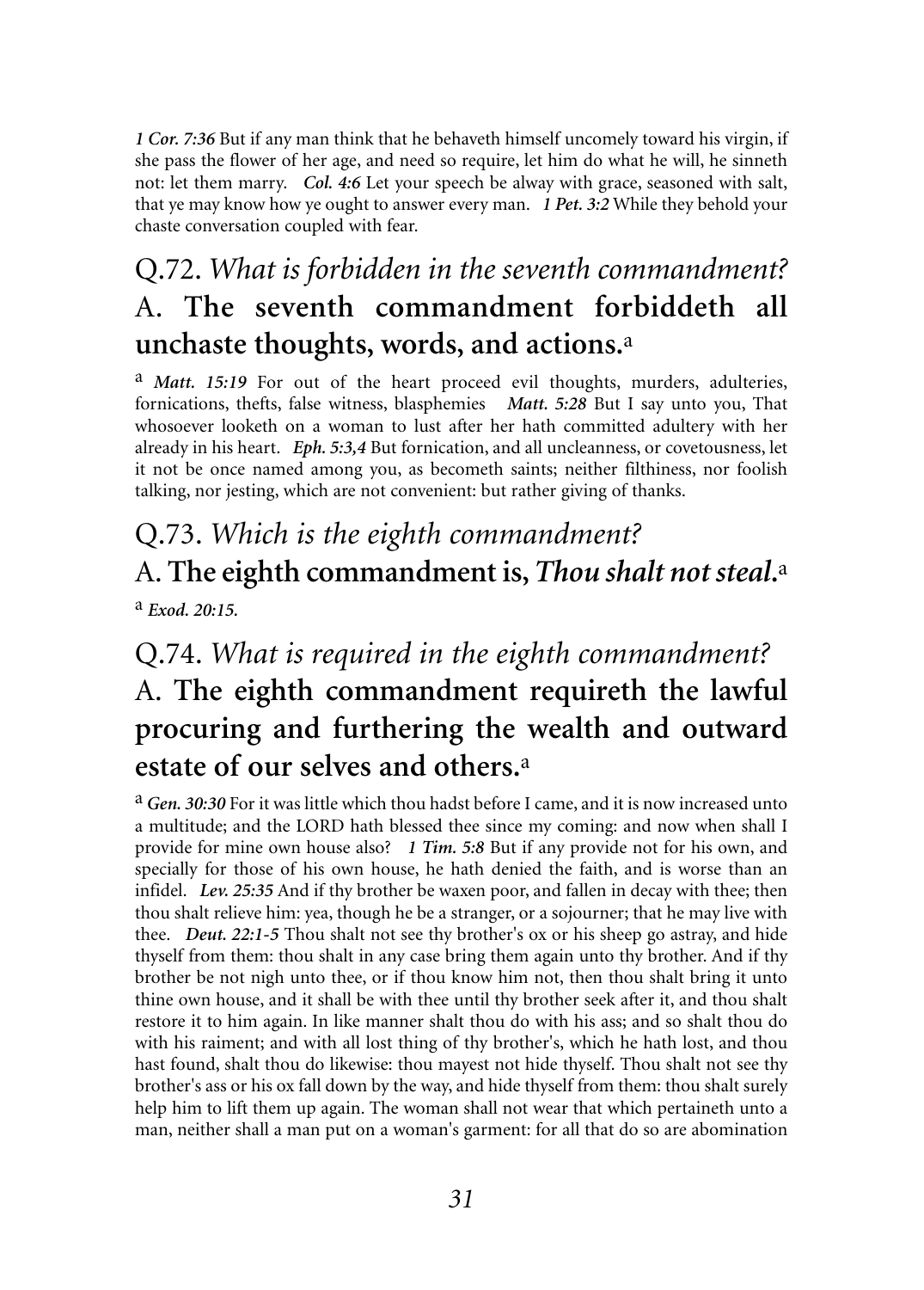unto the LORD thy God. *Exod. 23:4,5* If thou meet thine enemy's ox or his ass going astray, thou shalt surely bring it back to him again. If thou see the ass of him that hateth thee lying under his burden, and wouldest forbear to help him, thou shalt surely help with him. *Gen. 47:14* And Joseph gathered up all the money that was found in the land of Egypt, and in the land of Canaan, for the corn which they bought: and Joseph brought the money into Pharaoh's house. *Gen. 47:20* And Joseph bought all the land of Egypt for Pharaoh; for the Egyptians sold every man his field, because the famine prevailed over them: so the land became Pharaoh's.

# Q.75. *What is forbidden in the eighth commandment?*  A. **The eighth commandment forbiddeth whatsoever doth, or may, unjustly hinder our own or our neighbour's wealth or outward estate.**<sup>a</sup>

a *Prov. 21:17* He that loveth pleasure shall be a poor man: he that loveth wine and oil shall not be rich. *Prov. 23:20,21* Be not among winebibbers; among riotous eaters of flesh: For the drunkard and the glutton shall come to poverty: and drowsiness shall clothe a man with rags. *Prov. 28:19* He that tilleth his land shall have plenty of bread: but he that followeth after vain persons shall have poverty enough. *Eph. 4:28* Let him that stole steal no more: but rather let him labour, working with his hands the thing which is good, that he may have to give to him that needeth.

# Q.76. *Which is the ninth commandment?* A. **The ninth commandment is,** *Thou shalt not bear false witness against thy neighbour***.**<sup>a</sup>

a *Exod. 20:16.*

Q.77. *What is required in the ninth commandment?*

A. **The ninth commandment requireth the maintaining and promoting of truth between man and man,**<sup>a</sup> **and of our own and our neighbour's good name,**<sup>b</sup> **especially in witness bearing.**<sup>c</sup>

a *Zech. 8:16* These are the things that ye shall do; Speak ye every man the truth to his neighbour; execute the judgment of truth and peace in your gates

b *3 John 12* Demetrius hath good report of all men, and of the truth itself: yea, and we also bear record; and ye know that our record is true.

c *Prov. 14:5* A faithful witness will not lie: but a false witness will utter lies. *Prov. 14:25* A true witness delivereth souls: but a deceitful witness speaketh lies.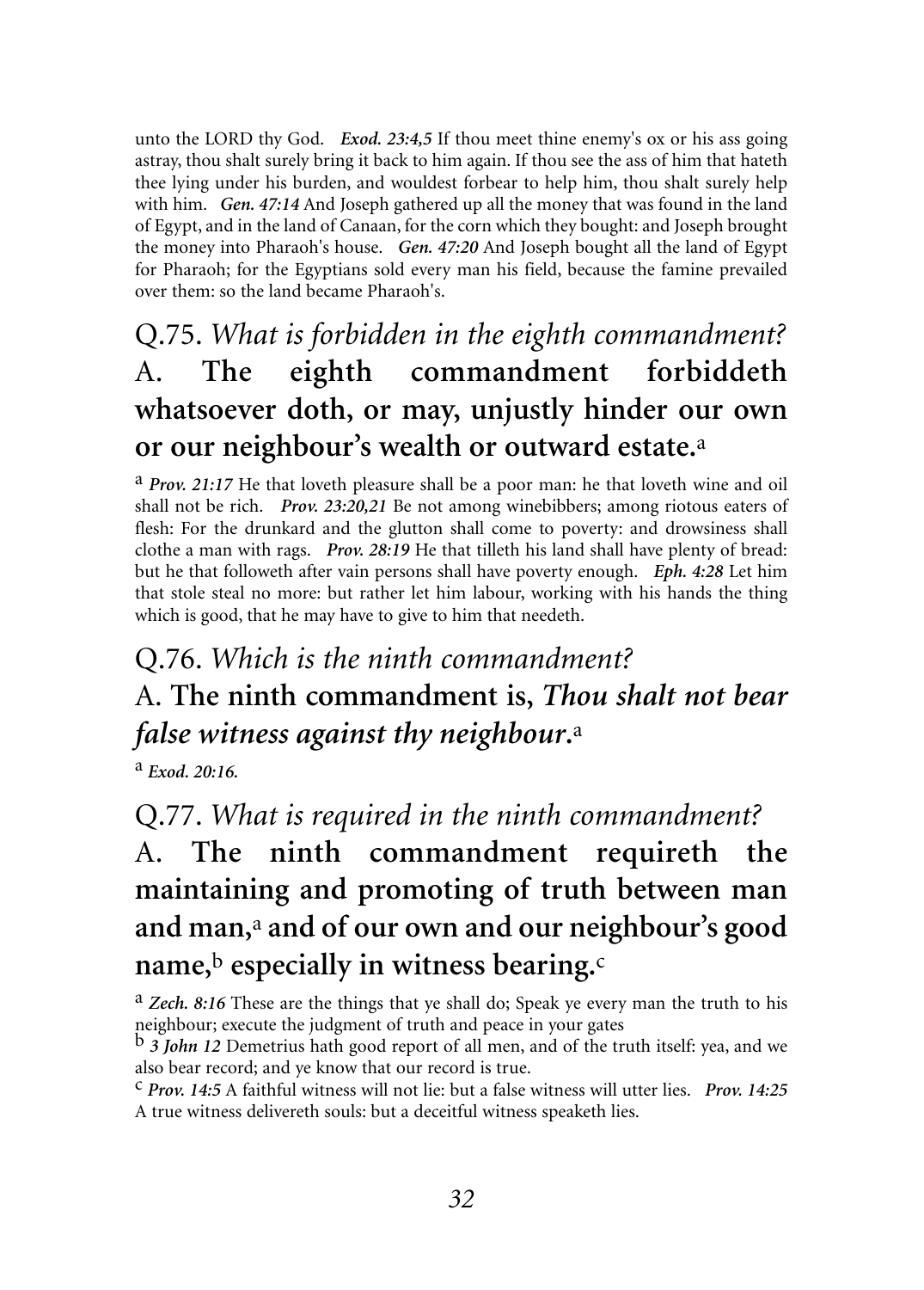# Q.78. *What is forbidden in the ninth commandment?*  A. **The ninth commandment forbiddeth whatsoever is prejudicial to truth, or injurious to our own or our neighbour's good name.**<sup>a</sup>

a *1 Sam. 17:28* And Eliab his eldest brother heard when he spake unto the men; and Eliab's anger was kindled against David, and he said, Why camest thou down hither? and with whom hast thou left those few sheep in the wilderness? I know thy pride, and the naughtiness of thine heart; for thou art come down that thou mightest see the battle. *Lev. 19:16* Thou shalt not go up and down as a talebearer among thy people: neither shalt thou stand against the blood of thy neighbour: I am the LORD. *Psa. 15:3* He that backbiteth not with his tongue, nor doeth evil to his neighbour, nor taketh up a reproach against his neighbour.

#### Q.79. *Which is the tenth commandment?*

A. **The tenth commandment is,** *Thou shalt not covet thy neighbour's house, thou shalt not covet thy neighbour's wife, nor his manservant, nor his maidservant, nor his ox, nor his ass, nor any thing that is thy neighbour's***.**<sup>a</sup>

a *Exod. 20:17.*

Q.80. *What is required in the tenth commandment?* 

A. **The tenth commandment requireth full contentment with our own condition,**<sup>a</sup> **with a right and charitable frame of spirit toward our neighbour, and all that is his.**<sup>b</sup>

a *Heb. 13:5* Let your conversation be without covetousness; and be content with such things as ye have: for he hath said, I will never leave thee, nor forsake thee. *1 Tim. 6:6* But godliness with contentment is great gain.

b *Job 31:29* If I rejoiced at the destruction of him that hated me, or lifted up myself when evil found him *Rom. 12:15* Rejoice with them that do rejoice, and weep with them that weep. *1 Tim. 1:5* Now the end of the commandment is charity out of a pure heart, and of a good conscience, and of faith unfeigned *1 Cor. 13:4-7* Charity suffereth long, and is kind; charity envieth not; charity vaunteth not itself, is not puffed up, doth not behave itself unseemly, seeketh not her own, is not easily provoked, thinketh no evil; rejoiceth not in iniquity, but rejoiceth in the truth; beareth all things, believeth all things, hopeth all things, endureth all things.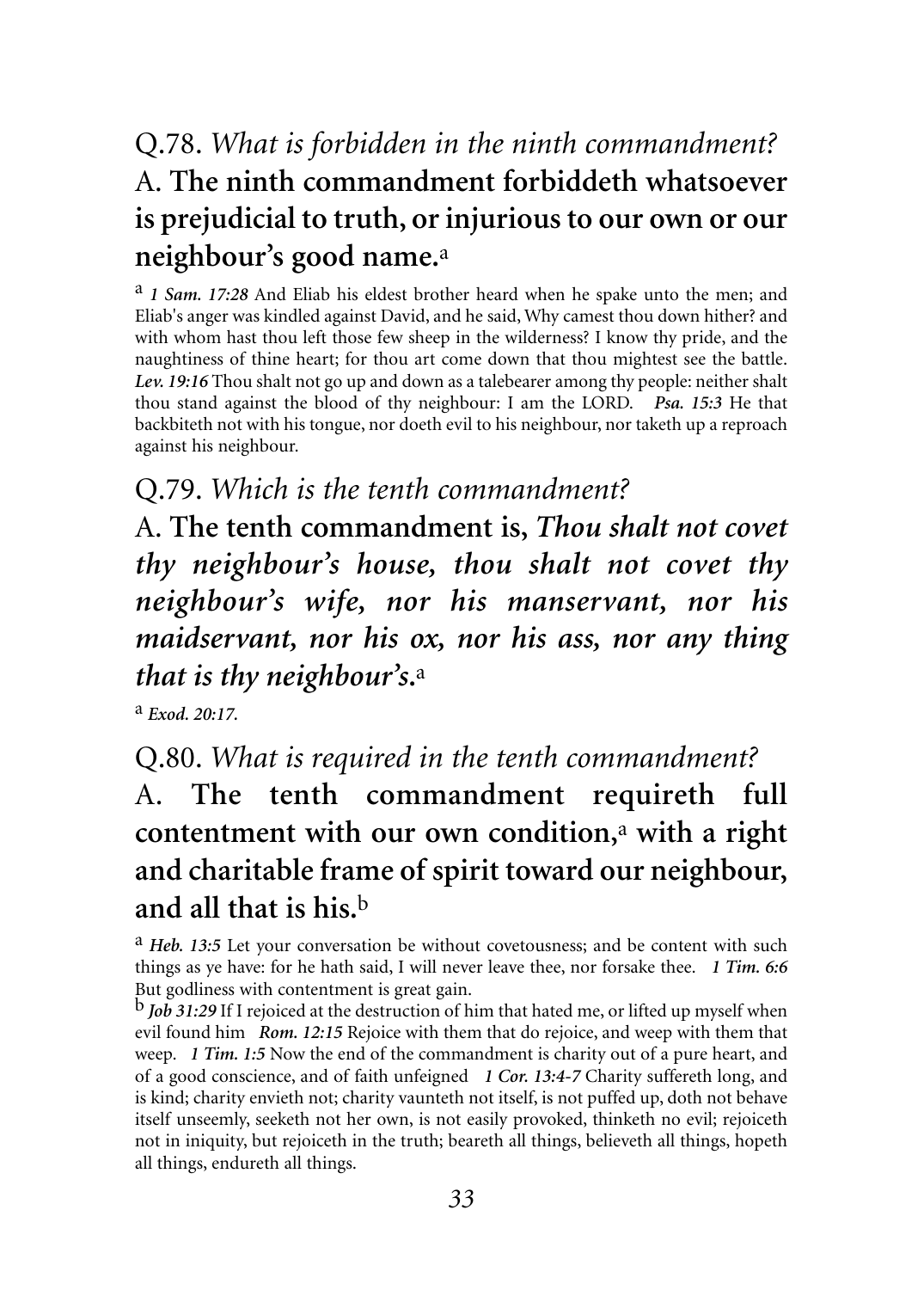# Q.81. *What is forbidden in the tenth commandment?*  **A. The tenth commandment forbiddeth all discontentment with our own estate,**<sup>a</sup> **envying or grieving at the good of our neighbour,**<sup>b</sup> **and all inordinate motions and affections to any thing that is his.**<sup>c</sup>

a *1 Kin. 21:4* And Ahab came into his house heavy and displeased because of the word which Naboth the Jezreelite had spoken to him: for he had said, I will not give thee the inheritance of my fathers. And he laid him down upon his bed, and turned away his face, and would eat no bread. *Esth. 5:13* Yet all this availeth me nothing, so long as I see Mordecai the Jew sitting at the king's gate. *1 Cor. 10:10* Neither murmur ye, as some of them also murmured, and were destroyed of the destroyer.

b *Gal. 5:26* Let us not be desirous of vain glory, provoking one another, envying one another. *Jam. 3:14* But if ye have bitter envying and strife in your hearts, glory not, and lie not against the truth. *Jam. 3:16* For where envying and strife is, there is confusion and every evil work.

c *Rom. 7:7,8* What shall we say then? Is the law sin? God forbid. Nay, I had not known sin, but by the law: for I had not known lust, except the law had said, Thou shalt not covet. But sin, taking occasion by the commandment, wrought in me all manner of concupiscence. For without the law sin was dead. *Rom. 13:9* For this, Thou shalt not commit adultery, Thou shalt not kill, Thou shalt not steal, Thou shalt not bear false witness, Thou shalt not covet; and if there be any other commandment, it is briefly comprehended in this saying, namely, Thou shalt love thy neighbour as thyself. *Deut. 5:21* Neither shalt thou desire thy neighbour's wife, neither shalt thou covet thy neighbour's house, his field, or his manservant, or his maidservant, his ox, or his ass, or any thing that is thy neighbour's.

#### Q.82*. Is any man able perfectly to keep the commandments of God?*

# A. **No mere man since the fall is able in this life perfectly to keep the commandments of God,**<sup>a</sup> **but doth daily break them in thought, word, and deed.**<sup>b</sup>

a *Eccl. 7:20* For there is not a just man upon earth, that doeth good, and sinneth not. *1 John 1:8* If we say that we have no sin, we deceive ourselves, and the truth is not in us. *1 John 1:10* If we say that we have not sinned, we make him a liar, and his word is not in us. *Gal. 5:17* For the flesh lusteth against the Spirit, and the Spirit against the flesh: and these are contrary the one to the other: so that ye cannot do the things that ye would.

b *Gen. 6:5* And GOD saw that the wickedness of man was great in the earth, and that every imagination of the thoughts of his heart was only evil continually. *Gen. 8:21* And the LORD smelled a sweet savour; and the LORD said in his heart, I will not again curse the ground any more for man's sake; for the imagination of man's heart is evil from his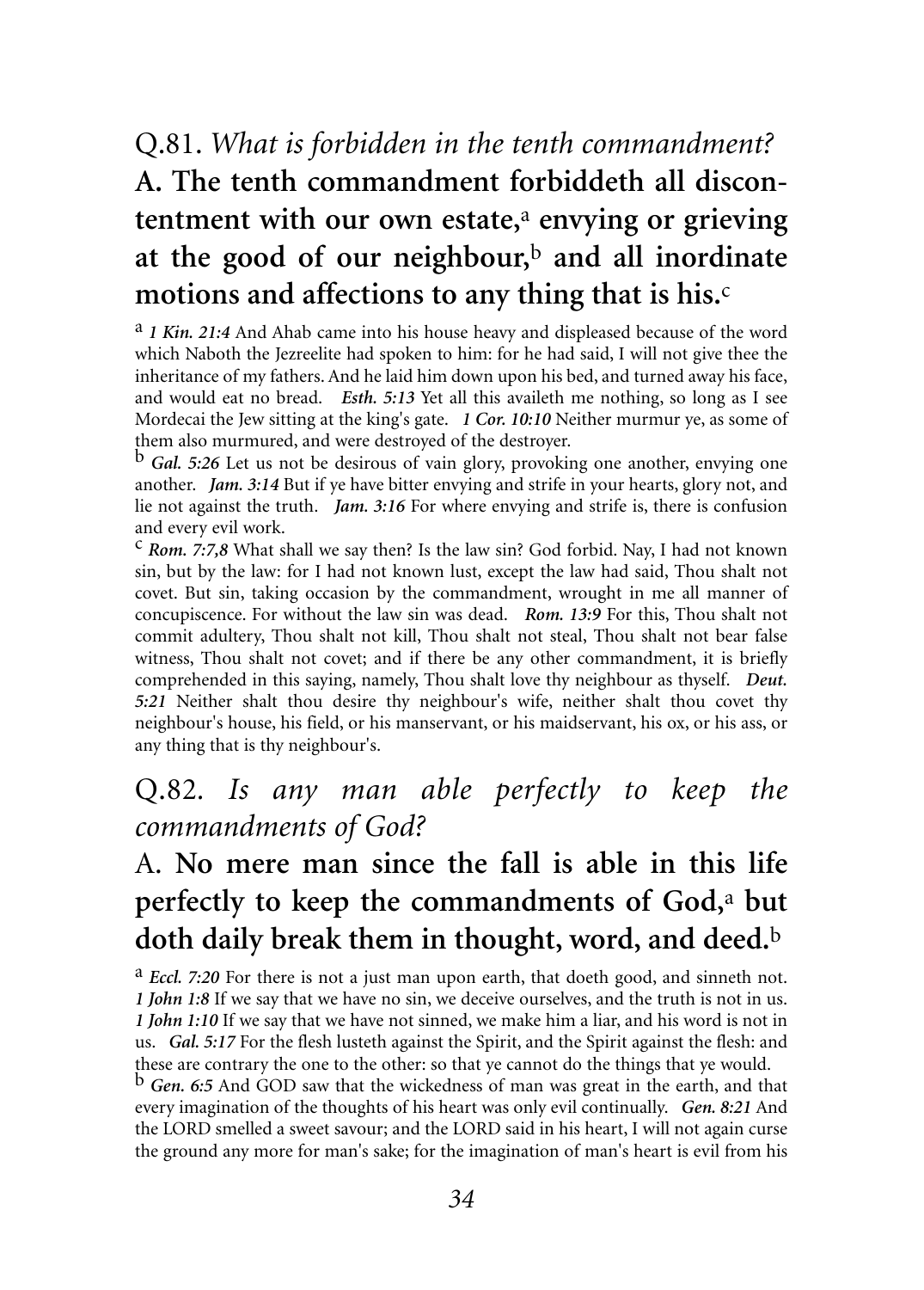youth; neither will I again smite any more every thing living, as I have done. *Rom. 3:9- 21* What then? are we better than they? No, in no wise: for we have before proved both Jews and Gentiles, that they are all under sin; as it is written, There is none righteous, no, not one: There is none that understandeth, there is none that seeketh after God. They are all gone out of the way, they are together become unprofitable; there is none that doeth good, no, not one. Their throat is an open sepulchre; with their tongues they have used deceit; the poison of asps is under their lips: whose mouth is full of cursing and bitterness: their feet are swift to shed blood: destruction and misery are in their ways: and the way of peace have they not known: there is no fear of God before their eyes. Now we know that what things soever the law saith, it saith to them who are under the law: that every mouth may be stopped, and all the world may become guilty before God. Therefore by the deeds of the law there shall no flesh be justified in his sight: for by the law is the knowledge of sin. But now the righteousness of God without the law is manifested, being witnessed by the law and the prophets *Jam. 3:2-13* For in many things we offend all. If any man offend not in word, the same is a perfect man, and able also to bridle the whole body. Behold, we put bits in the horses' mouths, that they may obey us; and we turn about their whole body. Behold also the ships, which though they be so great, and are driven of fierce winds, yet are they turned about with a very small helm, whithersoever the governor listeth. Even so the tongue is a little member, and boasteth great things. Behold, how great a matter a little fire kindleth! And the tongue is a fire, a world of iniquity: so is the tongue among our members, that it defileth the whole body, and setteth on fire the course of nature; and it is set on fire of hell. For every kind of beasts, and of birds, and of serpents, and of things in the sea, is tamed, and hath been tamed of mankind: but the tongue can no man tame; it is an unruly evil, full of deadly poison. Therewith bless we God, even the Father; and therewith curse we men, which are made after the similitude of God. Out of the same mouth proceedeth blessing and cursing. My brethren, these things ought not so to be. Doth a fountain send forth at the same place sweet water and bitter? Can the fig tree, my brethren, bear olive berries? either a vine, figs? so can no fountain both yield salt water and fresh. Who is a wise man and endued with knowledge among you? let him shew out of a good conversation his works with meekness of wisdom.

### Q.83. *Are all transgressions of the law equally heinous?*  A. **Some sins in themselves, and by reason of several aggravations, are more heinous in the sight of God than others.**<sup>a</sup>

a *Ezek. 8:6* He said furthermore unto me, Son of man, seest thou what they do? even the great abominations that the house of Israel committeth here, that I should go far off from my sanctuary? but turn thee yet again, and thou shalt see greater abominations. *Ezek. 8:13* He said also unto me, Turn thee yet again, and thou shalt see greater abominations that they do. *Ezek. 8:15* Then said he unto me, Hast thou seen this, O son of man? turn thee yet again, and thou shalt see greater abominations than these. *1 John 5:16* If any man see his brother sin a sin which is not unto death, he shall ask, and he shall give him life for them that sin not unto death. There is a sin unto death: I do not say that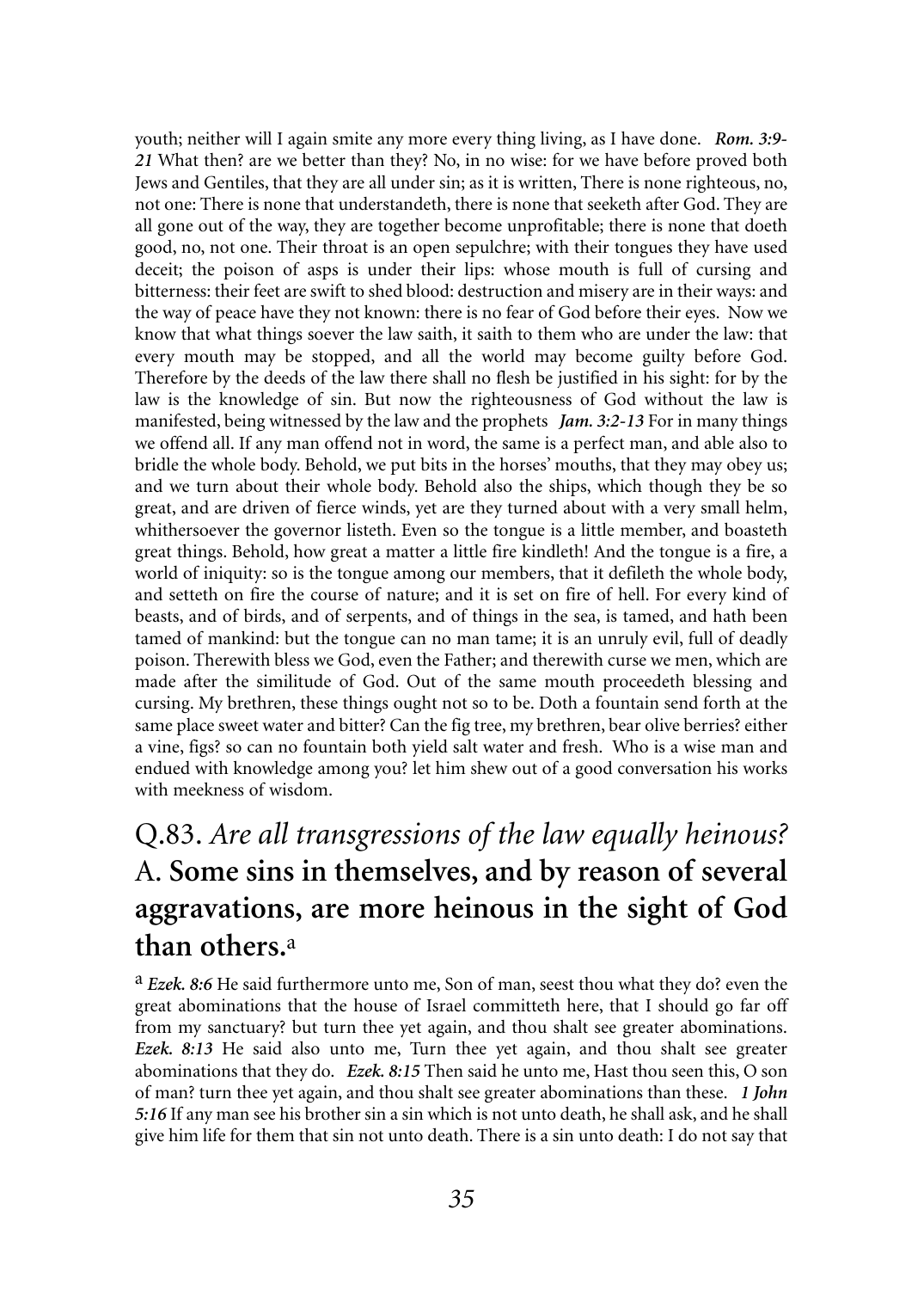he shall pray for it. *Psa. 78:17* And they sinned yet more against him by provoking the most High in the wilderness. *Psa. 78:32* For all this they sinned still, and believed not for his wondrous works. *Psa. 78:56* Yet they tempted and provoked the most high God, and kept not his testimonies

### Q.84. *What doth every sin deserve?*  A. **Every sin deserveth God's wrath and curse, both in this life, and that which is to come.**<sup>a</sup>

a *Eph. 5:6* Let no man deceive you with vain words: for because of these things cometh the wrath of God upon the children of disobedience. *Gal. 3:10* For as many as are of the works of the law are under the curse: for it is written, Cursed is every one that continueth not in all things which are written in the book of the law to do them. *Lam. 3:39* Wherefore doth a living man complain, a man for the punishment of his sins? *Matt. 25:41* Then shall he say also unto them on the left hand, Depart from me, ye cursed, into everlasting fire, prepared for the devil and his angels

Q.85. *What doth God require of us, that we may escape his wrath and curse due to us for sin?* 

# A. **To escape the wrath and curse of God due to us for sin, God requireth of us faith in Jesus Christ, repentance unto life,**<sup>a</sup> **with the diligent use of all the outward means whereby Christ communicateth to us the benefits of redemption.**<sup>b</sup>

a *Acts 20:21* Testifying both to the Jews, and also to the Greeks, repentance toward God,

and faith toward our Lord Jesus Christ. b *Prov. 2:1-5* My son, if thou wilt receive my words, and hide my commandments with thee; so that thou incline thine ear unto wisdom, and apply thine heart to understanding; yea, if thou criest after knowledge, and liftest up thy voice for understanding; if thou seekest her as silver, and searchest for her as for hid treasures; then shalt thou understand the fear of the LORD, and find the knowledge of God. For the LORD giveth wisdom: out of his mouth cometh knowledge and understanding. *Prov. 8:33-36* Hear instruction, and be wise, and refuse it not. Blessed is the man that heareth me, watching daily at my gates, waiting at the posts of my doors. For whoso findeth me findeth life, and shall obtain favour of the LORD. But he that sinneth against me wrongeth his own soul: all they that hate me love death. *Isa. 55:3* Incline your ear, and come unto me: hear, and your soul shall live; and I will make an everlasting covenant with you, even the sure mercies of David.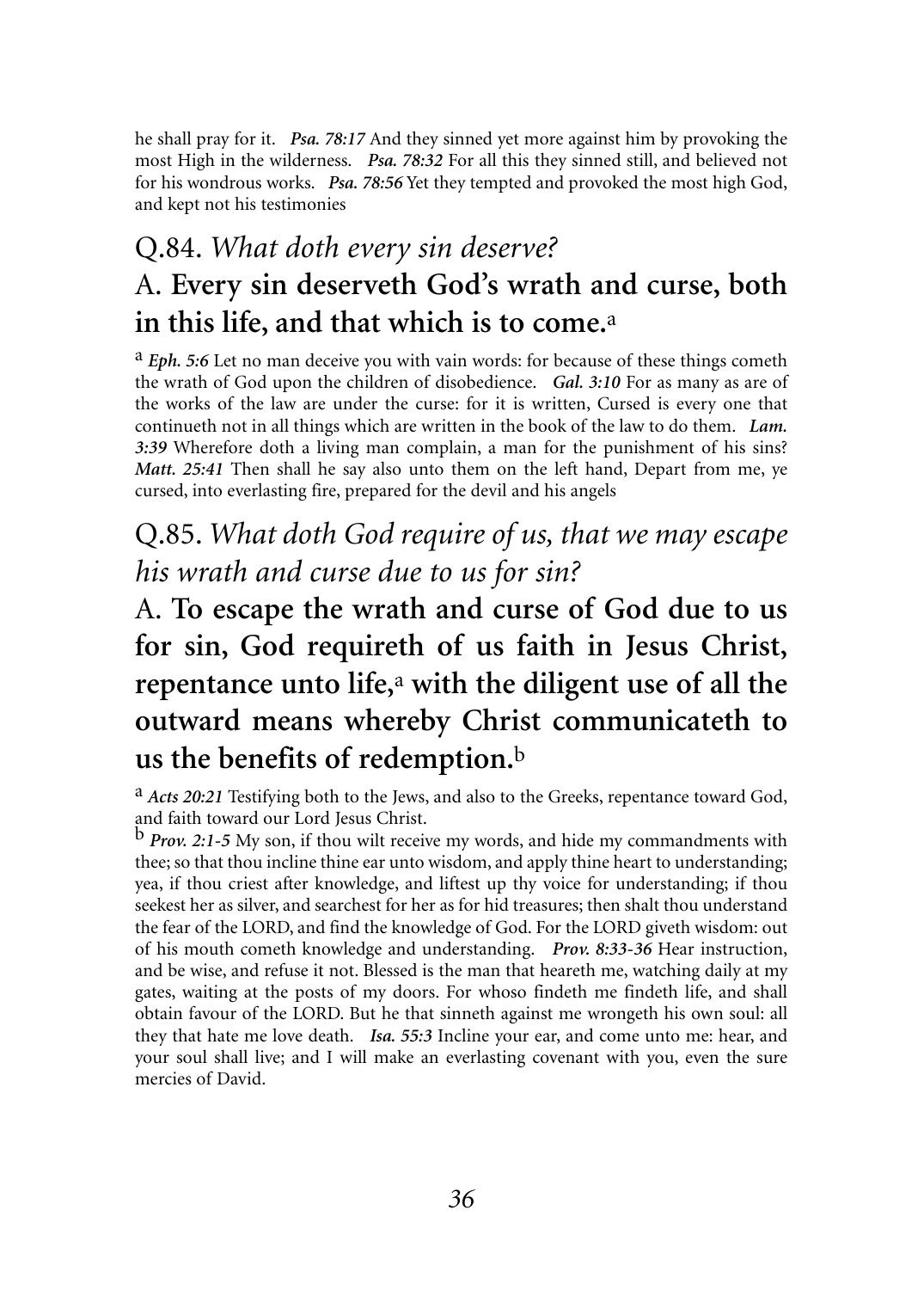### Q.86. *What is faith in Jesus Christ?*

### A. **Faith in Jesus Christ is a saving grace,**<sup>a</sup> **whereby we receive and rest upon him alone for salvation, as he is offered to us in the gospel.**<sup>b</sup>

a *Heb. 10:39* But we are not of them who draw back unto perdition; but of them that believe to the saving of the soul.

*John 1:12* But as many as received him, to them gave he power to become the sons of God, even to them that believe on his name *Isa. 26:3,4* Thou wilt keep him in perfect peace, whose mind is stayed on thee: because he trusteth in thee. Trust ye in the LORD for ever: for in the LORD JEHOVAH is everlasting strength *Phil. 3:9* And be found in him, not having mine own righteousness, which is of the law, but that which is through the faith of Christ, the righteousness which is of God by faith *Gal. 2:16* Knowing that a man is not justified by the works of the law, but by the faith of Jesus Christ, even we have believed in Jesus Christ, that we might be justified by the faith of Christ, and not by the works of the law: for by the works of the law shall no flesh be justified.

#### Q.87. *What is repentance unto life?*

A. **Repentance unto life is a saving grace,**<sup>a</sup> **whereby a sinner, out of a true sense of his sin,**<sup>b</sup> **and** apprehension of the mercy of God in Christ,<sup>c</sup> doth, **with grief and hatred of his sin, turn from it unto God,**<sup>d</sup> **with full purpose of, and endeavour after, new obedience.**<sup>e</sup>

a *Acts 11:18* When they heard these things, they held their peace, and glorified God, saying, Then hath God also to the Gentiles granted repentance unto life.

b *Acts 2:37,38* Now when they heard this, they were pricked in their heart, and said unto Peter and to the rest of the apostles, Men and brethren, what shall we do? Then Peter said unto them, Repent, and be baptized every one of you in the name of Jesus Christ for the remission of sins, and ye shall receive the gift of the Holy Ghost.

c *Joel 2:12* Therefore also now, saith the LORD, turn ye even to me with all your heart, and with fasting, and with weeping, and with mourning *Jer. 3:22* Return, ye backsliding children, and I will heal your backslidings. Behold, we come unto thee; for thou art the LORD our God. d *Jer. 31:18,19* I have surely heard Ephraim bemoaning himself thus; Thou hast chastised me, and I was chastised, as a bullock unaccustomed to the yoke: turn thou me, and I shall be turned; for thou art the LORD my God. Surely after that I was turned, I repented; and after that I was instructed, I smote upon my thigh: I was ashamed, yea, even confounded, because I did bear the reproach of my youth. *Ezek. 36:31* Then shall ye remember your own evil ways, and your doings that were not good, and shall lothe yourselves in your own sight for your iniquities and for your abominations.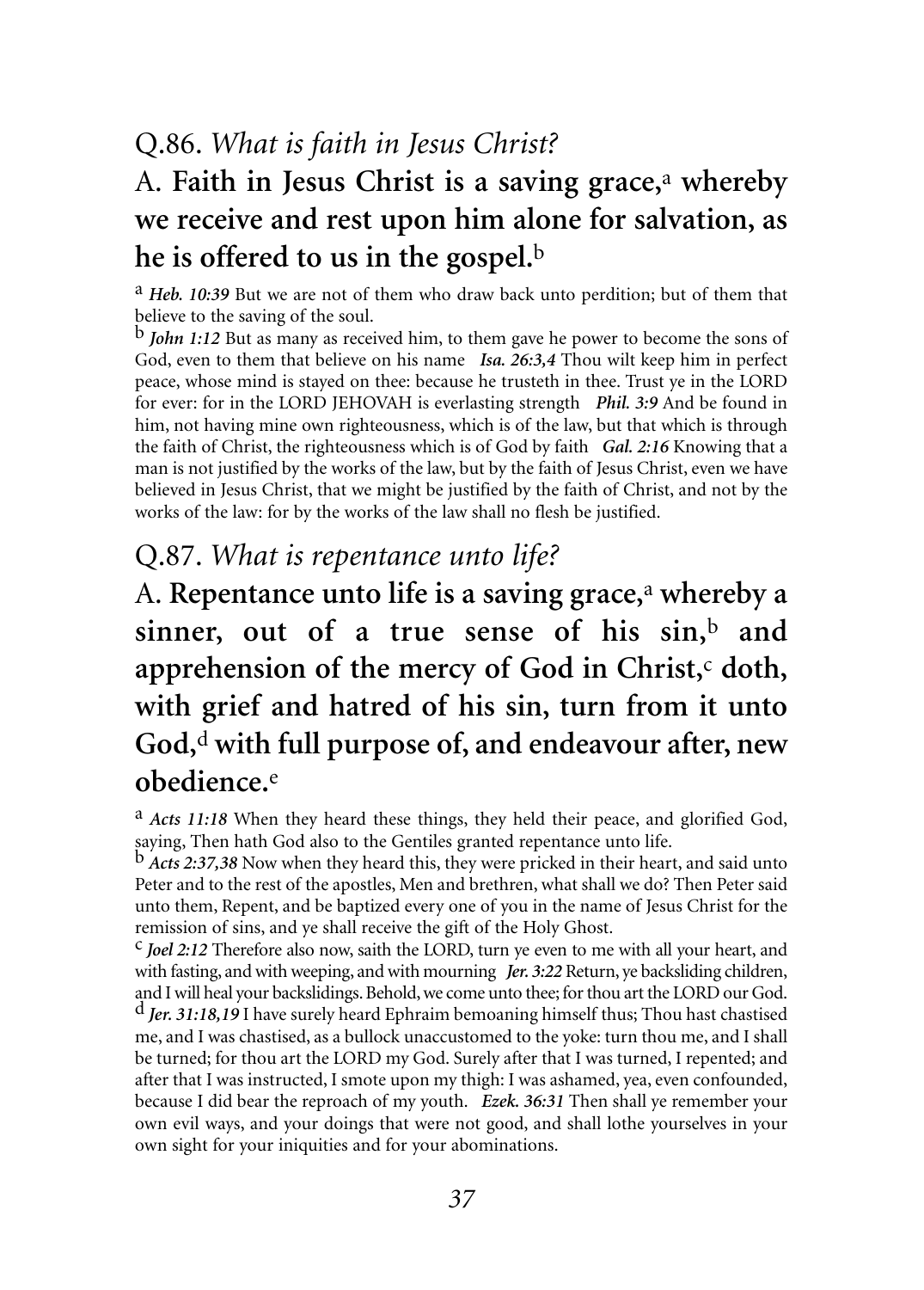e *2 Cor. 7:11* For behold this selfsame thing, that ye sorrowed after a godly sort, what carefulness it wrought in you, yea, what clearing of yourselves, yea, what indignation, yea, what fear, yea, what vehement desire, yea, what zeal, yea, what revenge! In all things ye have approved yourselves to be clear in this matter. *Isa. 1:16,17* Wash you, make you clean; put away the evil of your doings from before mine eyes; cease to do evil; Learn to do well; seek judgment, relieve the oppressed, judge the fatherless, plead for the widow.

#### Q.88. *What are the outward means whereby Christ communicateth to us the benefits of redemption?*  A. **The outward and ordinary means whereby Christ communicateth to us the benefits of redemption, are his ordinances, especially the word, sacraments, and prayer; all which are made effectual to the elect for salvation.**<sup>a</sup>

a *Matt. 28:19,20* Go ye therefore, and teach all nations, baptizing them in the name of the Father, and of the Son, and of the Holy Ghost: teaching them to observe all things whatsoever I have commanded you: and, lo, I am with you alway, even unto the end of the world. Amen. *Acts 2:42* And they continued stedfastly in the apostles' doctrine and fellowship, and in breaking of bread, and in prayers. *Acts 2:46,47* And they, continuing daily with one accord in the temple, and breaking bread from house to house, did eat their meat with gladness and singleness of heart, Praising God, and having favour with all the people. And the Lord added to the church daily such as should be saved.

#### Q.89. *How is the word made effectual to salvation?*

A. **The Spirit of God maketh the reading, but especially the preaching of the word, an effectual means of convincing and converting sinners, and of building them up in holiness and comfort, through faith, unto salvation.**<sup>a</sup>

a *Neh. 8:8* So they read in the book in the law of God distinctly, and gave the sense, and caused them to understand the reading. *1 Cor. 14:24,25* But if all prophesy, and there come in one that believeth not, or one unlearned, he is convinced of all, he is judged of all: and thus are the secrets of his heart made manifest; and so falling down on his face he will worship God, and report that God is in you of a truth. *Acts 26:18* To open their eyes, and to turn them from darkness to light, and from the power of Satan unto God, that they may receive forgiveness of sins, and inheritance among them which are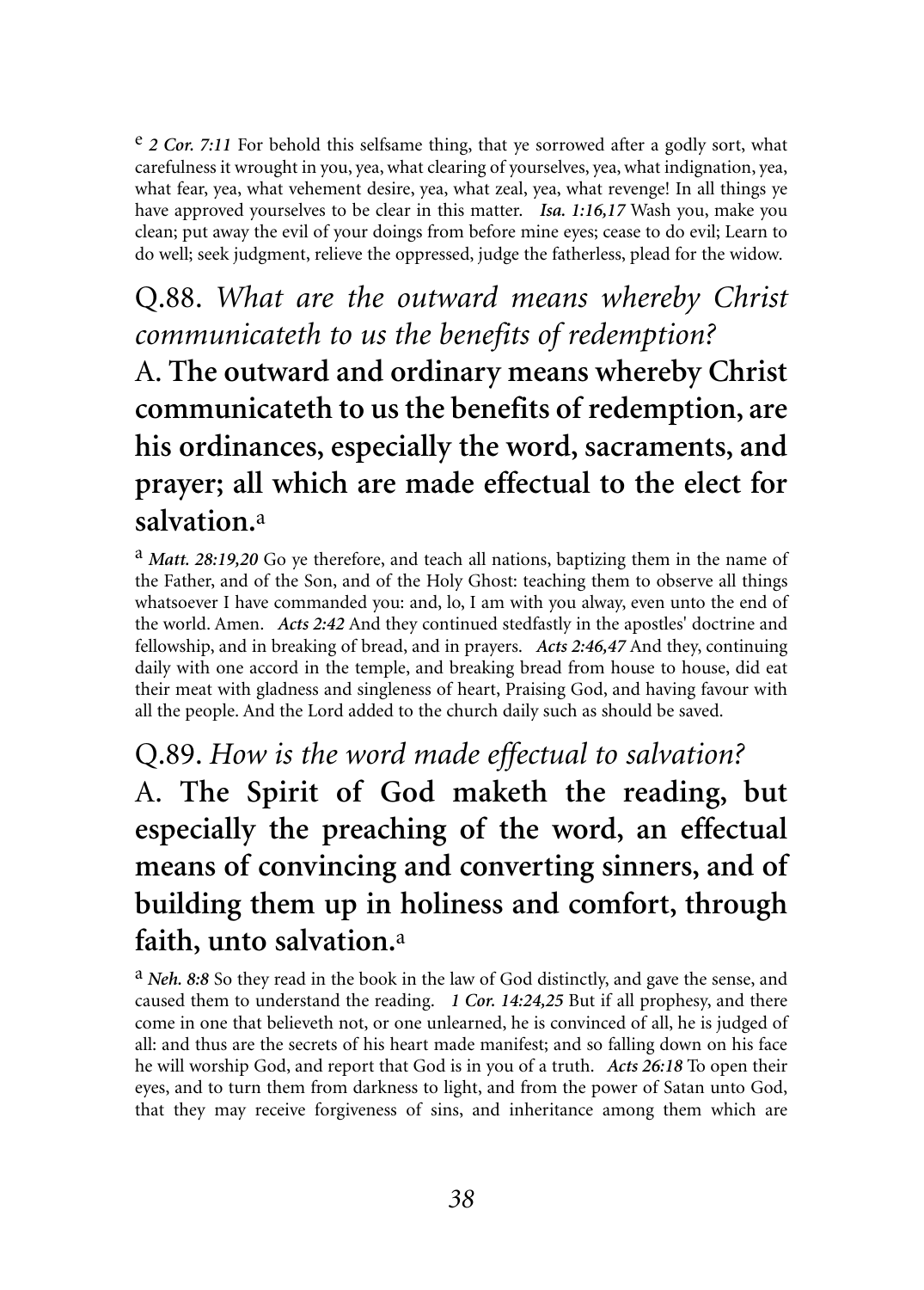sanctified by faith that is in me. *Psa. 19:8* The statutes of the LORD are right, rejoicing the heart: the commandment of the LORD is pure, enlightening the eyes. *Acts 20:32* And now, brethren, I commend you to God, and to the word of his grace, which is able to build you up, and to give you an inheritance among all them which are sanctified. *Rom. 15:4* For whatsoever things were written aforetime were written for our learning, that we through patience and comfort of the scriptures might have hope. *2 Tim. 3:15-17* And that from a child thou hast known the holy scriptures, which are able to make thee wise unto salvation through faith which is in Christ Jesus. All scripture is given by inspiration of God, and is profitable for doctrine, for reproof, for correction, for instruction in righteousness: that the man of God may be perfect, throughly furnished unto all good works. *Rom. 10:13-17* For whosoever shall call upon the name of the Lord shall be saved. How then shall they call on him in whom they have not believed? and how shall they believe in him of whom they have not heard? and how shall they hear without a preacher? and how shall they preach, except they be sent? as it is written, How beautiful are the feet of them that preach the gospel of peace, and bring glad tidings of good things! But they have not all obeyed the gospel. For Esaias saith, Lord, who hath believed our report? So then faith cometh by hearing, and hearing by the word of God. *Rom. 1:16* For I am not ashamed of the gospel of Christ: for it is the power of God unto salvation to every one that believeth; to the Jew first, and also to the Greek.

#### Q.90. *How is the word to be read and heard, that it may become effectual to salvation?*

# A.**That the word may become effectual to salvation, we must attend thereunto with diligence,**<sup>a</sup> **preparation,**<sup>b</sup> **and prayer;**<sup>c</sup> **receive it with faith and love,**<sup>d</sup> **lay it up in our hearts,**<sup>e</sup> **and practise it in our lives.**<sup>f</sup>

a *Prov. 8:34* Blessed is the man that heareth me, watching daily at my gates, waiting at the posts of my doors.

b *1 Pet. 2:1,2* Wherefore laying aside all malice, and all guile, and hypocrisies, and envies, and all evil speakings, As newborn babes, desire the sincere milk of the word, that ye may

grow thereby<br><sup>c</sup> *Psa. 119:18* Open thou mine eyes, that I may behold wondrous things out of thy law.<br><sup>d</sup> *Heb. 4:2* For unto us was the gospel preached, as well as unto them: but the word preached did not profit them, not being mixed with faith in them that heard it. *2 Thes. 2:10* And with all deceivableness of unrighteousness in them that perish; because they received not the love of the truth, that they might be saved.<br><sup>e</sup> *Psa*, 119:11 Thy word have I hid in mine heart, that I might not sin against thee.

<sup>f</sup> Luke 8:15 But that on the good ground are they, which in an honest and good heart, having heard the word, keep it, and bring forth fruit with patience. *Jam. 1:25* But whoso looketh into the perfect law of liberty, and continueth therein, he being not a forgetful hearer, but a doer of the work, this man shall be blessed in his deed.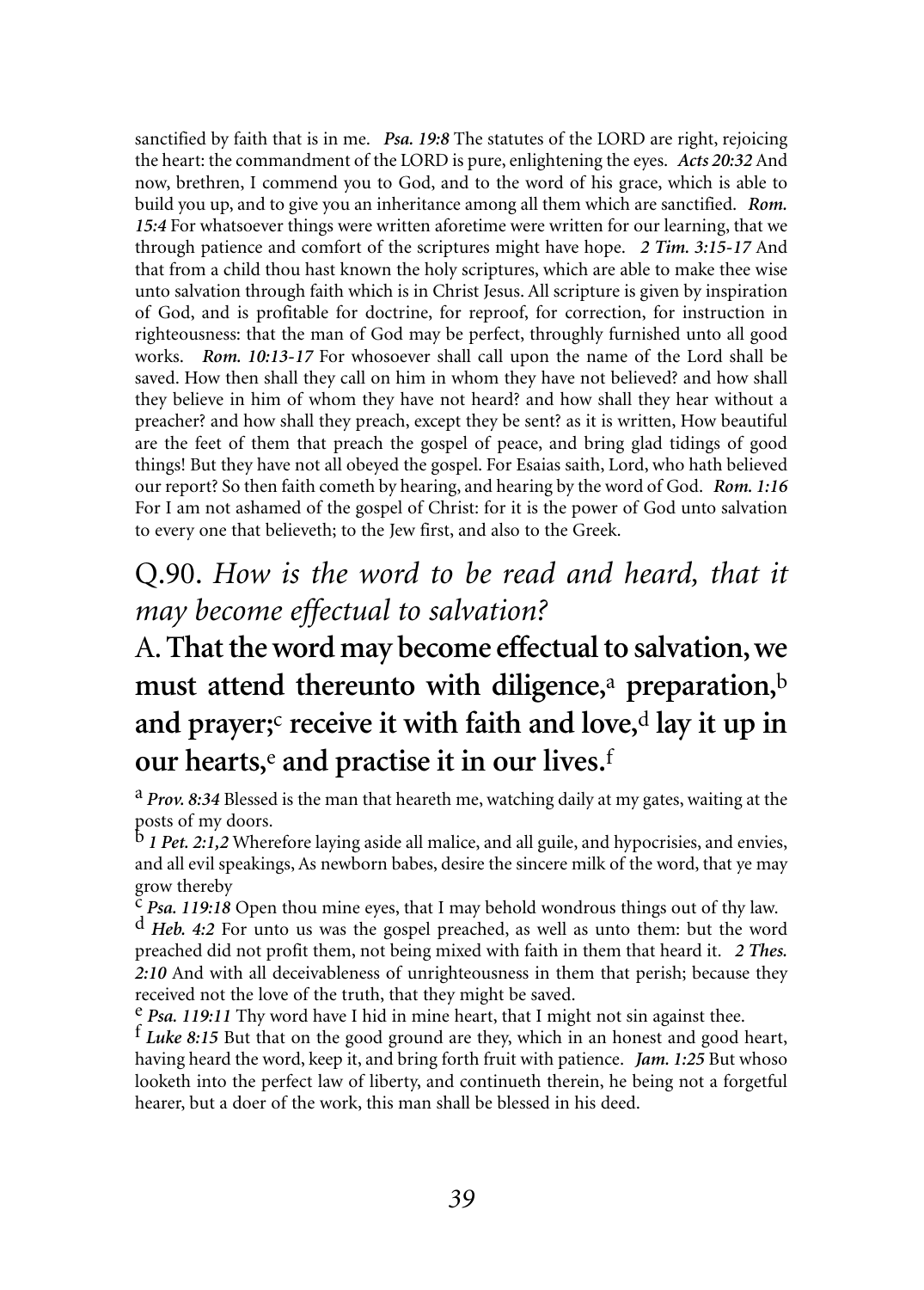#### Q.91. *How do the sacraments become effectual means of salvation?*

# A. **The sacraments become effectual means of salvation, not from any virtue in them, or in him that doth administer them; but only by the blessing of Christ**<sup>a</sup> **and the working of his Spirit in them that by faith receive them.**<sup>b</sup>

a *1 Pet. 3:21* The like figure whereunto even baptism doth also now save us (not the putting away of the filth of the flesh, but the answer of a good conscience toward God,) by the resurrection of Jesus Christ *Matt. 3:11* I indeed baptize you with water unto repentance: but he that cometh after me is mightier than I, whose shoes I am not worthy to bear: he shall baptize you with the Holy Ghost, and with fire *1 Cor. 3:6,7* I have planted, Apollos watered; but God gave the increase. So then neither is he that planteth any thing, neither he that watereth; but God that giveth the increase.

b *1 Cor. 12:13* For by one Spirit are we all baptized into one body, whether we be Jews or Gentiles, whether we be bond or free; and have been all made to drink into one Spirit.

#### Q.92. *What is a sacrament?*

# A. **A sacrament is an holy ordinance instituted by Christ, wherein, by sensible signs, Christ and the benefits of the new covenant are represented, sealed, and applied to believers.**<sup>a</sup>

a *Gen. 17:7* And I will establish my covenant between me and thee and thy seed after thee in their generations for an everlasting covenant, to be a God unto thee, and to thy seed after thee. *Gen. 17:10* This is my covenant, which ye shall keep, between me and you and thy seed after thee; Every man child among you shall be circumcised. *Exod. 12. 1 Cor. 11:23* For I have received of the Lord that which also I delivered unto you, That the Lord Jesus the same night in which he was betrayed took bread *1 Cor. 11:26* For as often as ye eat this bread, and drink this cup, ye do shew the Lord's death till he come.

### Q.93. *Which are the sacraments of the New Testament?*  A. **The sacraments of the New Testament are, Baptism,**<sup>a</sup> **and the Lord's supper.**<sup>b</sup>

a *Matt. 28:19* Go ye therefore, and teach all nations, baptizing them in the name of the Father, and of the Son, and of the Holy Ghost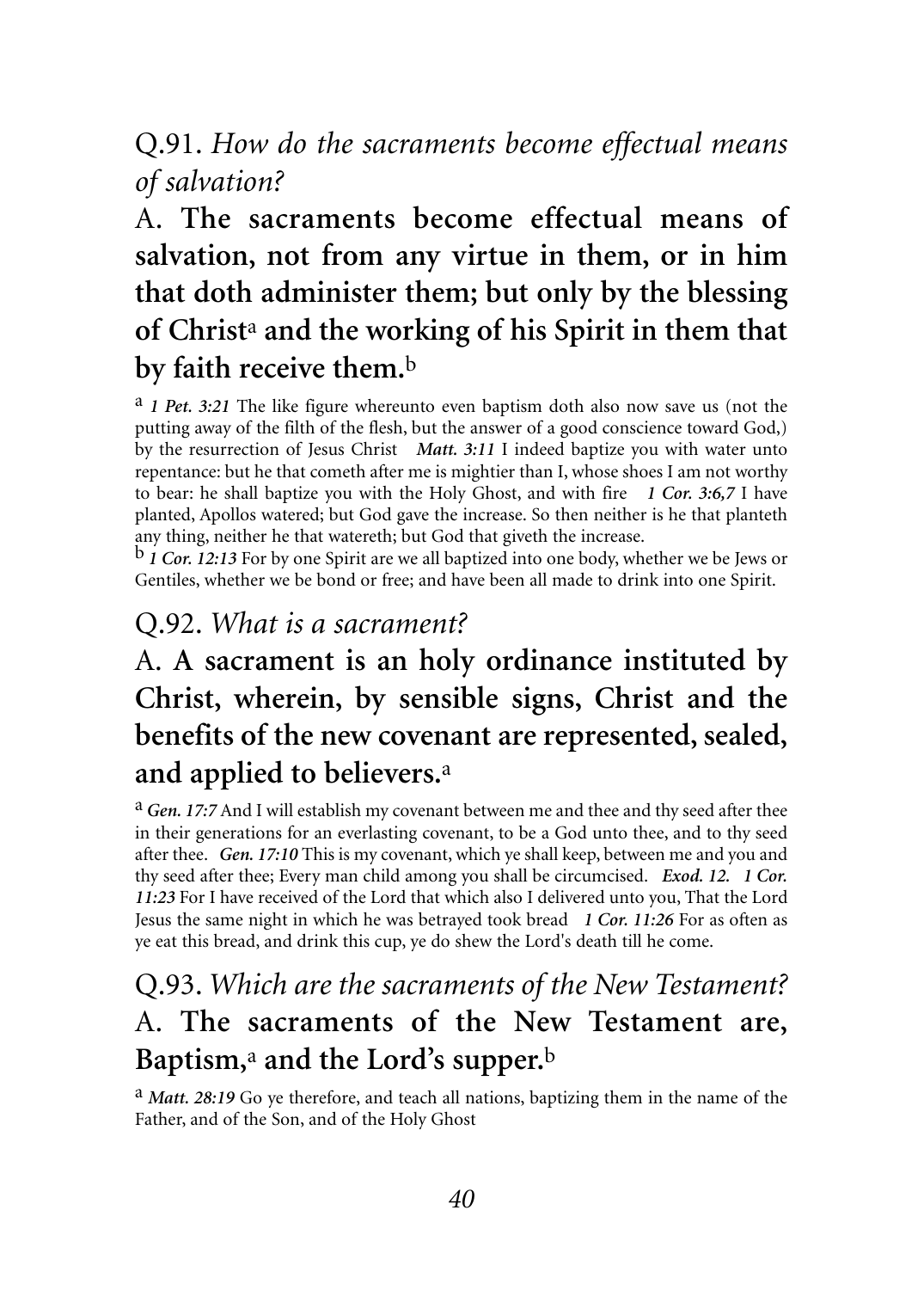b *Matt. 26:26-28* And as they were eating, Jesus took bread, and blessed it, and brake it, and gave it to the disciples, and said, Take, eat; this is my body. And he took the cup, and gave thanks, and gave it to them, saying, Drink ye all of it; for this is my blood of the new testament, which is shed for many for the remission of sins.

#### Q.94. *What is baptism?*

A. **Baptism is a sacrament, wherein the washing with water in the name of the Father, and of the Son, and of the Holy Ghost,**<sup>a</sup> **doth signify and seal our ingrafting into Christ, and partaking of the benefits of the covenant of grace, and our engagement to be the Lord's.**<sup>b</sup>

a *Matt. 28:19* Go ye therefore, and teach all nations, baptizing them in the name of the Father, and of the Son, and of the Holy Ghost

b *Rom. 6:4* Therefore we are buried with him by baptism into death: that like as Christ was raised up from the dead by the glory of the Father, even so we also should walk in newness of life. *Gal. 3:27* For as many of you as have been baptized into Christ have put on Christ.

#### Q.95. *To whom is baptism to be administered?*

# A.**Baptism is not to be administered to any that are out of the visible church, till they profess their faith in Christ and obedience to him;**<sup>a</sup> **but the infants of such as are members of the visible church are to be baptized.**<sup>b</sup>

a *Acts 8:36,37* And as they went on their way, they came unto a certain water: and the eunuch said, See, here is water; what doth hinder me to be baptized? And Philip said, If thou believest with all thine heart, thou mayest. And he answered and said, I believe that Jesus Christ is the Son of God. *Acts 2:38* Then Peter said unto them, Repent, and be baptized every one of you in the name of Jesus Christ for the remission of sins, and ye shall receive the gift of the Holy Ghost.

b *Acts 2:38,39* Then Peter said unto them, Repent, and be baptized every one of you in the name of Jesus Christ for the remission of sins, and ye shall receive the gift of the Holy Ghost. For the promise is unto you, and to your children, and to all that are afar off, even as many as the Lord our God shall call. *Gen. 17:10* This is my covenant, which ye shall keep, between me and you and thy seed after thee; Every man child among you shall be circumcised. *with Col. 2:11,12* In whom also ye are circumcised with the circumcision made without hands, in putting off the body of the sins of the flesh by the circumcision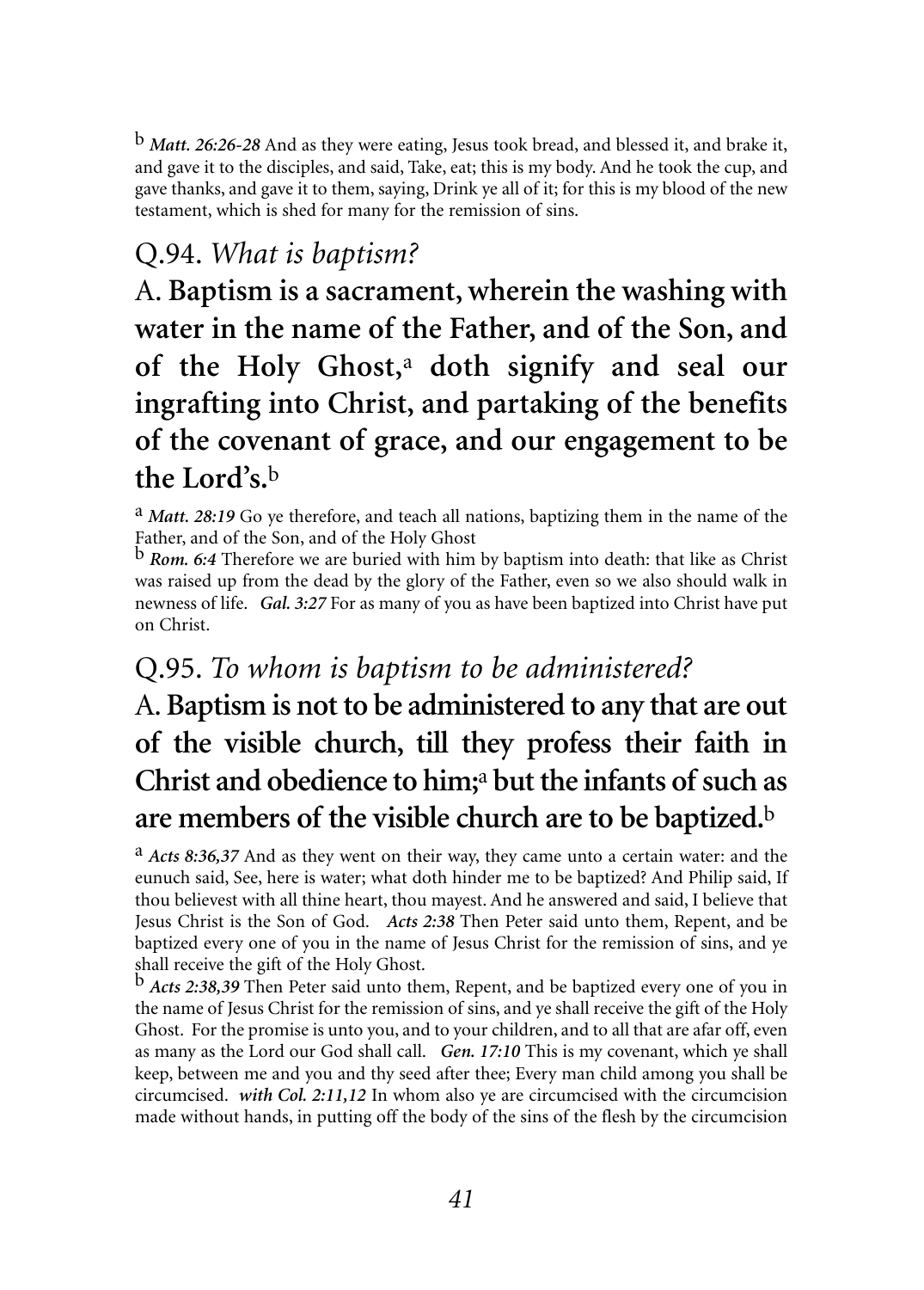of Christ: buried with him in baptism, wherein also ye are risen with him through the faith of the operation of God, who hath raised him from the dead. *1 Cor. 7:14* For the unbelieving husband is sanctified by the wife, and the unbelieving wife is sanctified by the husband: else were your children unclean; but now are they holy.

#### Q.96. *What is the Lord's supper?*

A. **The Lord's supper is a sacrament, wherein, by giving and receiving bread and wine according to Christ's appointment, his death is shewed forth; and the worthy receivers are, not after a corporal and carnal manner, but by faith, made partakers of his body and blood, with all his benefits, to their spiritual nourishment, and growth in grace.**<sup>a</sup>

a *1 Cor. 11:23-26* For I have received of the Lord that which also I delivered unto you, That the Lord Jesus the same night in which he was betrayed took bread: and when he had given thanks, he brake it, and said, Take, eat: this is my body, which is broken for you: this do in remembrance of me. After the same manner also he took the cup, when he had supped, saying, This cup is the new testament in my blood: this do ye, as oft as ye drink it, in remembrance of me. For as often as ye eat this bread, and drink this cup, ye do shew the Lord's death till he come. *1 Cor. 10:16* The cup of blessing which we bless, is it not the communion of the blood of Christ? The bread which we break, is it not the communion of the body of Christ?

#### Q.97. *What is required to the worthy receiving of the Lord's supper?*

A. **It is required of them that would worthily partake of the Lord's supper, that they examine themselves of their knowledge to discern the Lord's body,**<sup>a</sup> **of their faith to feed upon him,**<sup>b</sup> **of their repentance,**<sup>c</sup> **love,**<sup>d</sup> **and new obedience;**<sup>e</sup> **lest, coming unworthily, they eat and drink judgment to themselves.**<sup>f</sup>

a *1 Cor. 11:28,29* But let a man examine himself, and so let him eat of that bread, and drink of that cup. For he that eateth and drinketh unworthily, eateth and drinketh damnation to himself, not discerning the Lord's body.

b *2 Cor. 13:5* Examine yourselves, whether ye be in the faith; prove your own selves. Know ye not your own selves, how that Jesus Christ is in you, except ye be reprobates?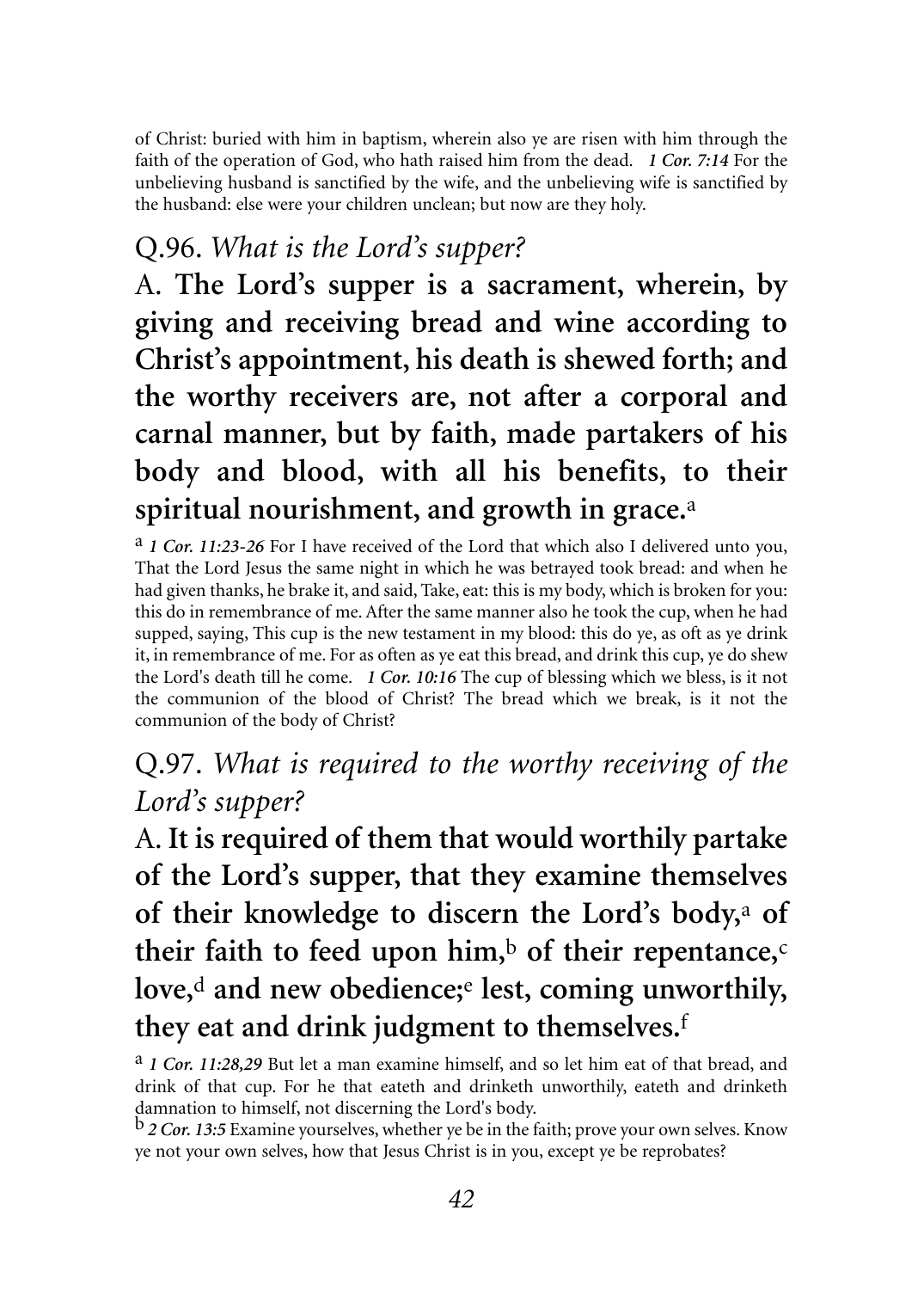<sup>c</sup> *1 Cor. 11:31* For if we would judge ourselves, we should not be judged.<br>d *1 Cor. 10:16,17* The cup of blessing which we bless, is it not the communion of the

blood of Christ? The bread which we break, is it not the communion of the body of Christ? For we being many are one bread, and one body: for we are all partakers of that one bread.

e *1 Cor. 5:7,8* Purge out therefore the old leaven, that ye may be a new lump, as ye are unleavened. For even Christ our passover is sacrificed for us: therefore let us keep the feast, not with old leaven, neither with the leaven of malice and wickedness; but with the unleavened bread of sincerity and truth.

f *1 Cor. 11:28,29* But let a man examine himself, and so let him eat of that bread, and drink of that cup. For he that eateth and drinketh unworthily, eateth and drinketh damnation to himself, not discerning the Lord's body.

#### Q.98. *What is prayer?*

# A. **Prayer is an offering up of our desires to God,**<sup>a</sup> **for things agreeable to his will,**<sup>b</sup> **in the name of Christ,**<sup>c</sup> **with confession of our sins,**<sup>d</sup> **and thankful acknowledgment of his mercies.**<sup>e</sup>

a *Psa. 62:8* Trust in him at all times; ye people, pour out your heart before him: God is a refuge for us. Selah.

b *1 John 5:14* And this is the confidence that we have in him, that, if we ask any thing according to his will, he heareth us

c *John 16:23* And in that day ye shall ask me nothing. Verily, verily, I say unto you, Whatsoever ye shall ask the Father in my name, he will give it you.

d *Psa. 32:5,6* I acknowledged my sin unto thee, and mine iniquity have I not hid. I said, I will confess my transgressions unto the LORD; and thou forgavest the iniquity of my sin. Selah. For this shall every one that is godly pray unto thee in a time when thou mayest be found: surely in the floods of great waters they shall not come nigh unto him. *Dan. 9:4* And I prayed unto the LORD my God, and made my confession, and said, O Lord, the great and dreadful God, keeping the covenant and mercy to them that love him, and to them that keep his commandments

e *Phil. 4:6* Be careful for nothing; but in every thing by prayer and supplication with thanksgiving let your requests be made known unto God.

#### Q.99. *What rule hath God given for our direction in prayer?*

A. **The whole word of God is of use to direct us in prayer;**<sup>a</sup> **but the special rule of direction is that form of prayer which Christ taught his disciples, commonly called** *The Lord's prayer***.**<sup>b</sup>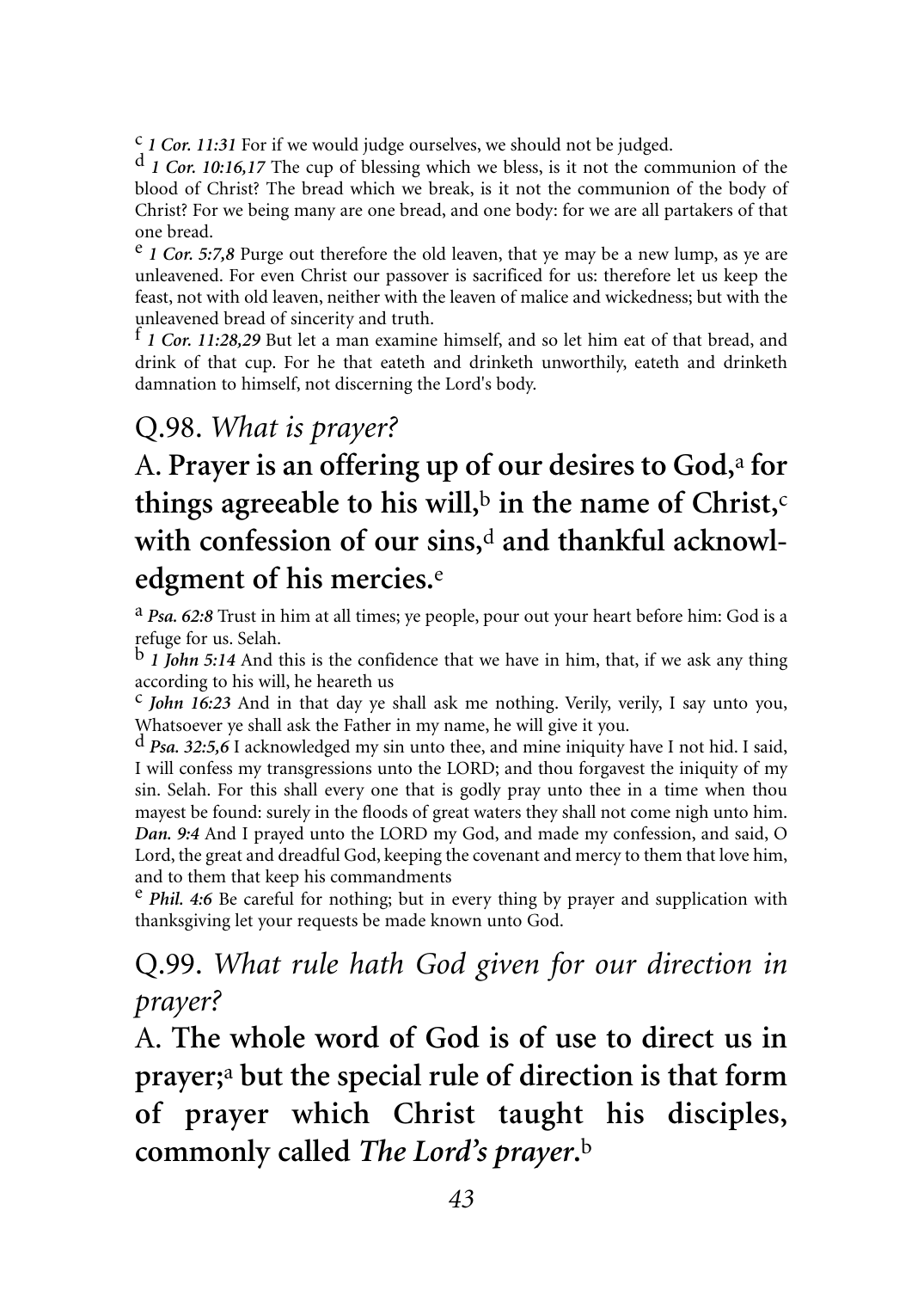a *1 John 5:14* And this is the confidence that we have in him, that, if we ask any thing according to his will, he heareth us

b *Matt. 6:9-13* After this manner therefore pray ye: Our Father which art in heaven, Hallowed be thy name. Thy kingdom come. Thy will be done in earth, as it is in heaven. Give us this day our daily bread. And forgive us our debts, as we forgive our debtors. And lead us not into temptation, but deliver us from evil: for thine is the kingdom, and the power, and the glory, for ever. Amen. *with Luke 11:2-4* And he said unto them, When ye pray, say, Our Father which art in heaven, Hallowed be thy name. Thy kingdom come. Thy will be done, as in heaven, so in earth. Give us day by day our daily bread. And forgive us our sins; for we also forgive every one that is indebted to us. And lead us not into temptation; but deliver us from evil.

Q.100.*What doth the preface of the Lord's prayer teach us?*  A. **The preface of the Lord's prayer, which is,** *Our Father which art in heaven***,**<sup>a</sup> **teacheth us to draw near to God with all holy reverence and confidence, as children to a father, able and ready to help us;**<sup>b</sup> **and that we should pray with and for others.**<sup>c</sup>

<sup>a</sup> *Matt. 6:9.* **b** *Rom. 8:15* For ye have not received the spirit of bondage again to fear; but ye have received the Spirit of adoption, whereby we cry, Abba, Father. *Luke 11:13* If ye then, being evil, know how to give good gifts unto your children: how much more shall your heavenly Father give the Holy Spirit to them that ask him?

c *Acts 12:5* Peter therefore was kept in prison: but prayer was made without ceasing of the church unto God for him. *1 Tim. 2:1,2* I exhort therefore, that, first of all, supplications, prayers, intercessions, and giving of thanks, be made for all men; for kings, and for all that are in authority; that we may lead a quiet and peaceable life in all godliness and honesty.

Q.101. *What do we pray for in the first petition?*  A. **In the first petition, which is,** *Hallowed be thy name***,**<sup>a</sup> **we pray that God would enable us and others to glorify him in all that whereby he maketh himself known;**<sup>b</sup> **and that he would dispose all things to his own glory.**<sup>c</sup>

a *Matt. 6:9.*

b *Psa. 67:2,3* That thy way may be known upon earth, thy saving health among all nations. Let the people praise thee, O God; let all the people praise thee. c *Psa. 83.*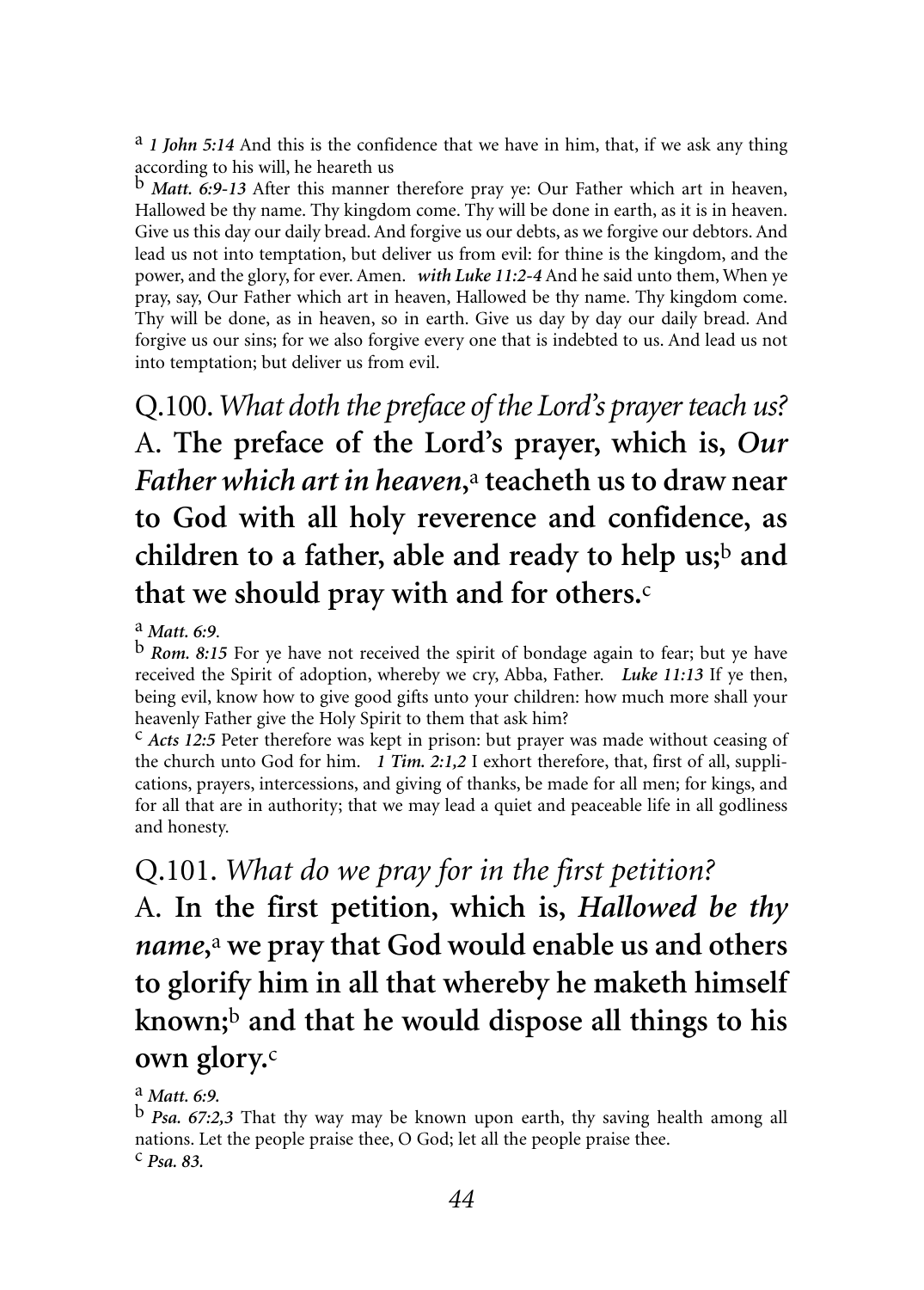#### Q.102. *What do we pray for in the second petition?*

A. **In the second petition, which is,** *Thy kingdom come***,**<sup>a</sup> **we pray that Satan's kingdom may be destroyed,**<sup>b</sup> **and that the kingdom of grace may be advanced,**<sup>c</sup> **ourselves and others brought into it, and kept in it;**<sup>d</sup> **and that the kingdom of glory may be hastened.**<sup>e</sup>

#### a *Matt. 6:10.*

b *Psa. 68:1* Let God arise, let his enemies be scattered: let them also that hate him flee before him. *Psa. 68:18* Thou hast ascended on high, thou hast led captivity captive: thou hast received gifts for men; yea, for the rebellious also, that the LORD God might dwell among them.

c *Rev. 12:10,11* And I heard a loud voice saying in heaven, Now is come salvation, and strength, and the kingdom of our God, and the power of his Christ: for the accuser of our brethren is cast down, which accused them before our God day and night. And they overcame him by the blood of the Lamb, and by the word of their testimony; and they loved not their lives unto the death.

d *2 Thes. 3:1* Finally, brethren, pray for us, that the word of the Lord may have free course, and be glorified, even as it is with you *Rom. 10:1* Brethren, my heart's desire and prayer to God for Israel is, that they might be saved. *John 17:9* I pray for them: I pray not for the world, but for them which thou hast given me; for they are thine. *John 17:20* Neither pray I for these alone, but for them also which shall believe on me through their word

e *Rev. 22:20* He which testifieth these things saith, Surely I come quickly. Amen. Even so, come, Lord Jesus.

# Q.103. *What do we pray for in the third petition?*  A. **In the third petition, which is,** *Thy will be done on earth, as it is in heaven***,**<sup>a</sup> **we pray that God, by his grace, would make us able and willing to know, obey, and submit to his will in all things,**<sup>b</sup> **as the angels do in heaven.**<sup>c</sup>

<sup>a</sup> *Matt. 6:10*. **b** *Psa. 67* To the chief Musician on Neginoth, A Psalm or Song. God be merciful unto us, and bless us; and cause his face to shine upon us; Selah. That thy way may be known upon earth, thy saving health among all nations. Let the people praise thee, O God; let all the people praise thee. O let the nations be glad and sing for joy: for thou shalt judge the people righteously, and govern the nations upon earth. Selah. Let the people praise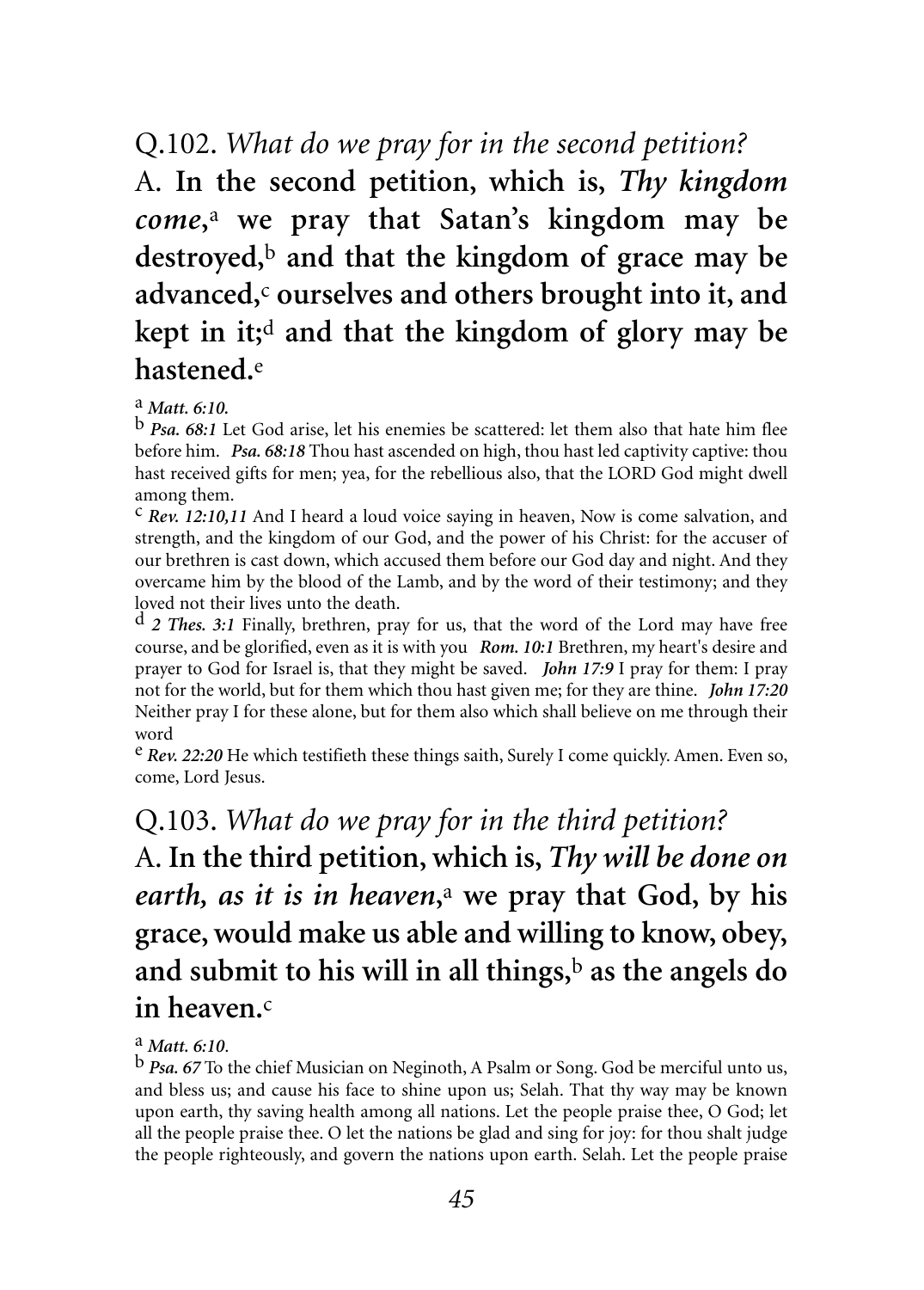thee, O God; let all the people praise thee. Then shall the earth yield her increase; and God, even our own God, shall bless us. God shall bless us; and all the ends of the earth shall fear him. *Psa. 119:36* Incline my heart unto thy testimonies, and not to covetousness. *Matt. 26:39* And he went a little further, and fell on his face, and prayed, saying, O my Father, if it be possible, let this cup pass from me: nevertheless not as I will, but as thou wilt. *2 Sam. 15:25* And the king said unto Zadok, Carry back the ark of God into the city: if I shall find favour in the eyes of the LORD, he will bring me again, and shew me both it, and his habitation *Job 1:21* And said, Naked came I out of my mother's womb, and naked shall I return thither: the LORD gave, and the LORD hath taken away; blessed be the name of the LORD.

c *Psa. 103:20,21* Bless the LORD, ye his angels, that excel in strength, that do his commandments, hearkening unto the voice of his word. Bless ye the LORD, all ye his hosts; ye ministers of his, that do his pleasure.

Q.104. *What do we pray for in the fourth petition?*  A. **In the fourth petition, which is,** *Give us this day our daily bread***,**<sup>a</sup> **we pray that of God's free gift we may receive a competent portion of the good things of this life, and enjoy his blessing with them.**<sup>b</sup>

a *Matt. 6:11.*

b *Prov. 30:8,9* Remove far from me vanity and lies: give me neither poverty nor riches; feed me with food convenient for me: Lest I be full, and deny thee, and say, Who is the LORD? or lest I be poor, and steal, and take the name of my God in vain. *Gen. 28:20* And Jacob vowed a vow, saying, If God will be with me, and will keep me in this way that I go, and will give me bread to eat, and raiment to put on *1 Tim. 4:4,5* For every creature of God is good, and nothing to be refused, if it be received with thanksgiving: for it is sanctified by the word of God and prayer.

Q.105. *What do we pray for in the fifth petition?* A. **In the fifth petition, which is,** *And forgive us our debts, as we forgive our debtors***,**<sup>a</sup> **we pray that God, for Christ's sake, would freely pardon all our sins;**<sup>b</sup> **which we are the rather encouraged to ask, because by his grace we are enabled from the heart to forgive others.**<sup>c</sup>

a *Matt. 6:12.*

b *Psa. 51:1,2* Have mercy upon me, O God, according to thy lovingkindness: according unto the multitude of thy tender mercies blot out my transgressions. Wash me throughly from mine iniquity, and cleanse me from my sin. *Psa. 51:7* Purge me with hyssop, and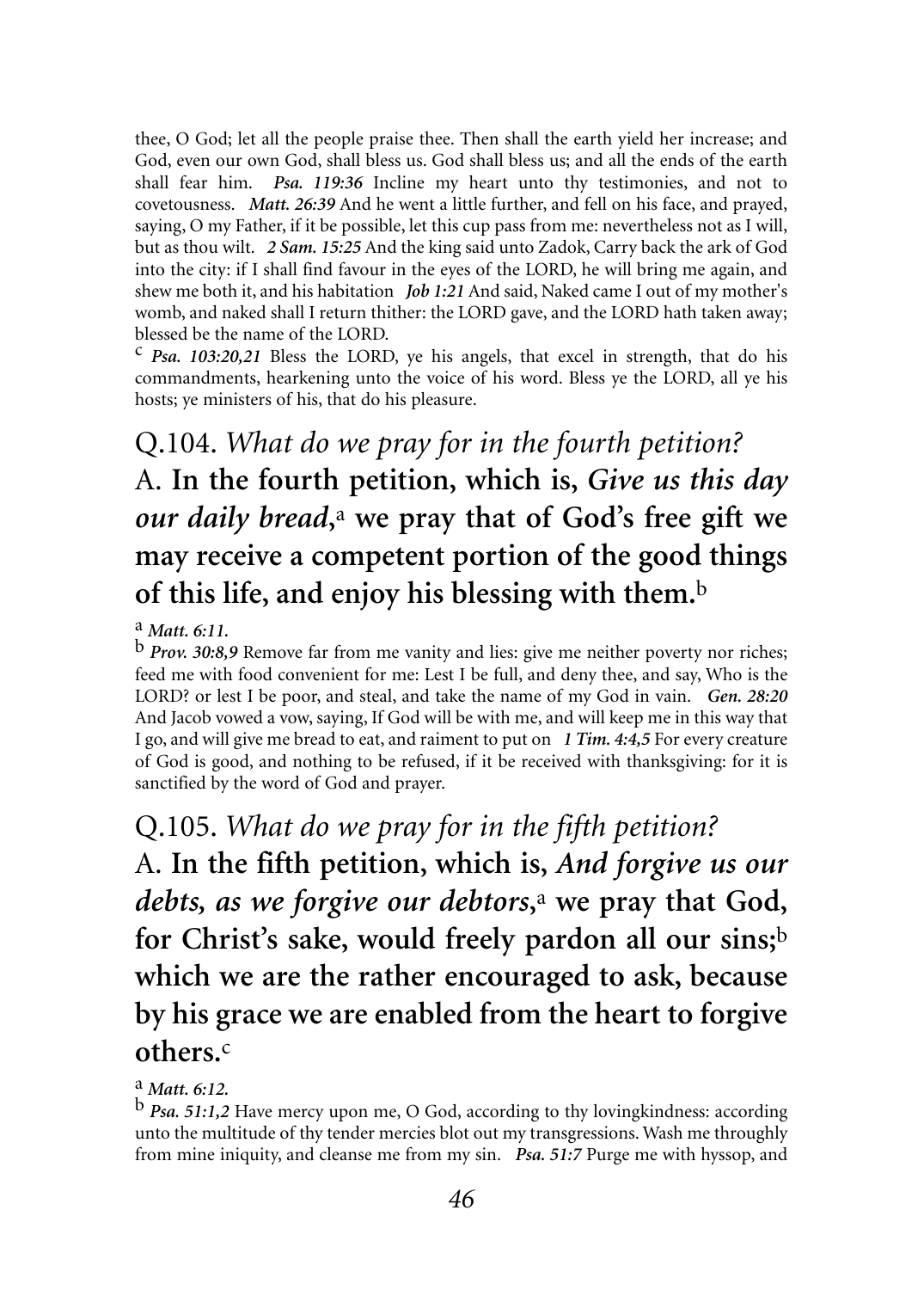I shall be clean: wash me, and I shall be whiter than snow. *Psa. 51:9* Hide thy face from my sins, and blot out all mine iniquities. *Dan. 9:17-19* Now therefore, O our God, hear the prayer of thy servant, and his supplications, and cause thy face to shine upon thy sanctuary that is desolate, for the Lord's sake. O my God, incline thine ear, and hear; open thine eyes, and behold our desolations, and the city which is called by thy name: for we do not present our supplications before thee for our righteousnesses, but for thy great mercies. O Lord, hear; O Lord, forgive; O Lord, hearken and do; defer not, for thine own sake, O my God: for thy city and thy people are called by thy name.

c *Luke 11:4* And forgive us our sins; for we also forgive every one that is indebted to us. And lead us not into temptation; but deliver us from evil. *Matt. 18:35* So likewise shall my heavenly Father do also unto you, if ye from your hearts forgive not every one his brother their trespasses.

Q.106. *What do we pray for in the sixth petition?*  A. **In the sixth petition, which is,** *And lead us not into temptation, but deliver us from evil***,**<sup>a</sup> **we pray that God would either keep us from being tempted to sin,**<sup>b</sup> **or support and deliver us when we are tempted.**<sup>c</sup>

a *Matt. 6:13.*

b *Matt. 26:41* Watch and pray, that ye enter not into temptation: the spirit indeed is willing, but the flesh is weak.

c *2 Cor. 12:7,8* And lest I should be exalted above measure through the abundance of the revelations, there was given to me a thorn in the flesh, the messenger of Satan to buffet me, lest I should be exalted above measure. For this thing I besought the Lord thrice, that it might depart from me.

Q.107.*What doth the conclusion of the Lord's prayer teach us?* A. **The conclusion of the Lord's prayer, which is,** *For thine is the kingdom, and the power, and the glory, for ever. Amen***,**<sup>a</sup> **teacheth us to take our encouragement in prayer from God only,**<sup>b</sup> **and in our prayers to praise him, ascribing kingdom, power, and glory to him;**<sup>c</sup> **and, in testimony of our desire and assurance to be heard, we say,** *Amen***.**<sup>d</sup>

a *Matt. 6:13.*

b *Dan. 9:4* And I prayed unto the LORD my God, and made my confession, and said, O Lord, the great and dreadful God, keeping the covenant and mercy to them that love him, and to them that keep his commandments *Dan. 9:7-9* O Lord, righteousness belongeth